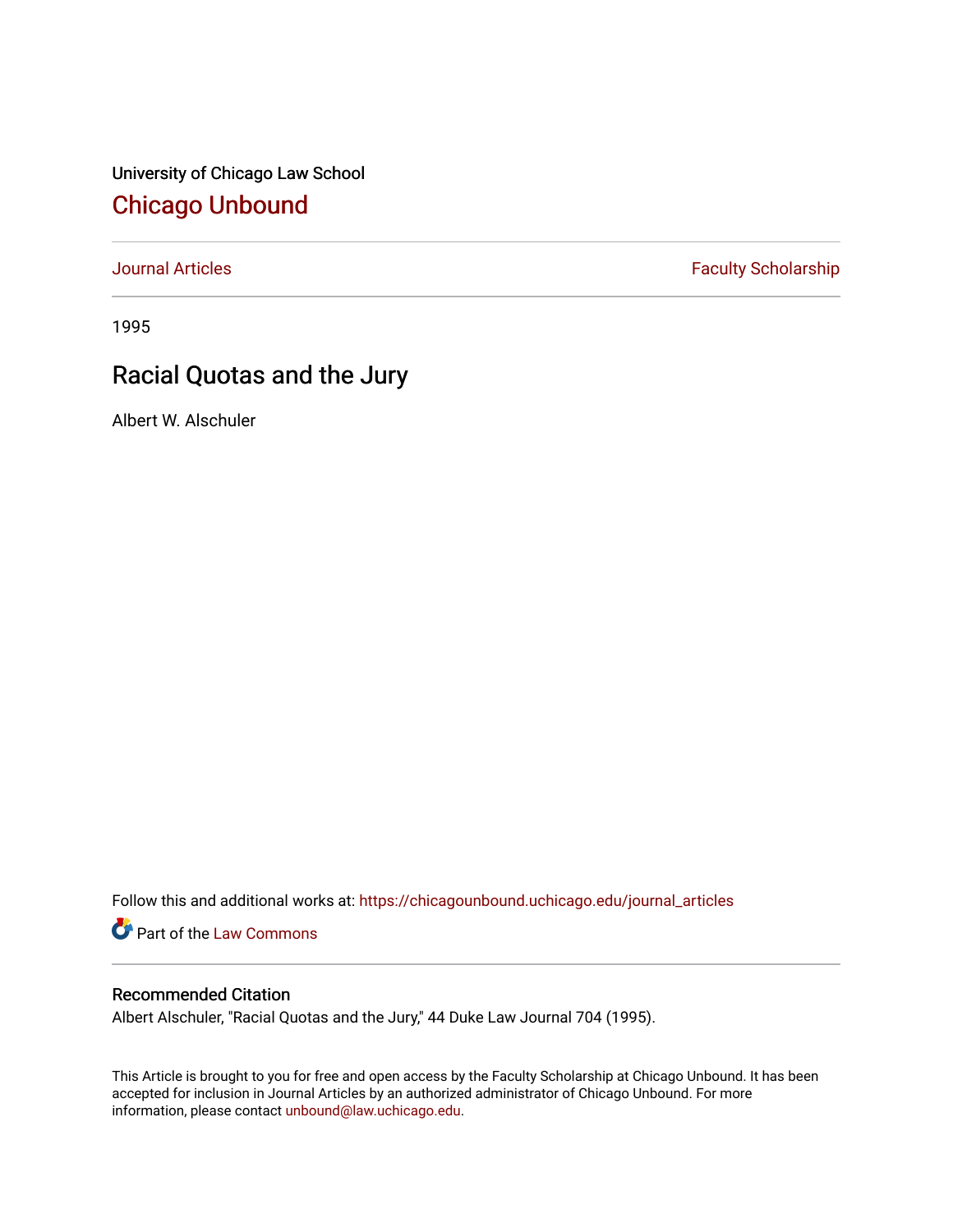# **RACIAL QUOTAS AND THE JURY**

#### ALBERT W. ALSCHULERT

#### I. SOME HISTORY

Few statements are more likely to evoke disturbing images of American criminal justice than this one: "The defendant was tried **by** an all-white jury."

This statement might bring to mind the Scottsboro boys—uneducated African-American youths riding on a freight train through Jackson County, Alabama, in 1931; victors in a fight with white youths on the train; charged after their arrests with raping two white women; rushed to judgment before all-white juries; and sentenced to death.<sup>1</sup> The state's denial of effective counsel to these defendants led to the Supreme Court's decision in *Powell v. Alabama,2* in which the Court held for the first time that the Constitution affords a right to counsel in state capital proceedings. Following the ruling in *Powell,* following another Supreme Court decision three years later condemning racial discrimination in the selection of a Scottsboro defendant's jury on retrial,<sup>3</sup> and following a supposed rape victim's repudiation of her charges, further retrials before all-white juries produced new convictions. Pleas from Franklin and Eleanor Roosevelt for gubernatorial pardons proved unavailing. The last of the Scottsboro defendants to be released from prison was paroled in 1950. That same year, Alabama sought the extradition of another who had escaped to Michigan.<sup>4</sup>

t Wilson-Dickinson Professor, the University of Chicago Law School.

I gratefully acknowledge the research support of the Leonard Sorkin Faculty Fund and the Sonnenschein Fund, the outstanding research assistance of Scott Yut, and the helpful comments of Vikram David Amar, Penelope Bryan, Linda Chavez, Elena Kagan, Dan Kahan, Randall Kennedy, Nancy King, **A.J.** Kramer, Michael McConnell, Tracey Meares, Deborah Ramirez, Jeffrey Rosen, Stephen Schulhofer, and Richard Uviller.

**<sup>1.</sup>** The case of the youngest of the nine defendants, a 13-year-old, ended in a mistrial. Some jurors voted to accept the prosecutor's recommendation of a life sentence while others insisted upon the death penalty.

<sup>2.</sup> **287 U.S.** 45 (1932).

**<sup>3.</sup>** Norris v. Alabama, 294 **U.S.** 587, 596-99 (1935).

*I.* See **DAN** T. CARTER, SCOTrSBORO: A TRAGEDY OF THE AMERICAN **SOUTH** 412-13 **(1969);** JAMES **E. GOODMAN,** STORIES OF SCOTrSBORO 380-81 (1994).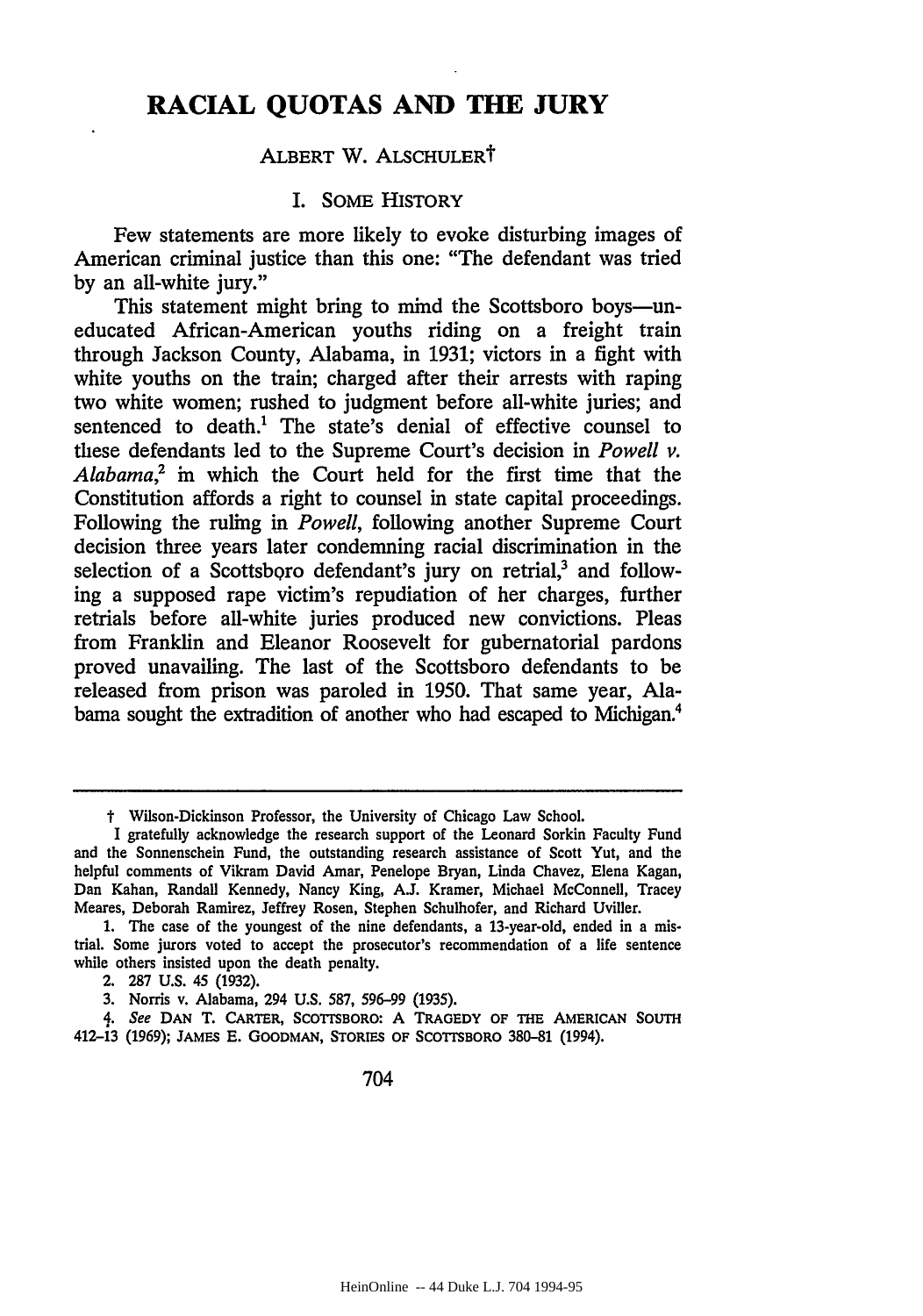One also might think of an earlier time than Scottsboro and of the Ku Klux Klan's epidemic of violence against African-Americans and white Republicans in the years following the Civil War. Senator John Sherman, a supporter of the Ku Klux Act of 1871, recited a series of atrocities in the South and noted that "from the beginning to the end in all this extent of territory no man has ever been convicted or punished for any of these offenses, not one."' One of several southern judges who offered evidentiary support for Sherman's allegations declared, "In nine cases out of ten the men who commit the crimes constitute or sit on the grand jury, either they themselves or their near relatives or friends, sympathizers, aiders, or abettors .... **."**

Sherman later supported the 1875 federal statute that outlawed racial discrimination in state jury selection.7 Like other Republican leaders, he recognized that all-white juries would serve as instruments of oppression not only when African-American litigants came before them but also when white jurors closed their eyes to the use of terror and violence to enforce America's racial caste system. As an African-American commentator said in 1912, the problem is "not so much that the negro fails to get justice before the courts" as that "too often **...** the **...** white **man...** escapes it."8 Gunnar Myrdal's landmark 1944 study of race in America declared, "It is notorious that practically never have white lynching mobs been brought to court in the South, even when the killers are known to all in the community and are mentioned by name in the local press."9

*6. Id.* (quoting Judge Russel).

7. Federal Civil Rights Act of 1875, ch. 114, § 4, 18 Stat. 335, 336-37 (codified as amended at 18 U.S.C. § 243 (1988)).

9. GUNNAR MYRDAL, **AN** AMERICAN DILEMMA: THE **NEGRO** PROBLEM **AND** MOD-ERN DEMOCRACY 552-53 (1944).

**1995]**

Although the Scottsboro defendants escaped execution, the link between all-white juries and racial disparity in the imposition of capital punishment in the South has been incontestable. Between **1930** and **1977,** of the 62 men whom Georgia executed for rape, all but four were African-Americans. *See* McCleskey v. Kemp, 481 U.S. 279, 332 (1987) (Brennan, J., dissenting) (citing Brief for Petitioner at 56, Coker v. Georgia, 433 U.S. 584 (1977) (No. 75-5444)).

*<sup>5.</sup>* CONG. GLOBE, 42d Cong., 1st Sess. 157-58 (1871).

**<sup>8.</sup> EDWARD** L. AYERS, **VENGEANCE AND JUSTICE:** CRIME **AND PUNISHMENT IN** THE NINETEENTH-CENTURY AMERICAN SOUTH **179** (1984) (quoting William H. Thomas, The Negro and Crime, Speech at the Southern Sociological Congress, Nashville (May 1912)).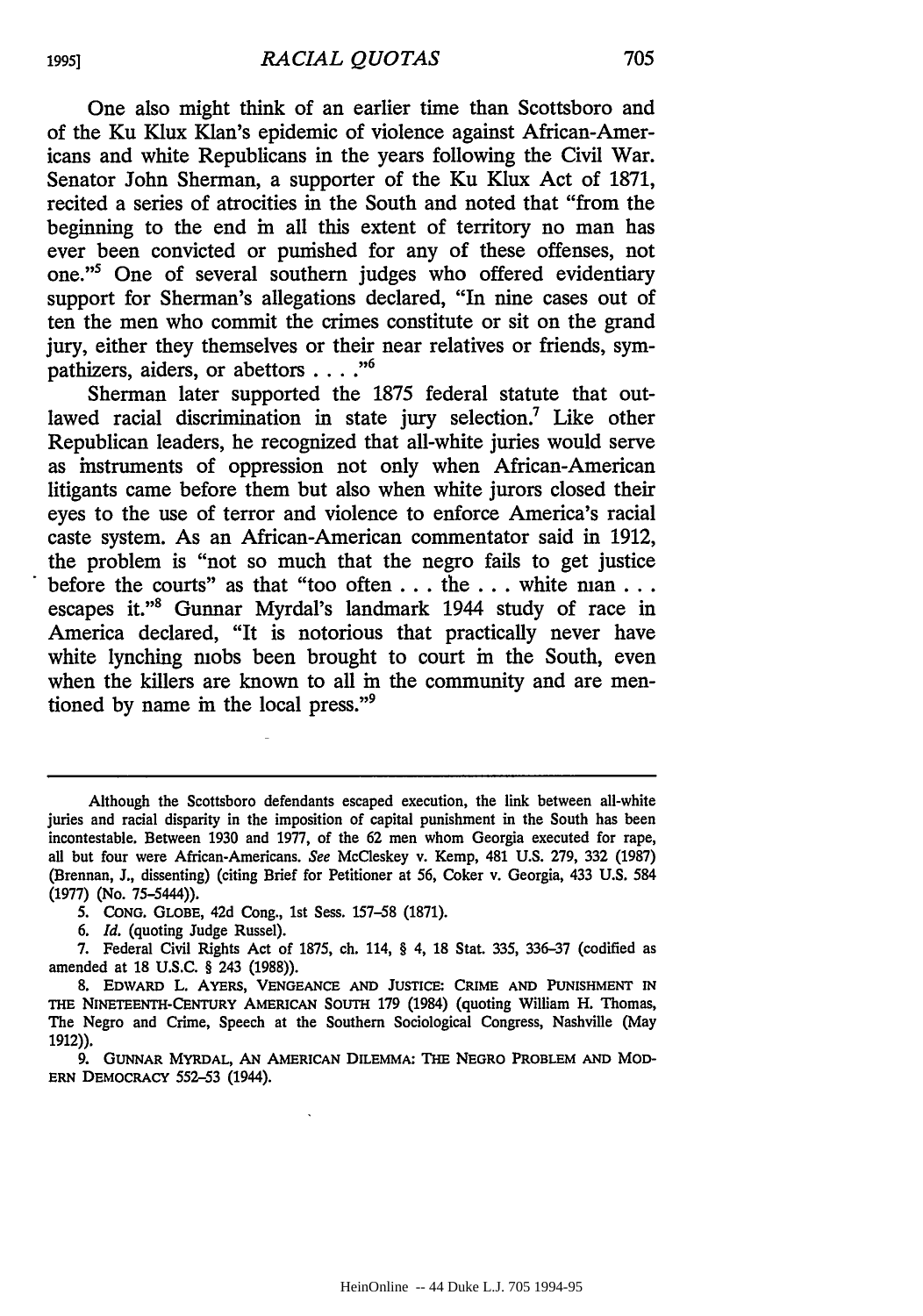One's thoughts might turn to a time more recent than Scottsboro---the summer of 1955, when in Money, Mississippi, Emmett Till, a fourteen-year-old African-American visitor from Chicago, accepted a dare to speak to a white woman.<sup>10</sup> "Bye, Baby," he said. Several days later, Till's mangled body was discovered in the Tallahatchie River. Roy Bryant, the husband of the white woman, and J.W. Milam, the woman's brother, were charged with Till's murder. The principal evidence against them was the testimony of an African-American, Mose Wright. An all-white jury took slightly more than an hour to acquit the defendants. One juror explained, "If we hadn't stopped to drink pop, it wouldn't have taken that long."<sup>11</sup> Following the defendants' acquittal, they sold their story to a journalist for \$4,000. Bryant and Milam said that they had meant merely to frighten Till but "had" to kill him when he refused to beg for mercy.<sup>12</sup> During the next decade, as large-scale civil rights activity came to the South, all-white juries failed to convict the defendants accused of killing Medgar Evers, Viola Liuzzo, and Lemuel Penn.<sup>13</sup>

Talk of all-white juries might evoke a time still closer to the present. In Miami in 1980, four white police officers were tried on charges that they had beaten to death an African-American arrested for a traffic offense. The defendants' attorneys, acting together, struck every potential African-American juror, and the all-white jury that their challenges produced acquitted the officers. The Miami riots followed. Four years later, another Miami police officer was charged with manslaughter in the death of an African-American suspect. Again, the defense attorney's strikes produced an all-white jury; again the defendant was acquitted; and again the acquittal sparked public outcry. <sup>4</sup>

In thinking of race and juries, the events of April 29, 1992, are likely to be close to mind. On that date, a California jury with no African-American members failed to convict any of four Los

**<sup>10.</sup>** *See JUAN* **WILLIAMS, EYES ON THE PRIZE: AMERICA'S CIVIL RIGHTS YEARS, 1954-1965,** at **39-52 (1987).**

**<sup>11.</sup> STEPHEN J. WHITFIELD, A DEATH IN THE DELTA: THE STORY OF EMMETr TILL 42 (1988).**

<sup>12.</sup> **WILLIAMS,** *supra* note 10, at 42.

<sup>13.</sup> For an indication of the strength of the evidence in one of these cases, see Michal R. Belknap, *The Legal Legacy of Lemuel Penn,* **25** HoW. L.L 467 (1982).

<sup>14.</sup> *See* William T. Pizzi, Batson v. Kentucky: *Curing the Disease but Killing the Patient,* 1987 **Sup. CT.** REV. 97, 153-54.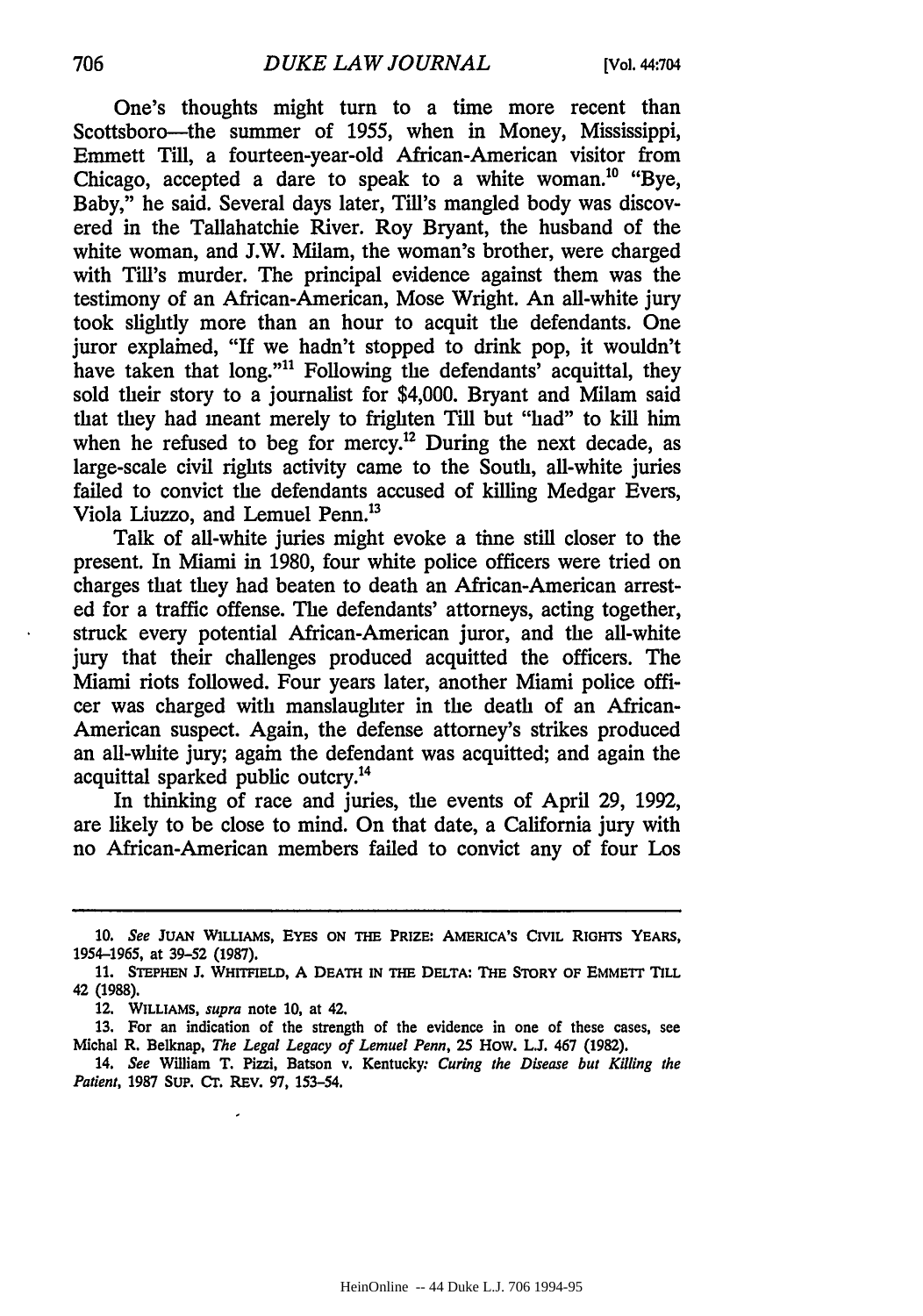Angeles police officers of misconduct despite the fact that most of these officers had been videotaped kicking and beating Rodney King, an African-American suspect, as he lay on the ground. The jury's decision triggered the worst race riot in American history,<sup>15</sup> two days of violence that cost fifty-eight lives and nearly one billion dollars in property damage.<sup>16</sup>

Two conclusions about juries composed entirely of members of America's majority race seem almost too obvious to mention. First, in many communities, these juries are mistrusted; and second, the mistrust has deep historical roots.<sup>17</sup>

#### II. THE HENNEPIN COUNTY QUOTAS

**A** year before the **1992** Los Angeles riots, an all-white grand jury in Minneapolis, Minnesota, ekonerated Dan May, a white police officer who had shot and killed Tycel Nelson, a seventeenyear-old African-American suspect.<sup>18</sup> The grand jury's no-bill of Officer May and the protests and tension that followed were among the circumstances that prompted a Hennepin County task force to recommend,<sup>19</sup> and the Minnesota Supreme Court to approve, $2<sup>o</sup>$  a plan for abolishing all-white grand juries in Hennepin County. Governments can reduce the likelihood of all-white juries in many ways,<sup>21</sup> but there is only one way to end them. The

**17.** This mistrust in fact extends to some juries not composed entirely of members of America's majority race. *See infra* note **117** and accompanying text.

**18.** Jill Hodges, *Officer Cleared in Shooting: Grand Jury Brings No Charges in Death of Tycel Nelson,* MINNEAPOLIS STAR TRIB., Mar. 27, 1991, at **Al.**

**19.** HENNEPIN COUNTY ATTORNEY'S TASK FORCE **ON** RACIAL COMPOSITION OF **THE** GRAND JURY, FINAL REPORT 45 (1992) [hereinafter **HENNEPIN** COUNTY **FINAL** REPORT].

*20. See* Maureen M. Smith, *Pilot Plan to Assure That Each Grand Jury Has Two Minorities,* MINNEAPOLIS STAR TRIB., Oct. 29, 1993, at B6. Prior to the supreme court's action, a majority of Hennepin County's 54 district judges had voted to support implementation of the Task Force proposal.

21. For example, governments can use more inclusive jury source lists, eliminate or

**1995]**

<sup>15.</sup> William Julius Wilson, *Crisis and Challenge: Race and the New Urban Poverty, U.* **CHI.** REC., Dec. 8, 1994, at 2, 4.

<sup>16.</sup> *See* Seth Mydans, *Prosecutor Seeks Retrial of Officer in King Beating,* N.Y. TIMES, May 14, 1992, at **A20;** Neal R. Peirce, *Look Homeward, City of Angels,* 24 **NAT'L** J. 1250 (1992). Mayor Tom Bradley of Los Angeles voiced the sentiment of many Americans when he said of the videotape, "We saw what we saw. What we saw was a crime." Bill Boyarsky, *Ashes of a Mayor's Dream,* L.A. TIMES, May 1, 1992, at B2. A federal court jury composed of nine whites, two African-Americans, and one Latino later convicted two of the officers involved in the beating of violating Rodney King's civil rights. *See* Jim Newton, *Koon, Powell Get 2 1/2 Years in Prison,* L.A. TIMES, Aug. 5, 1993, at **Al;** Jim Newton, *Racially Mixed Jury Selected for King Trial,* L.A. TIMES, Feb. 23, 1993, at Al.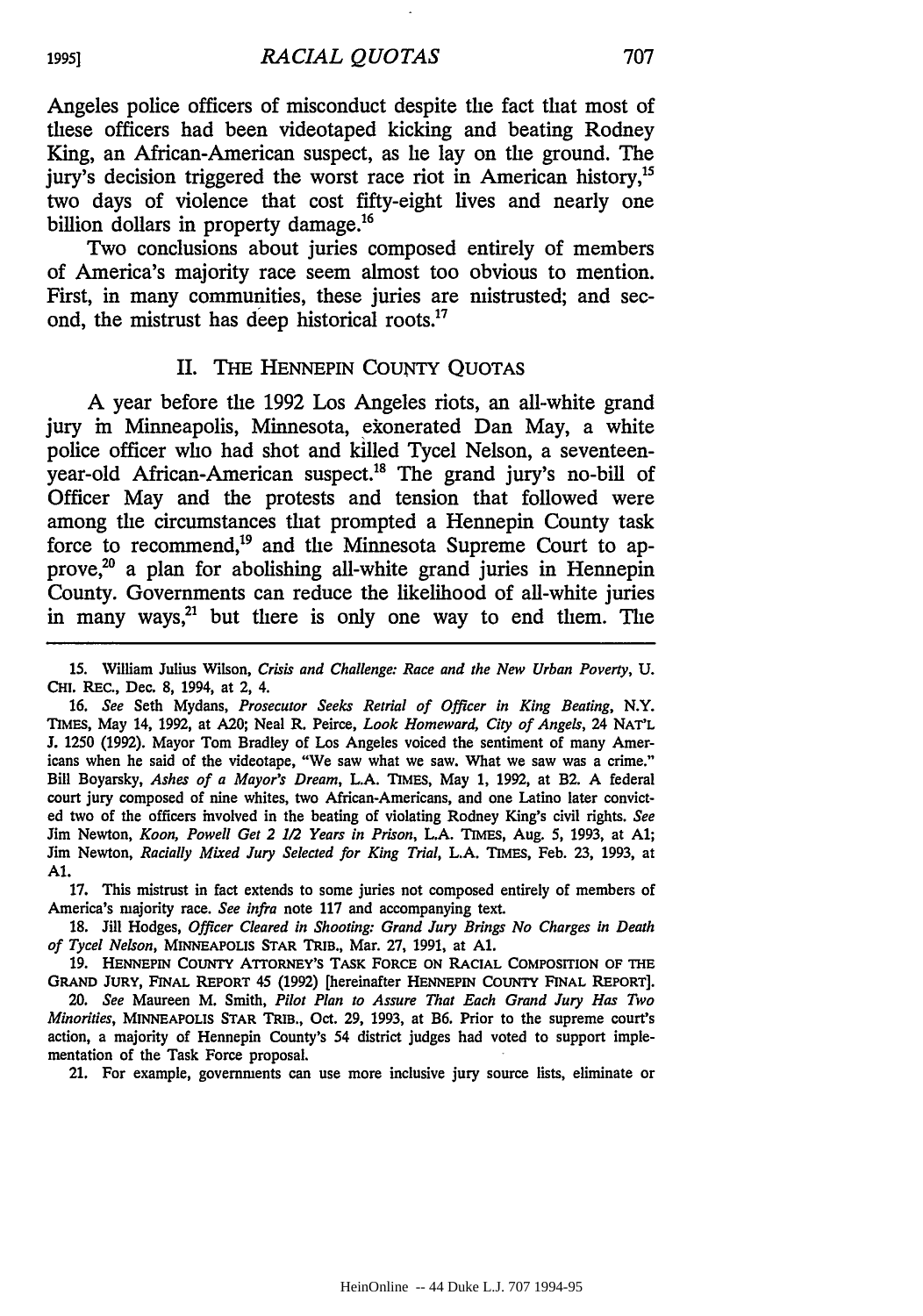Hennepin County Task Force proposed racial quotas.<sup>22</sup> Because the use of quotas in selecting petit jurors would not pose significantly different constitutional issues from those raised **by** their use to select grand jurors, the Hennepin County proposal offers a

restrict peremptory challenges, increase jury size, reconfigure the geographic vicinages from which jurors are drawn, take steps to encourage or enforce compliance with jury summonses, make jury service more convenient or remunerative, require judges to take racial demography into account when ordering a change of venue, or "oversample" minorities in sending jury summonses and questionnaires. *See* Nancy **J.** King, *Racial Jurymandering: Cancer or Cure? A Contemporary Review of Affirmative Action in Jury Selection,* **68 N.Y.U.** L. REV. **707, 752-56, 771-72 (1993).** In December **1993,** the Hennepin County District Court, following a recommendation of the Hennepin County Task Force, **HENNEPIN COUNTY** FINAL REPORT, *supra* note **19,** at **58,** began a day-care program for the children of grand and petit jurors. Smith, *supra* note 20.

22. **HENNEPIN** COUNTY **FINAL** REPORT, *supra* note **19,** at 45. The Task Force proposal remains unimplemented. Officials are following potentially relevant constitutional litigation in Georgia, seeking a formal amendment of the Minnesota Jury Management Rules, **MINN.** R. 628.41 **(1992),** and attempting to devise and to secure the approval of procedures for testing the proposal's constitutionality.

In Vasquez v. Hillery, 474 **U.S.** 254 **(1986),** the Supreme Court reaffirmed earlier rulings that racial discrimination in the selection of a grand jury cannot be harmless error. The habeas corpus petitioner in *Vasquez* had been indicted **23** years before his case came before the Supreme Court. He had been found guilty beyond a reasonable doubt **by** a properly constituted trial jury. The Court nevertheless set aside his conviction because the grand jury that indicted him had been selected in a discriminatory manner. *Id.* at **266.** In light of Supreme Court decisions like *Vasquez,* a ruling forbidding on constitutional grounds the use of racial quotas in jury selection would jeopardize the conviction of any defendant indicted **by** a grand jury selected partly through the use of such a quota. Although Michael **0.** Freeman, the Hennepin County Attorney, supports the proposal of the Hennepin County Task Force, he is reluctant to implement it in all cases and thus run the risk that his office later would lose many convictions of fairly tried defendants. Freeman's office has considered whether the proposal might be implemented for just one grand jury-a grand jury that would hear less serious cases than those considered **by** other Hennepin County grand juries. Even if partial implementation of the proposal were feasible, however, customary plea-negotiation practices in minor felony cases might make the generation of a test case unlikely, *see* Tollett v. Henderson, 411 **U.S. 258, 266 (1973)** (holding that the entry of a competently counseled guilty plea bars challenge to the composition of a grand jury); and for the County Attorney to withhold an otherwise appropriate plea agreement simply to generate a test case would seem unfair. Perhaps, if a judge refused on constitutional grounds to impanel a grand jury chosen in accordance with the Task Force proposal, a mandamus action filed **by** the County Attorney against the judge would provide a suitable vehicle for testing the proposal's constitutionality.

The Justices who joined the majority opinions in *Vasquez* and like cases apparently considered the retrial of improperly indicted but fairly tried defendants an important symbol of America's commitment to overcoming its history of racism. These Justices probably did not realize that their rulings would greatly inhibit all forms of color-conscious affirmative action in jury selection. I am as convinced as I was 20 years ago that these decisions are unfortunate. *See* Albert W. Alschuler, *The Supreme Court, the Defense Attorney, and the Guilty Plea,* 47 **U. COLO.** L. REv. **1, 29-30 (1975).**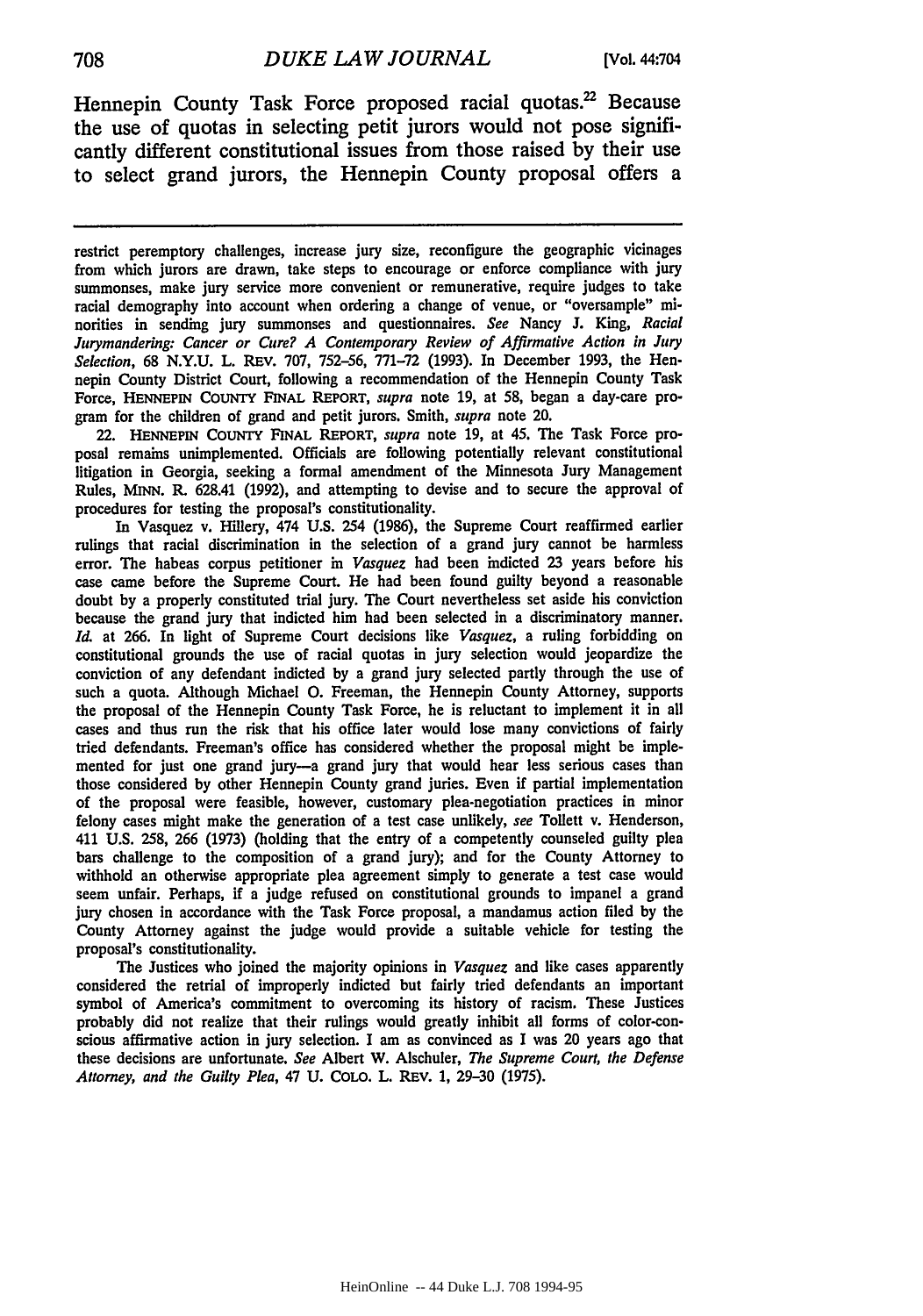useful vehicle for assessing the issues raised **by** affirmative action in the selection of both grand and petit jurors. $^{23}$ 

Most felony prosecutions in Hennepin County are commenced **by** information rather than **by** grand jury indictment, but all firstdegree murder cases must be submitted to a grand jury.<sup>24</sup> Although only **9%** of the adults in Hennepin County are people of color, a majority of the homicide cases presented to the grand jury

Perhaps the Hennepin County Task Force was asked to focus on grand rather than petit juries simply because all-white grand juries were a special source of controversy and concern. In addition, the fact that grand juries are substantially larger than petit juries might have made the grand jury seem a more appropriate body for the initiation of affirmative action measures.

In Hennepin County, in which 9% of the adult population are people of color, **HENNEPIN** COUNTY FINAL **REPORT,** *supra* note 19, at 27 (1990 census figures), the Task Force's proposal to include two "minority persons" on every 23-person grand jury, *id.* at 45, would not afford minority persons greater than proportional representation. The same statement could be made of a plan to include one minority person on every 6-person petit jury, but only if one were willing to "round up" a fraction not much greater than one-half. Treating adult population figures as the appropriate baseline, the expected number of minority persons on a 6-person Hennepin County petit jury is 0.54. *See* 51 MINN. **STAT. ANN.,** Rule 802(i) (West **1993)** (authorizing the use of six-person juries in misdemeanor prosecutions and in felony prosecutions with the defendant's consent). Even without rounding, proportional representation would yield one minority person on every 12 person petit jury, but guaranteeing the presence of one minority juror could suggest "tokenism"-or, perhaps, ineffectiveness, if one feared that a single minority juror often would lack reinforcement in jury deliberations. *See* **HARRY KALVEN, JR.** & **HANS ZEISEL,** THE **AMERICAN JURY** 462-63 (University of Chicago Press 1971) (1966) (noting that 12-person juries with three or fewer first-ballot dissenters almost never hang); *see also* REID HASTIE ET AL., INSIDE THE JURY 106-08 (1983) (finding that in a study of simulated 12-person juries, single holdout jurors abandoned their positions 75% of the time).

Extension of the Hennepin County Task Force proposal to petit juries would re- quire judges to draw substitute jurors from a list of minority persons whenever either peremptory challenges or challenges for cause reduced the number of minority persons below the required minimum. **A** lawyer's knowledge that a challenged minority juror would be replaced by another would reduce the lawyer's incentive to engage in racial discrimination in jury selection and would have some bearing on whether the lawyer had engaged in discrimination in fact. Implementation of the proposal would not otherwise affect a court's administration of the requirements of Batson v. Kentucky, 476 U.S. 79 (1986), and Georgia v. McCollum, 112 S. Ct. 2348 (1992).

24. MINN. R. CRIM. P. **8.01.**

**<sup>23.</sup>** The use of quotas to select petit juries would have been a more significant innovation in the criminal justice system. Grand juries no longer initiate most felony prosecutions; unlike most petit juries, they need not act by unanimous vote and typically may act **by** majority vote; their function is to determine the existence of probable cause rather than guilt beyond a reasonable doubt; they proceed without an adversary presentation of evidence; and they often seem dominated by the prosecutors who advise them. MARVIN FRANKEL & GARY NAFTALIS, THE **GRAND** JURY: **AN INSTITUTION ON** TRIAL 16-24, **67-** 71 (1977).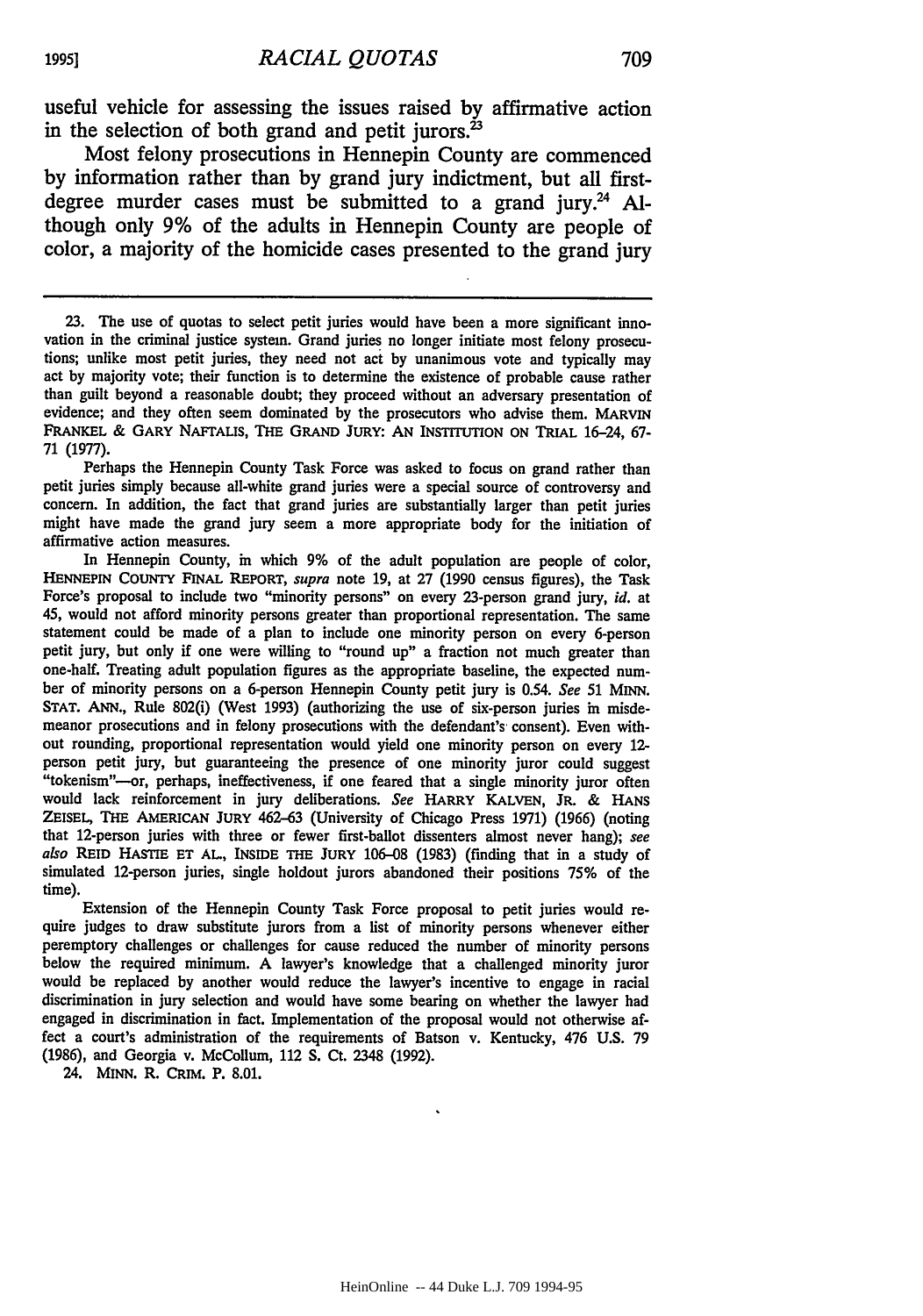involve people of color as victims, suspects, or both. Specifically, in cases presented to Hennepin County grand juries since the end of **1989, 66%** of all victims and **71%** of all suspects have been members of racial or ethnic minorities.<sup>25</sup>

The methods used to select grand jurors in Hennepin County are almost certainly constitutional, yet the proportion of minorities on Hennepin County grand juries in recent years has been **5.3%,** substantially smaller than the proportion of racial minorities in the adult population.26 Moreover, the county's grand jury selection methods yield all-white grand juries nearly 40% of the time.27 **A** striking fact, then, is that although **71%** of the suspects whose cases come before Hennepin County grand juries are people of color, 40% of these suspects' cases are heard **by** bodies of twentythree people that include no minority-group members.

Under the Task Force proposal, a questionnaire would ask prospective grand jurors whether they wished to identify themselves as "ninority persons."<sup>28</sup> No one would probe the prospective jurors' responses or scrutinize their ancestry. Twenty-one of the grand jury's twenty-three members<sup>29</sup> would then be selected

**27.** Specifically, **26** of **66** grand juries since **1968. HENNEPIN** COUNTY FINAL REPORT, *supra* note **19,** at **27.**

**28.** *See id.* at 45.

**29.** Minnesota, like most other states and the federal government, authorizes smaller grand juries, *see* **MINN.** R. CRiM. P. **18.03; MINN. STAT. ANN.** § **628.41(1) (1993),** but Hennepin County adheres to the number 23-the number of grand jurors that English law required from the 14th century until England abolished use of the grand jury in **1933.** *See* Jon Van Dyke, *The Grand Jury:.Representative or Elite?,* 28 HASTINGS **L.J. 37,**

**<sup>25.</sup> HENNEPIN** COUNTY FINAL REPORT, *supra* note 19, at **29.**

<sup>26.</sup> *Id.* at 27. Hennepin County selects its jurors from driver's license, state identification card, and voter registration lists. These lists apparently include more than **98%** of the eligible adult population. *Id.* at 9, **38.** Minority-group members, however, change their places of residence more frequently than whites. King, *supra* note 21, at 714. The lists from which jurors are selected include people who have recently left Hennepin County, omit people who have recently come into the county, and provide incorrect addresses for some people who have recently changed residences within the county. *See* **HENNEPIN** COUNTY **FINAL** REPORT, *supra* note 19, at 38 (suggesting updating voter registration lists every two years instead of every four years). Minority-group members not only are less likely than whites to receive jury summonses and questionnaires but also are less likely to return them. *See* King, *supra* note 21, at 714. The members of minority groups also may be more likely than whites to be excused from jury service on grounds of financial hardship, responsibility for the care of another, and the like. For some not very helpful data on these questions, see **HENNEPIN** COUNTY DISTRICT COURT, EXCUSED JUROR **STUDY:** NOVEMBER **1993; HENNEPIN** COUNTY **DISTRICT COURT, EXCUSED** JUROR STUDY: JUNE 1994 **UPDATE; HENNEPIN** COUNTY DISTRICT COURT, **ANALYSIS** OF **HENNEPIN** COUNTY JURY **DATA:** FURTHER EXPLANATION OF **DATA PRESENTED** TO THE **CONFER-ENCE** OF **CHIEF JUDGES (1993).**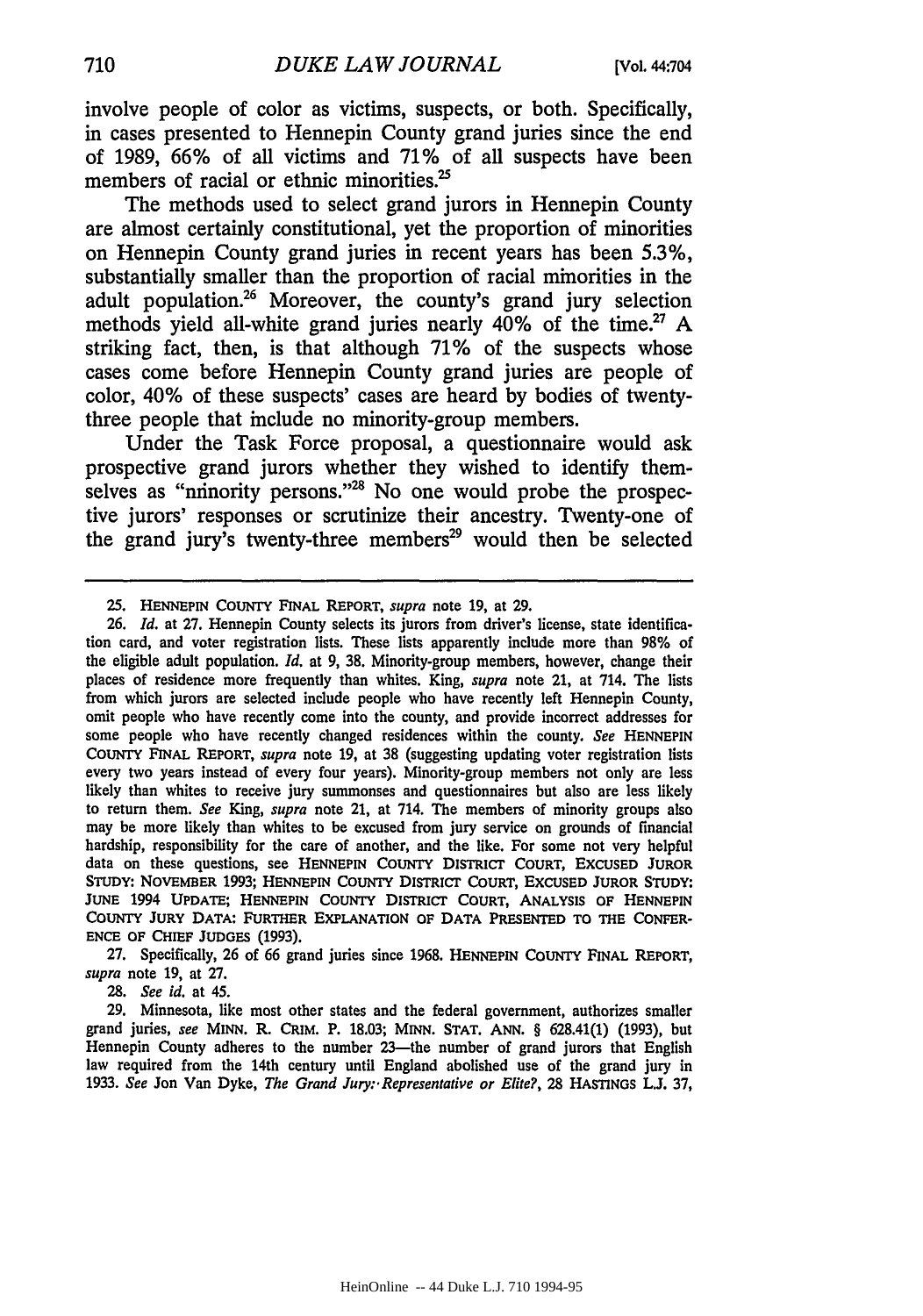at random from a list of fifty-five people qualified to serve.30 **If** the questionnaires of at least two of these twenty-one jurors revealed that they were "minority persons," the remaining grand jurors would be selected in the same way that the first twenty-one had been. If, however, no minority persons or only one were included in the initial group, officials would draw one or two grand jurors exclusively from respondents who had identified themselves as minority persons. If necessary, the officials could turn to a second list of fifty-five people or a third or a fourth to ensure the presence of at least two minority persons on every Hennepin County grand jury.<sup>31</sup> Apart from these officials, no one would know whether a grand jury had been selected at random or partly through jurymandering. $32$ 

#### III. OTHER QUOTAS

The Hennepin County proposal is one of a number of affirmative-action jury-selection measures currently under consideration or already in place in American jurisdictions. In Arizona, a bar committee has proposed dividing jury lists into subsets by race and drawing jurors from each subset. $33$  Some Arizona judges currently strike trial juries that, in their view, do not include adequate numbers of minority jurors.<sup>34</sup> In DeKalb County, Georgia, jury commissioners divide jury lists into thirty-six demographic groups (for example, black females aged 35 to 44); they then use a computer to ensure the proportional representation of every group on every venire.<sup>35</sup>

38-41 (1976).

34. *Id.* (noting that in order to include some Hispanic-Americans on an African-American defendant's jury, Judge B. Michael Dann once impaneled three successive juries). R. William Ide, then president of the American Bar Association, described in a recent *ABA Journal* column the proposals of an ABA task force to reduce racial and ethnic bias in the justice system. These proposals included "[c]hanging jury selection practices to ensure proportionate minority representation." R. William Ide III, *Eradicating Bias in the Justice System,* A.B.A. **J.,** Mar. 1994, at **8.**

35. Andrew Kull, *Racial Justice,* NEW REPUBLIC, Nov. **30,** 1992, at 17, 18.

**<sup>A</sup>**Florida statute requires that, upon a motion of any party, every judge who or- ders a change of venue "give priority to any county which closely resembles the demographic composition of the county wherein the original venue would lie." **FLA. STAT.**

HeinOnline -- 44 Duke L.J. 711 1994-95

711

**<sup>30.</sup> HENNEPIN** COUNTY **FINAL REPORT,** *supra* note **19,** at 45.

**<sup>31.</sup>** *Id.*

<sup>32.</sup> The term "jurymandering" is Jeff Rosen's. *See* Jeff Rosen, *Jurymandering,* **NEW REPUBLIC,** Nov. **30,** 1992, at 15.

**<sup>33.</sup>** Jeff Barge, *Reformers Target Jury Lists,* **A.B.A.** J., Jan. 1995, at **26,** 26.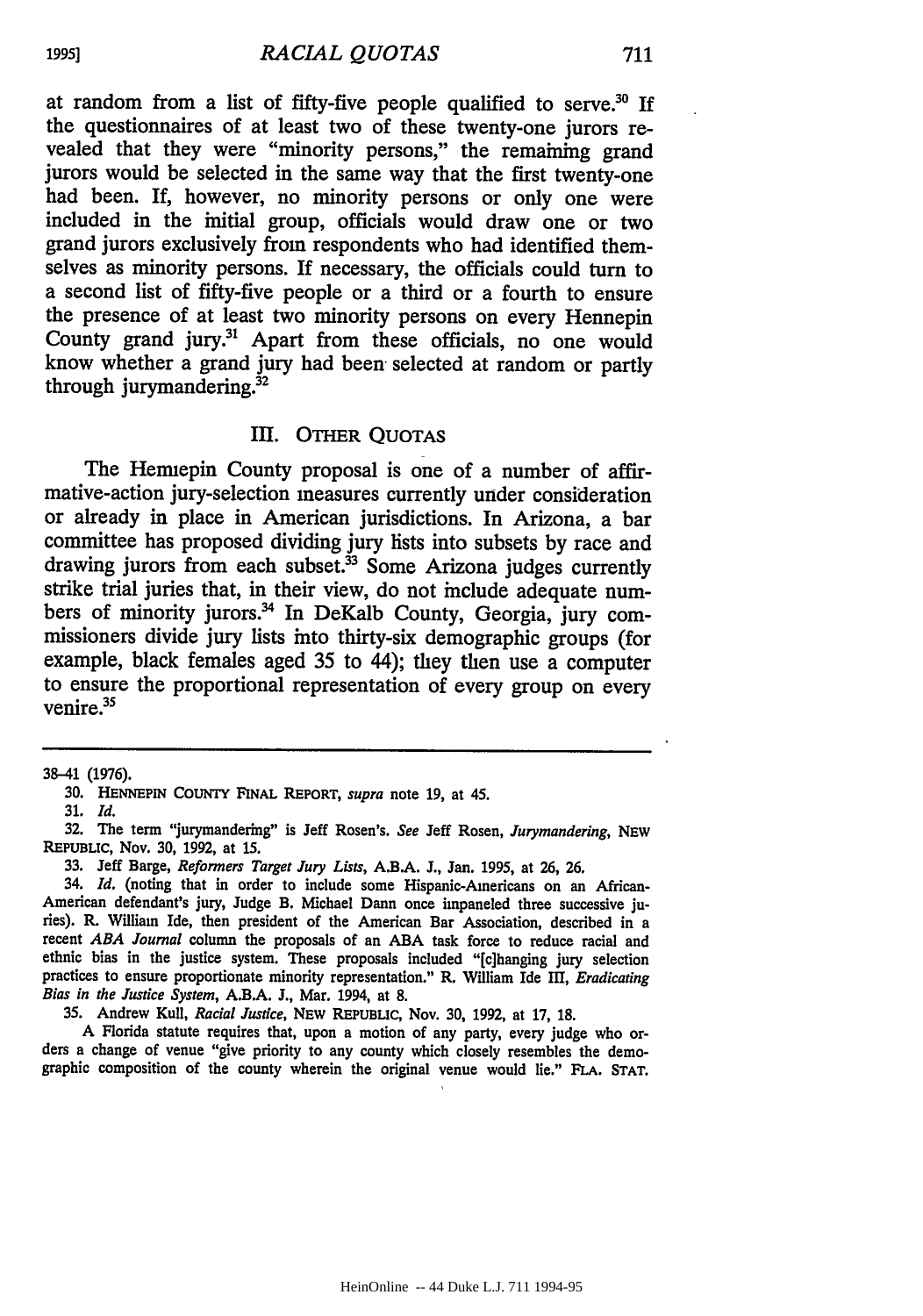The Federal Jury Selection and Service Act of 1968<sup>36</sup> was designed to ensure a measure of racial balance in federal jury panels. The Act requires panels to be drawn from voter registration rolls or from lists of actual voters unless the use of these sources would lead to the substantial underrepresentation of a racial (or other) group. In that event, the Act orders courts to augment the voting rolls with other sources.<sup>37</sup>

For ten years, the U.S. District Court for the Eastern District of Michigan maintained a racially balanced jury wheel by sending extra jury questionnaires to areas in which African-Americans constituted 65% or more of the population. More recently, this court has sought demographic balance by removing from the jury wheel some questionnaires of whites.<sup>31</sup>

Similar color-conscious jury selection methods are in use in other jurisdictions to "balance the box"—that is, to ensure racial proportionality in the initial pool from which petit and grand juries are drawn.39 Seeking racial balance in the wheels and boxes from which petit and grand jurors are drawn appears to be less controversial than seeking racial balance in juries themselves.<sup>4</sup> The reason for creating racially balanced jury pools, however, is presumably to make racially balanced juries more likely. Although departures from the principle of color-blindness may be less visible when they occur early in the jury selection process, they do not seem significantly different in principle.

To be sure, the demographics of particular jurisdictions may make it easier to achieve racial balance in large groups than in small groups. For example, DeKalb County, Georgia, plainly could not include representatives of thirty-six demographic categories on a jury of only twelve people. After attaining a balance in a jury pool that would be unattainable in a jury, officials might reasonably leave to chance the extent to which particular groups were represented on juries.4' In the absence of demographic con-

38. *See* King, *supra* note 21, at 722-23.

39. Randall Kennedy, *The Racial Rigging of Juries,* AM. EXPERIMENT, Fall 1994, at 1; *see* King, *supra* note 21, at 719-26.

*40. See* King, *supra* note 21, at 726.

41. *See infra* Section VIII(B); *see also* Batson v. Kentucky, 476 **U.S.** 79, 86 n.6

*ANN.* § **910.03(2)** (West Supp. **1995).**

<sup>36.</sup> Pub. L. No. 90-274, 82 Stat. 53 (codified as amended at 28 U.S.C. §§ 1861-1878 (1988)).

<sup>37.</sup> See id. § 1863(b)(2); Foster v. Sparks, 506 F.2d 805 app. at 815-19 (5th Cir. 1975) (study by Judge Walter P. Gewin, An Analysis of Jury Selection Decisions).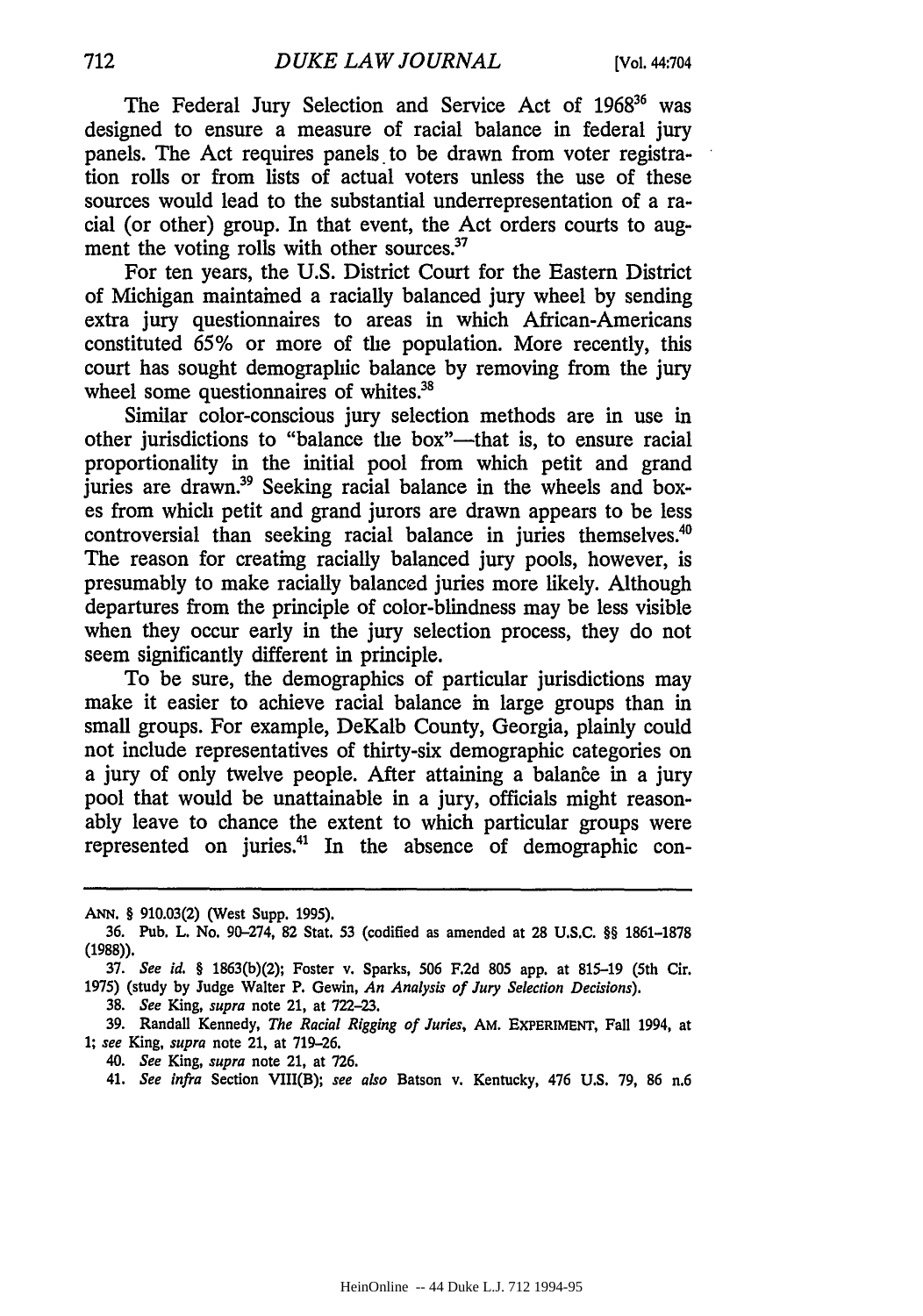straints, however, the use of quotas to select juries seems no more objectionable than the use of quotas to select jury pools. If, for example, a county's population were two-thirds white and onethird black, providing that only the initial pool need reflect this balance would seem a hesitant and ineffective way of making juries more representative. Exorcising the specter of the all-white jury altogether would appear more sensible. Nevertheless, for some observers, the use of quotas in jury selection apparently becomes less troublesome when there remains a sporting chance that these quotas will not achieve their objective.<sup>42</sup> These observers may share to some degree the posture of some opponents of affirmative action in jury selection-hoping for racial balance on juries, at least in some cases, but unwilling to act directly to bring it about. Somewhat like champions of the ordeal, these observers appear to trust the gods of Fate, Luck, and Statistics.<sup>43</sup>

#### IV. THE VENERABLE QUOTA

The determination of jury membership by demographic quotas is not new. Before the end of the twelfth century, English charters promised Jews that disputes between Jews and English subjects would be resolved by juries composed half of Jews and half of Englishmen.<sup>44</sup> These charters originated the English jury *de medietate linguae-a* jury composed half of Englishmen and half of the countrymen of an alien party.<sup>45</sup> The use of mixed juries in cases

43. The phrase "Fate, Luck, and Statistics" is appropriated from Andrew G. Deiss, Negotiating Justice: The Criminal Jury Trial in a Pluralist America 23 (1995) (unpublished manuscript) (on file with author).

*44. See* **MARIANNE CONSTABLE, THE LAW OF** THE **OTHER: THE MIXED JURY AND CHANGING CONCEPTIONS** OF **CITIZENSHIP,** LAW, **AND KNOWLEDGE** 4-5, **18, 96-97,** 145 (1994).

45. Following England's expulsion of the Jews in 1290, juries *de medietate linguae*

19951

**<sup>(1986)</sup>** ("[I]t would be impossible to apply a concept of proportional representation to the petit jury in view of the heterogenous nature of our society.").

<sup>42.</sup> Color-conscious jury selection methods tend to be less visible at the early stages of the process partly because they are less effective. A jurisdiction like Hennepin County might send jury questionnaires to minority-group members at a higher rate than to whites (because minority-group members are less likely to receive and return them, *supra* note 26), and this measure might produce a pool of prospective jurors in which the proportion of minority jurors matched the proportion of minority-group members in the county's adult population-say, 10%. The random selection of 23 grand jurors from a large pool engineered to ensure 10% minority-group membership would yield all-white grand juries 9% of the time. Report by Steven D. Penrod to the County Attorney's Office, Hennepin County, Minnesota (1994) (on file with author).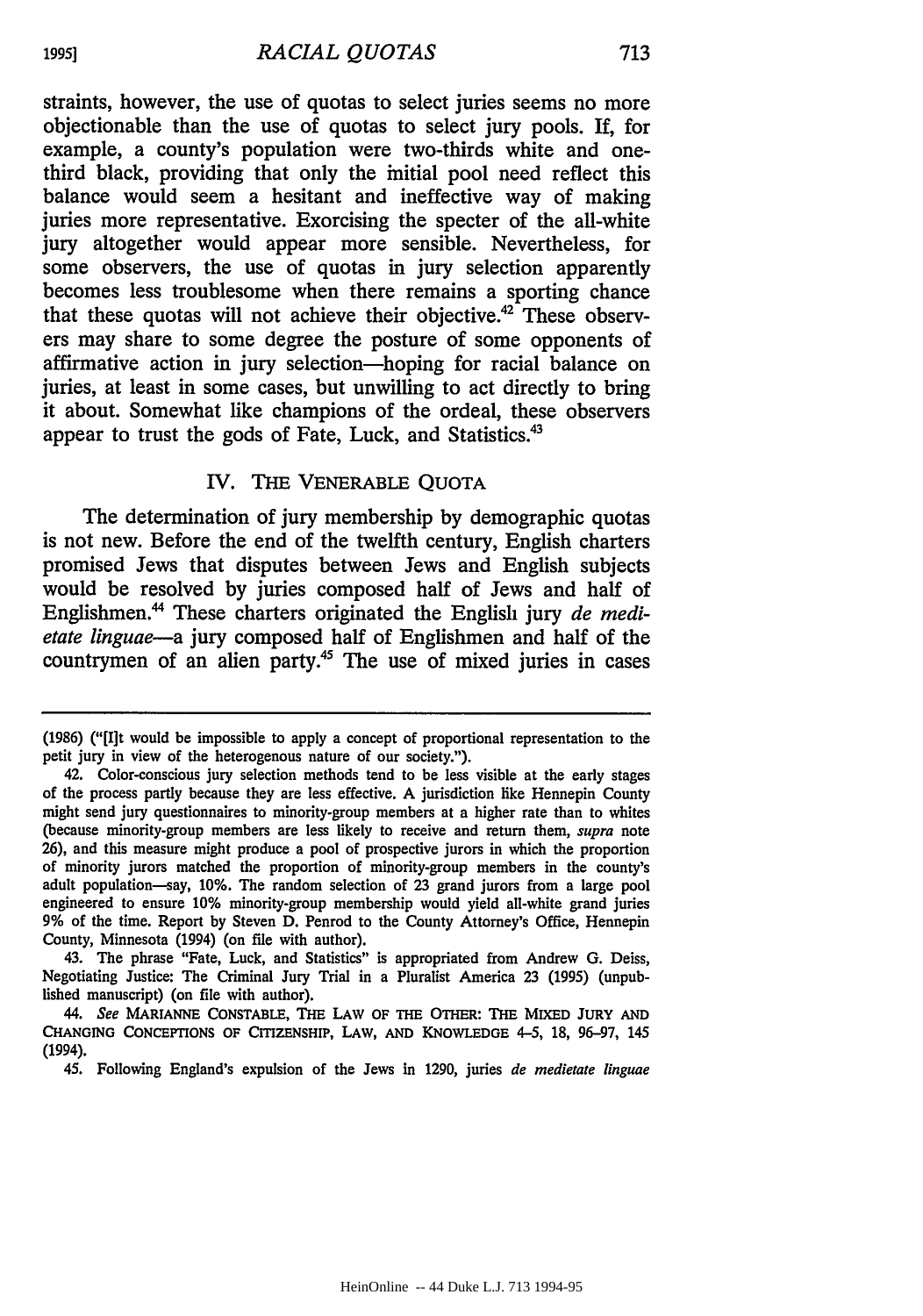involving aliens remained a feature of English law for **700** vears.<sup>46</sup>

Members of the Plymouth Colony employed a similar procedure in 1674 when they added six Indians to a jury of twelve colonists to try three Indians for murder.<sup>47</sup> In  $1823$ -in one of several recorded cases of early American jurymandering-Chief Justice John Marshall impaneled a jury *de medietate linguae* to try an alien charged with piracy and nurder.<sup>48</sup>

Apparently no African-Americans served on juries in the United States before 1860.<sup>49</sup> When Reconstruction governments

46. Ramirez, *supra* note 45.

47. *Id.*

48. United States v. Cartacho, **25** F. Cas. 312, 312-13 (D. Va. **1823)** (No. 14,738).

The jury *de medietate linguae* may not seem closely analogous to the procedures proposed **by** the Hennepin County Task Force. The aliens who served on juries *de medietate linguae* were ineligible to serve on other juries, and the analogous treatment of the members of minority groups might disqualify them from serving on juries in cases involving white litigants while guaranteeing that they would constitute half of all jurors in cases involving minority litigants. This procedure would treat minority-race jurors, like the aliens who served on juries *de medietate linguae,* as less than full members of the community. The history of the jury *de medietate linguae* could be cited to support the claim that demographic jurymandering is permissible, but this history is consistent with the proposition that demographic distinctions among citizens are rarely appropriate.

England, however, did use mixed juries in some cases in which all of the parties were English. Burgesses sometimes obtained juries composed half of burgesses; disputes concerning church patronage were tried before juries composed half of clerics and half of laymen; and university scholars were tried for serious crimes **by** juries composed half of freeholders and half of matriculated laymen. James **C.** Oldham, *The Origins of the Special Jury, 50* U. **CHI.** L. REV. 137, **168-69** (1983). Early in the 19th century, Jeremy Bentham recalled the "genius of some now forgotten statesman" who had invented the jury *de medietate linguae* and proposed the use of "half-and-half" juries composed of six gentlemen and six yeomen. *See* JEREMY BENTHAM, THE **ELEMENTS** OF THE ART OF **PACKING,** As APPLIED TO **SPECIAL JURIES,** PARTICULARLY **IN CASES** OF LIBEL LAW **222-26** (Garland Publishing **1978) (1821);** Van Ness, *supra* note 45, at **32-35,** 45.

49. The first African-Americans ever to serve on a jury in America were apparently two who sat in Worcester, Massachusetts, that year. **LEON** F. LrrwACK, NORTH OF **SLAV-**ERY: THE **NEGRO** IN THE FREE STATES, **1790-1860,** at 94 **(1961).**

In **1718,** however, the Attorney General of Maryland agreed that "negro Jem," charged with murder, should be tried **by** a jury *de medietate linguae.* WILLIAM KILTY,

were used primarily in cases involving alien merchants. See Lewis H. LaRue, A Jury of One's *Peers,* **33 WASH. & LEE** L. REV. 841, 848-50 **(1976);** Deborah **A.** Ramirez, *The Mixed Jury and the Ancient Custom of "de Medietate Linguae". A History of a Proposal for Change,* 74 **B.U.** L. REV. (forthcoming Nov. 1994); Daniel **W.** Van Ness, *Preserving a* Community Voice: The Case for *Half-and-Half Juries in Racially-Charged Criminal Cases,* **28 J.** MARSHALL L. REv. **1, 35-37** (1994); *see also* Peter **J.** Nelligan & Harry V. Ball, *Ethnic Juries in Hawaii: 1825-1850,* 34 **Soc.** PROCESS **IN HAWAII 113 (1992)** (describing the use of mixed juries to resolve disputes between natives and foreigners in 19th-century Hawaii).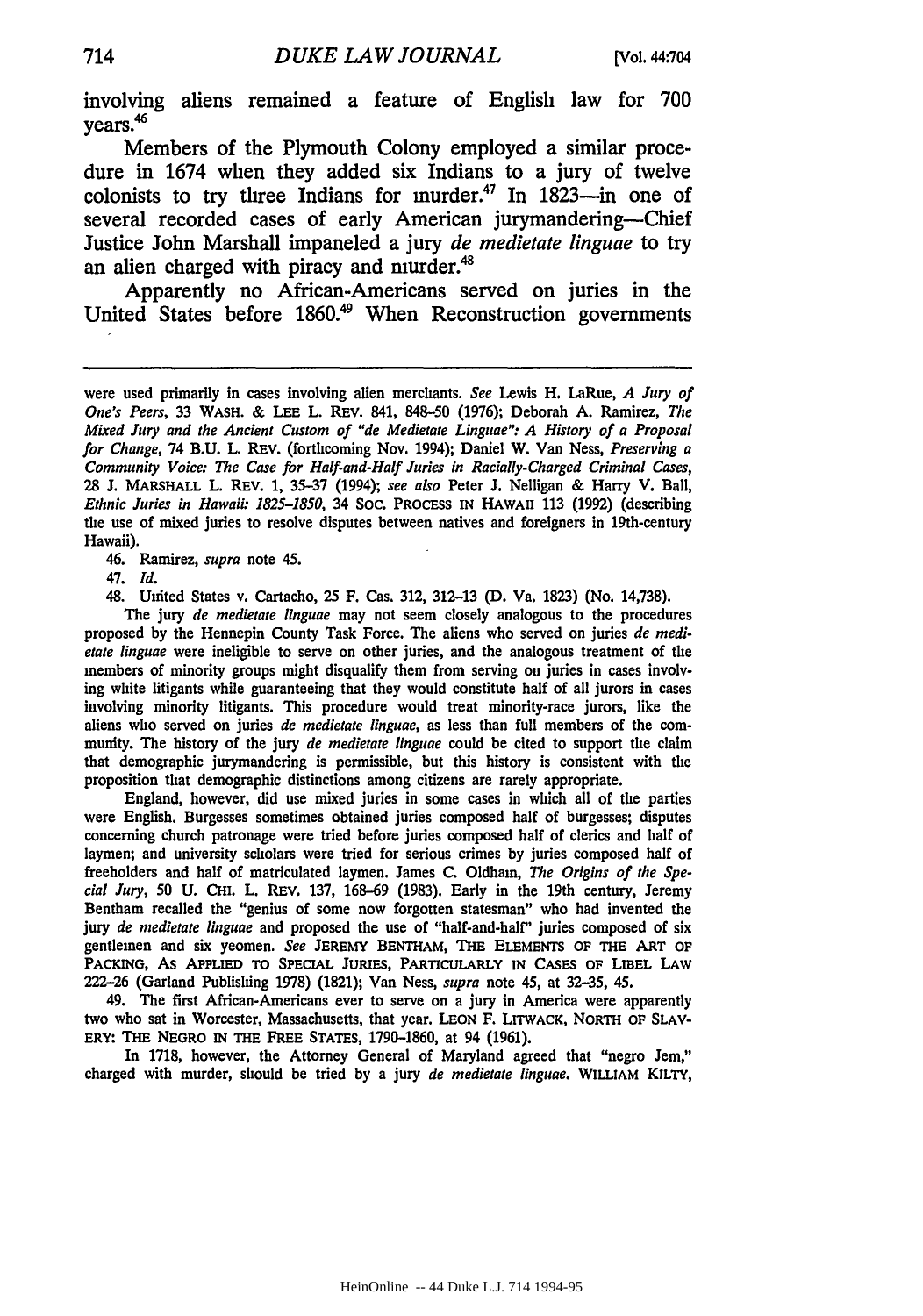ended the exclusion of African-Americans in the South, they sometimes mandated racial quotas as well. The first African-Americans selected for jury service in the South were the six impaneled along with six whites to try Jefferson Davis for treason. Although this racially balanced jury was discharged when the government elected not to prosecute, $50$  in at least a few southern jurisdictions, judges and other officials ensured that the earliest integrated juries were composed half of blacks and half of whites.<sup>5</sup>

In South Carolina, where the state legislature required that grand and petit juries reflect the racial composition of the counties in which they sat,<sup>52</sup> an observer declared in 1869, "The sensation is peculiar **...** to see a Court in session, where former slaves sit side **by** side with their old owners on the jury, where white men are tried by a mixed jury, where colored lawyers plead, and where white and colored officers maintain order."<sup>53</sup> Statesmen of the generation that wrote and ratified the Fourteenth Amendment apparently did not consider racially balanced juries discriminatory. 4 Nevertheless, when a black defendant argued in **1879** that

STATUTES FOUND **APPLICABLE** 152 (1811) (citation supplied **by** Deborah Ramirez). It is uncertain whether Jem's race triggered the decision to grant his request for a mixed jury and whether his jury included African-Americans. My colleague Richard Ross suggests that racial attitudes in Maryland in the early 18th century make these possibilities unlike**ly** and that "negro Jem" could well have been a subject of the Netherlands, France, or Spain.

*50. See* **JEFFREY** ABRAMSON, **WE,** THE JURY: THE **JURY** SYSTEM **AND THE IDEAL OF** DEMOCRACY **106** (1994) (citing *The First Integrated Jury Impaneled in the United States, May 1867,* 33 NEGRO HIST. **BULL.** 134 (1933)).

*51. See* ERIC FONER, RECONSTRUCTION: **AMERICA'S UNFINISHED** REVOLUTION, 1863-1877, at 358 (1988); Douglas L. Colbert, *Challenging the Challenge: Thirteenth Amendment as a Prohibition Against the Racial Use of Peremptory Challenges,* 76 COR-**NELL** L. REv. **1,** 50 n.234 **(1990).**

**52. JOEL WILLIAMSON,** AFTER SLAVERY: THE **NEGRO** IN SOUTH CAROLINA **DURING** RECONSTRUCTION, 1861-1877, at 334 **(1965).**

*53. Id.* at **329-30** (citing N.Y. TIMES, June 14, 1869, at **5).**

*54. See* Eric Schnapper, *Affirmative Action and the Legislative History of the Fourteenth Amendment,* 71 VA. L. REV. 753, 754 (1985):

[R]ace conscious Reconstruction programs were enacted concurrently with the fourteenth amendment and were supported by the same legislators who favored the constitutional guarantee of equal protection. This history strongly suggests that the framers of the amendment could not have intended it generally to pro-<br>hibit affirmative action for blacks or other disadvantaged gro

The Thirty-Ninth Congress submitted the Fourteenth Amendment to the states in its current form (with its guarantee that no state shall "deny to any person within its jurisdiction the equal protection of the laws") rather than in the language proposed by Thaddeus Stevens: "All national and State laws shall be equally applicable to every citizen, and no discrimination shall be made on account of race and color." ANDREW KULL,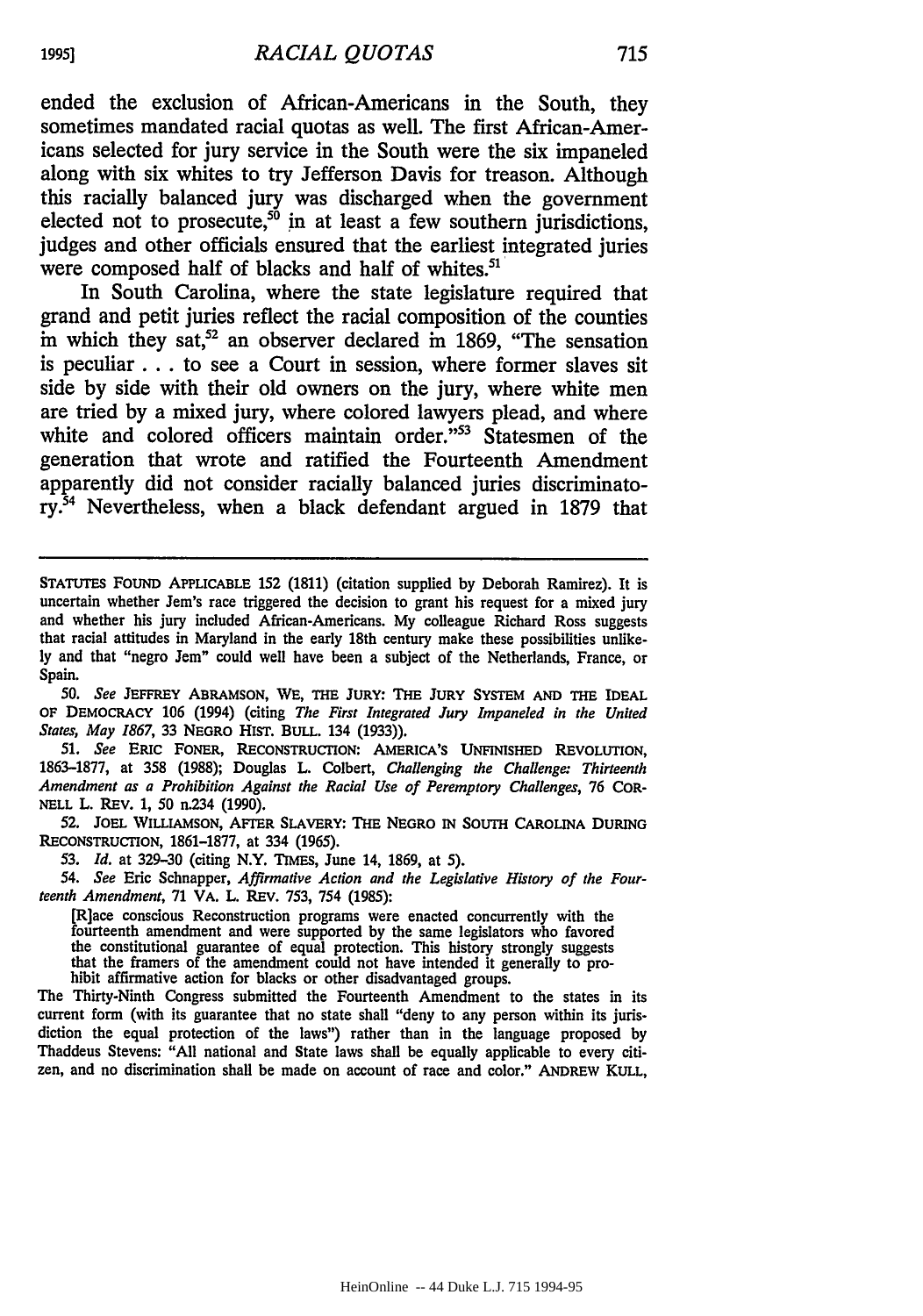the Constitution required his jury venire to be one-third black, the Supreme Court unanimously rejected his contention.<sup>55</sup>

Language in some of the Supreme Court's recent opinions-notably *City of Richmond v. J.A. Croson Co.<sup>5</sup> <sup>6</sup>*and *Shaw v.* Reno<sup>57</sup>—indicates that the Court would depart from the probable "original intention" of Reconstruction statesmen and would subject Hennepin County-style affirmative action to strict scrutiny. Some academic commentators have suggested that the Hennepin County proposal is unconstitutional.58 I believe, however, that a court attuned to the virtues of judicial restraint and local initiative ought to uphold the Hennepin County plan. In supporting this position, my goal will be not to repeat familiar arguments about affirmative action but to emphasize that affirmative action in the context of

THE COLOR-BLIND CONSTITUTION 67 (1992).

55. Virginia v. Rives, **100** U.S. 313, 322-23 (1879):

It *is* a right to which every colored man is entitled, that, in the selection of jurors to pass upon his life, liberty, or property, there shall be no exclusion of his race, and no discrimination against them because of their color. But this is a different thing from the right which it is asserted was denied to the petitioners by the State court, viz. a right to have the jury composed in part of colored men.

*Cf.* Fay v. New York, 332 U.S. 261, **291** (1947) ("Even in the Negro cases, this Court has never undertaken to say that a want of proportionate representation of groups, which is not proved to be deliberate and intentional, is sufficient to violate the Constitution.").

That a claim of constitutional entitlement to the use of racial quotas was seriously pressed in 1879 may indicate that the people who wrote and ratified the Fourteenth Amendment were far from endorsing an ideal of color-blindness. Indeed, a federal district judge, Alexander Rives, had accepted the defendant's claim. *See Rives,* 100 U.S. at 335 (Field, **J.,** concurring). Judge Rives once observed that in his own court he had "always ordered mixed juries" and had "not discovered that harm has resulted from it . **.** . **."** 7 CHARLES FAIRMAN, HISTORY OF **THE SUPREME COURT** OF **THE** UNITED STATES: **RE-CONSTRUCTION AND** REUNION, 1864-1888 pt. 2, at 442 (1987) (quoting a statement reported in the *Richmond Dispatch,* Dec. 12, 1878).

56. 488 U.S. 469, 486-93 (1989).

57. **113 S.** Ct. 2816, 2824-25, 2829 (1993).

*58. See* King, *supra* note 21, at 760-75 (approving of some color-conscious jury selection methods but apparently disapproving of Hennepin County-style quotas); Memorandum from Dan Farber to Carl Warren (Oct. 8, 1991), *in* **HENNEPIN** COUNTY **FINAL** RE-PORT, *supra* note **19,** app. (doubting that the Hennepin County proposal could satisfy the standards of *Croson* but "personally find[ing] the proposal quite reasonable"); Letter from Fred L. Morrison to Louis **N.** Smith 3 (Oct. 8, 1991), *in* **HENNEPIN COUNTY FINAL** RE-PORT, *supra* note **19,** app. ("[I]t would appear that the proposal would have to meet the 'strict scrutiny' test. None of the rationales put forward seems to reach this high level of necessity."). *But see* Letter from Shari Lynn Johnson to Michael **0.** Freeman 2 (Oct. 22, 1991), *in* HENNEPIN **COUNTY FINAL** REPORT, *supra* note **19,** app. ("The strict scrutiny standard can be met."); Letter from Roy L. Brooks to Michael **0.** Freeman 3 (Oct. 21, 1991), *in* **HENNEPIN COUNTY FINAL** REPORT, *supra* note 19, app. ("[T]he Task Force's proposal . . . should survive constitutional scrutiny under the Equal Protection Clause.").

716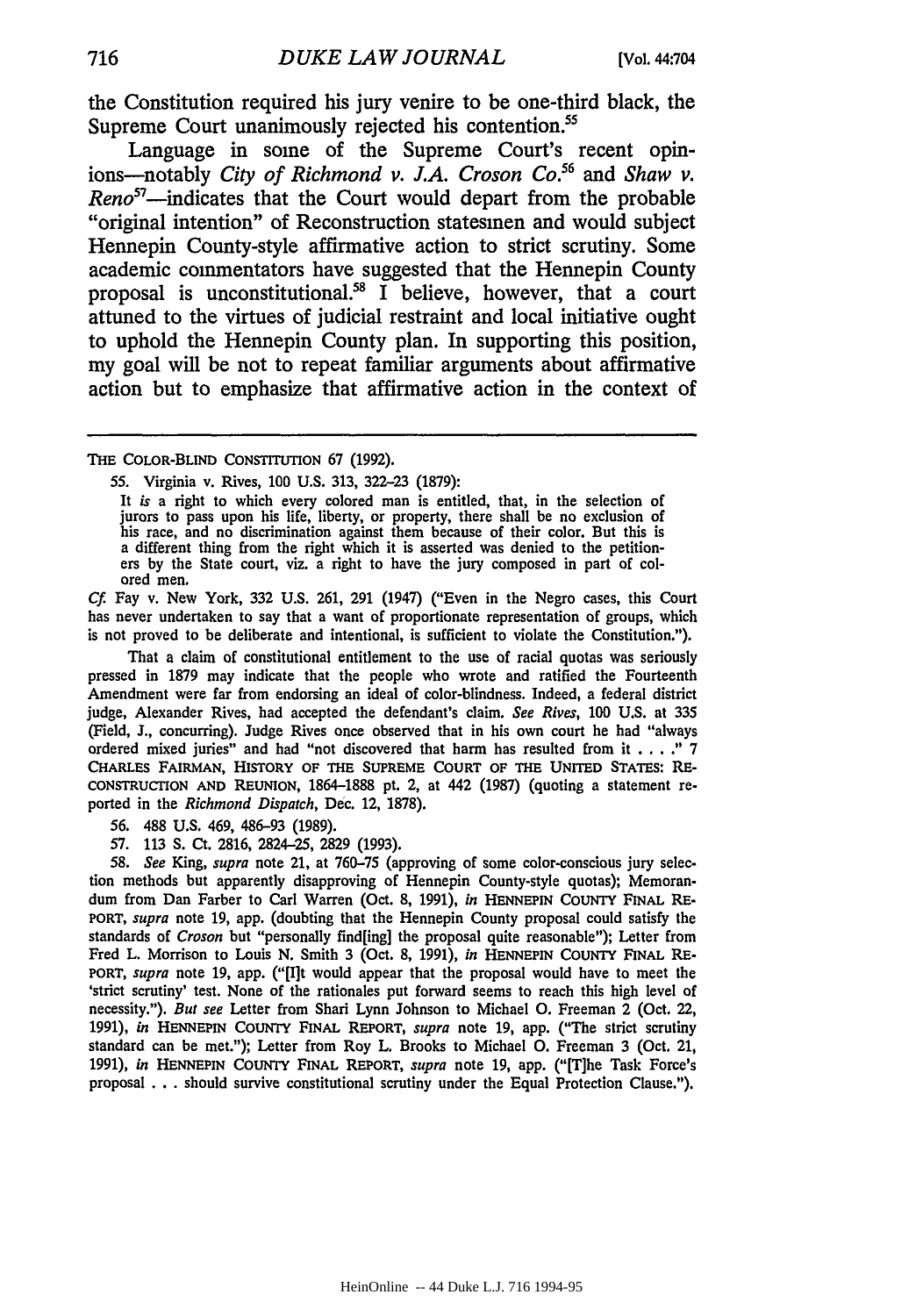jury selection presents a different issue from any that the Supreme Court has considered.

#### V. JURIES ARE DIFFERENT

The Supreme Court has recognized that the importance of representative juries justifies a departure from the standards employed in equal protection litigation to test assertedly discriminatory governmental action. The Court has held that in criminal cases the systematic exclusion of an identifiable group from jury venires violates a "fair cross-section requirement" implicit in the Sixth Amendment right to jury trial. In 1940, the Court wrote, "It is part of the established tradition in the use of juries as instruments of public justice that the jury be a body truly representative of the community,"<sup>59</sup> and in 1975 the Court declared, "[T]he selection of a petit jury from a representative cross section of the community is an essential component of the Sixth Amendment right to a jury trial."<sup>60</sup> Although the fair cross-section requirement does not truly require that either juries or jury venires include a cross-section of the population (a result that would require the use of demographic quotas),<sup>61</sup> the Court's test of discrimination under the Sixth Amendment looks less to purpose and more to effect than does the test of discrimination that the Court employs in cases arising under the Equal Protection Clause. $62$ 

**62.** *See Duren,* 439 U.S. at **368** n.26 (noting that in equal protection cases, statistical disparity is evidence of discriminatory purpose that may be rebutted, but that "in Sixth Amendment fair-cross-section cases, systematic disproportion itself demonstrates an infringement.. ."); **WAYNE** R. LAFAVE & **JEROLD** H. ISRAEL, **CRIMINAL** PROCEDURE

<sup>59.</sup> Smith v. Texas, **311 U.S.** 128, **130** (1940).

<sup>60.</sup> Taylor v. Louisiana, 419 U.S. 522, 528 (1975).

<sup>61.</sup> In *Taylor,* 419 U.S. at 538, the Court declared that the fair cross-section requirement does not require "that petit juries actually chosen must mirror the community and reflect the various distinctive groups in the population." Disregarding the fair cross-section requirement's grounding in the Sixth Amendment right to an impartial jury (and not to an impartial jury panel), the Court also has said that the requirement extends only to the panels from which juries are selected, not to the juries themselves. Lockhart v. McCree, 476 **U.S.** 162, 174 (1986). Even in the selection of jury panels, the Court has condemned only the "systematic" exclusion of distinctive groups. *See id.;* Duren v. Missouri, 439 U.S. 357, 364 (1979). "Systematic" exclusion probably does not encompass repeated "accidental" exclusion. *See* Albert W. Alschuler, *The Supreme Court and the Jury: Voir Dire, Peremptory* Challenges, and the *Review of Jury Verdicts,* 56 **U.** CHI. L. **REV.** 153, 185 n.127 (1989) ("[W]ere the luck of the draw to yield a jury, a jury panel, or even five consecutive jury panels composed entirely of wealthy Republican women golfers, their selection probably would not violate the Constitution.").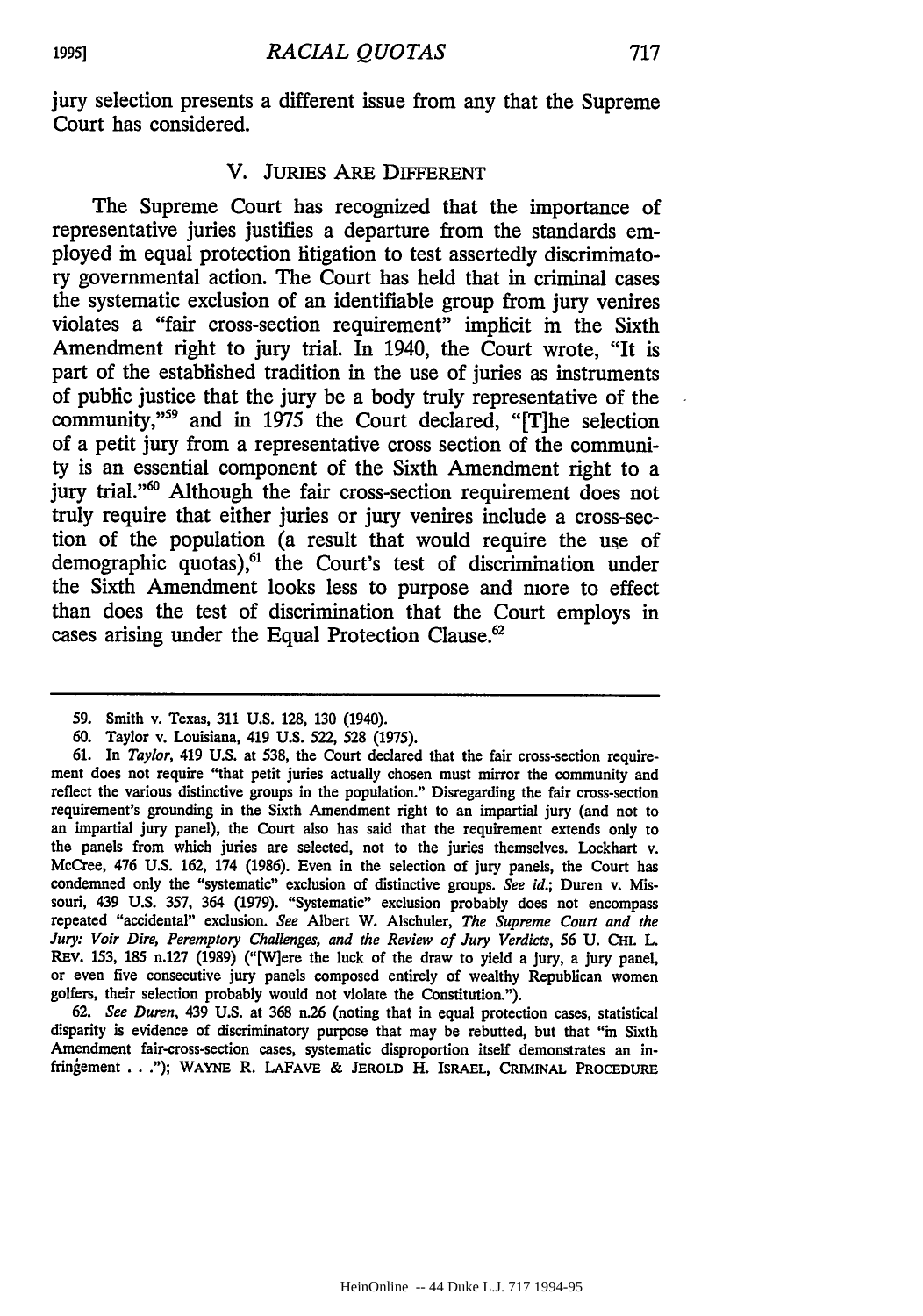Juries are distinctive both because affirmative action in jury selection has special virtues and because it is likely to prove less costly to individuals and society than affirmative action in other contexts. Emphasizing the distinctive virtues, Vikram David Amar has noted the kinship between jury service and voting. He contends that color-conscious jury selection can extend participation in public affairs more widely and that race-conscious measures to promote civic participation are easier to square with the Constitution than other affirmative action measures.<sup>63</sup>

The distinctive lack of harm of race-conscious jury selection methods becomes evident upon a review of the ways in which racial classifications can injure people. A person challenging an affirmative action program typically has been denied a tangible benefit-a job, a promotion, a government contract, or admission to an educational program-largely on the basis of race. Jury service is in one sense a job, albeit a job that pays less than two dollars per hour, $<sup>64</sup>$  and some jurors find their courtroom experi-</sup> ence rewarding. Nevertheless, most prospective jurors attempt to avoid service, $\delta$  and because jurors are selected mostly on the basis of chance, even prospective jurors who would prefer to serve have little personal expectation or claim to be chosen.

Who might have served on Hennepin County grand juries in the absence of the county's efforts to achieve racial balance can never be known. Anyone on the list of qualified jurors might have been chosen if selection had proceeded at random. Even if some displaced majority-race juror could learn who he was, however, he

*64. See* MINN. STAT. ANN. § 593.48 (West 1988) (authorizing the payment of \$15 per day to jurors).

<sup>§ 21.2(</sup>c)-(d), at **835-38** (student ed. **1985);** *see also* Casteneda v. Partida, 430 **U.S.** 482, 510 (1977) (Powell, **J.,** dissenting) (suggesting that the fair cross-section requirement invalidates some practices not condemned **by** the Equal Protection Clause).

<sup>63.</sup> *See* Vikram D. Amar, *Jury Service as Political Participation Akin To Voting,* 80 CORNELL L. REV. (forthcoming 1995) .(noting also a work-in-progress by Amar and Alan Brownstein that will explore the issue in greater detail). *Cf.* Taylor v. Louisiana, 419 U.S. 522, 530 (1975) ("Community participation in the administration of the criminal law **. . .** is not only consistent with our democratic heritage but is also critical to public confidence in the fairness of the criminal justice system.").

**<sup>65.</sup>** *See* **STEPHEN J.** ADLER, THE JURY: TRIAL **AND** ERROR **IN** THE AMERICAN COURTROOM 14 (1994). Most Americans who are sent jury summonses never appear at the courthouse because their summonses are not delivered, they ask to be and are **ex-** cused, or they ignore the summonses. Two-thirds of the prospective jurors who do appear do not serve because they ask to be and are excused, lawyers challenge them, or they are never sent to a courtroom. *See id.* at 243 n.1.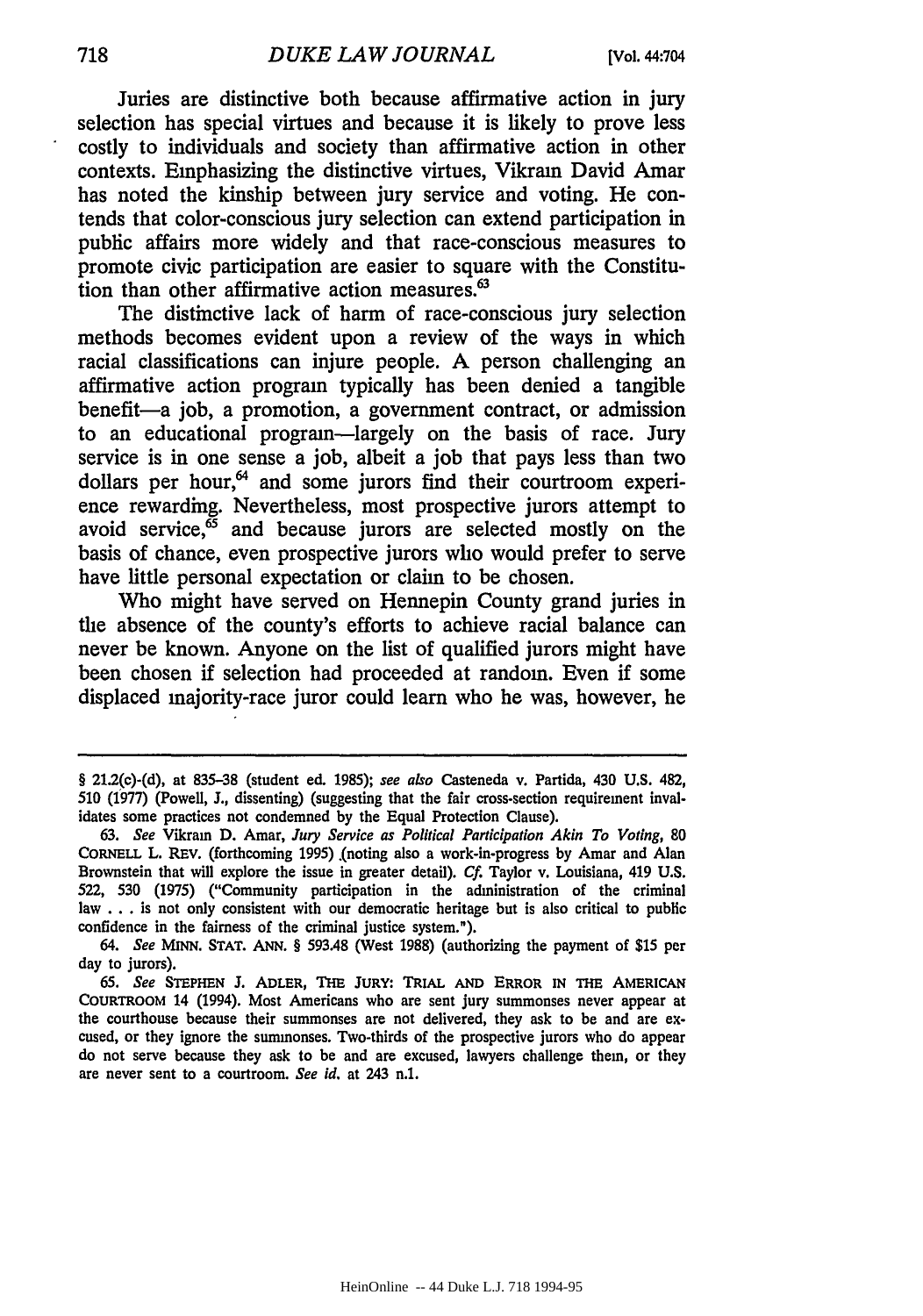would be unlikely to conclude that the county's racial classification had denied him a significant tangible benefit.<sup>66</sup>

Apart from any loss of tangible benefits, a racial classification can injure by stigmatizing, demeaning, or reinforcing group stereotypes. Again, however, a white person displaced from a grand jury in order to permit two minority group members to serve along with twenty-one members of the displaced juror's own race would be unlikely to conclude that his race had been branded inferior, that he had been judged not good enough to serve, or that he had

Shaw v. Reno, 113 **S.** Ct. 2816, 2829-30 (1993), held that racial gerrymandering can violate the Constitution even when it produces no vote "dilution"; this gerrymandering can unconstitutionally segregate the voters of different races in different voting districts. The Hennepin County Task Force proposal, however, far from segregating the members of different races, would bring them together on grand juries.

A prospective white juror in Hennepin County could not reasonably claim denial of a voice in government to which she was personally entitled, but she might note some asymmetry in the treatment of her racial group. This juror might assert an attenuated (or "diluted") form of vote dilution. Under the Task Force proposal, whites would be limited, roughly, to proportional representation. **HENNEPIN CoUNTY FINAL REPORT,** *supra* note **19,** at 45-46. Hennepin County grand juries could never be much *more* than 90% white. But the luck of the draw might yield a grand jury of more than 10% "minority persons"-even, in truly flukish circumstances, 100%. In other words, although the Hennepin County quotas would never reduce the number of minority persons below the number that random selection would have yielded, they sometimes would reduce the number of whites below this level. This asymmetry might appear troublesome if one viewed random assignment as the relevant baseline, disregarding asymmetry in the distribution of racial and ethnic groups. Nevertheless, the danger that minorities would gain *more* power than whites under the Hennepin County proposal is insubstantial, and the lack of a more rigorous form of proportional representation is not the feature of the Hennepin County proposal that its critics are likely to find most objectionable. *Cf.* United Jewish Organizations v. Carey, 430 U.S. 144, **166** (1977) ("[A]s long as whites in Kings County, as a group, were provided with fair representation, we cannot conclude that there was a cognizable discrimination against whites or an abridgment of their right to vote on grounds of race.").

**<sup>66.</sup>** Jury service differs in this respect even from the other major form of citizen participation in government, voting. Unlike a prospective juror, everyone qualified to vote has a right to vote (not just a right to be free of invidious or irrational discrimination in the selection of voters from a pool of prospects). Someone with a right to vote may have a sense of personal injury when geographic gerrymandering or other governmental action has deliberately given him less "voice" in the affairs of government than has been accorded others who differ from him in skin color. *See* Allen v. State Bd. of Elections, 393 U.S. 544, 569 (1969) ("The right to vote can be affected by a dilution of voting power as well as by an absolute prohibition on casting a ballot."); see also Johnson v. Grandy, 114 **S.** Ct. 2647, 2663 (1994) (holding that preventing dilution of the votes of a racial minority does not demand dilution of the votes of the racial majority and that color-conscious geographic districting whose predictable effect is proportional representation does not offend the Voting Rights Act).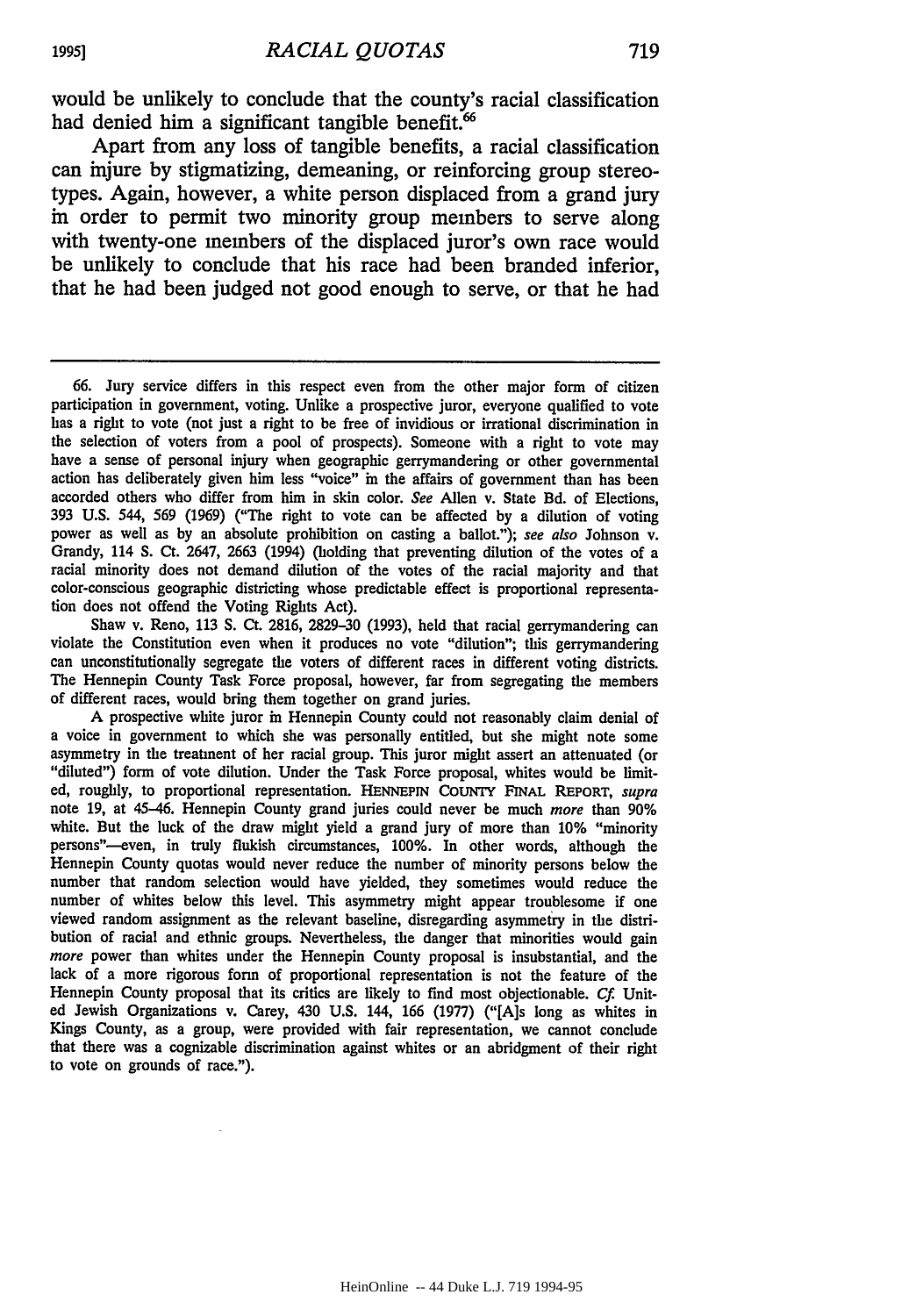personally been evaluated on the basis of crude group stereotypes.<sup>67</sup>

Affirmative action programs sometimes are thought to stigmatize, not members of the majority race, but the programs' intended beneficiaries. These programs may appear to give special consideration to people who would not have qualified for a benefit on the basis of merit alone. Jury selection rests less on merit than on chance, however, and a racial quota would merely supplement one mechanism for promoting community representation (random selection) with another (deliberate racial balance). This sort of affirmative action would not imply that unqualified or marginally qualified people had been given a special boost.

Apart from any injury that affirmative action programs may inflict on displaced majority-group members or the programs' intended beneficiaries, these programs sometimes appear to divert governmental or private enterprises from their primary missions and to injure the public. As the potential patients of brain and heart surgeons, for example, we might well be concerned if we concluded that medical schools were admitting students who they doubted would be as successful surgeons as the ones they turned away. There is, however, no reason whatever to suppose that grand juries designed to include two minority-group members would accomplish their purposes less effectively than grand juries selected entirely at random. To the contrary, these grand juries probably would achieve their goals better. Ensuring the presence of minority-race jurors seems as likely or more likely to enhance the quality of grand juries' performance than other departures from random selection that the Supreme Court has upheld-for example, requirements that jurors be upright, intelligent, and well regarded in their communities.<sup>68</sup>

Grand and petit juries should to a considerable extent reflect the will of the community, and their judgments should command community respect.69 By marshaling a substantial body of opinion

<sup>67.</sup> In this respect, the Hennepin County proposal does not differ from other affirmative action measures. These measures rarely, if ever, brand or stigmatize whites.

<sup>68.</sup> E.g., Turner v. Fouche, 396 U.S. 346, 353-55 (1970) (upholding a Georgia statute giving commissioners discretion to eliminate anyone found not "upright" and "intelligent"); Carter v. Jury Comm'n, 396 U.S. 320, 331-37 (1970) (upholding an Alabama requirement that jurors be "generally reputed to be honest and intelligent . . **.** and **...** esteemed in the community for their integrity, good character and sound judgment").

**<sup>69.</sup>** *See infra* text accompanying notes **132-37;** *cf.* 2 **JAMES WILSON,** *The Subject Con-*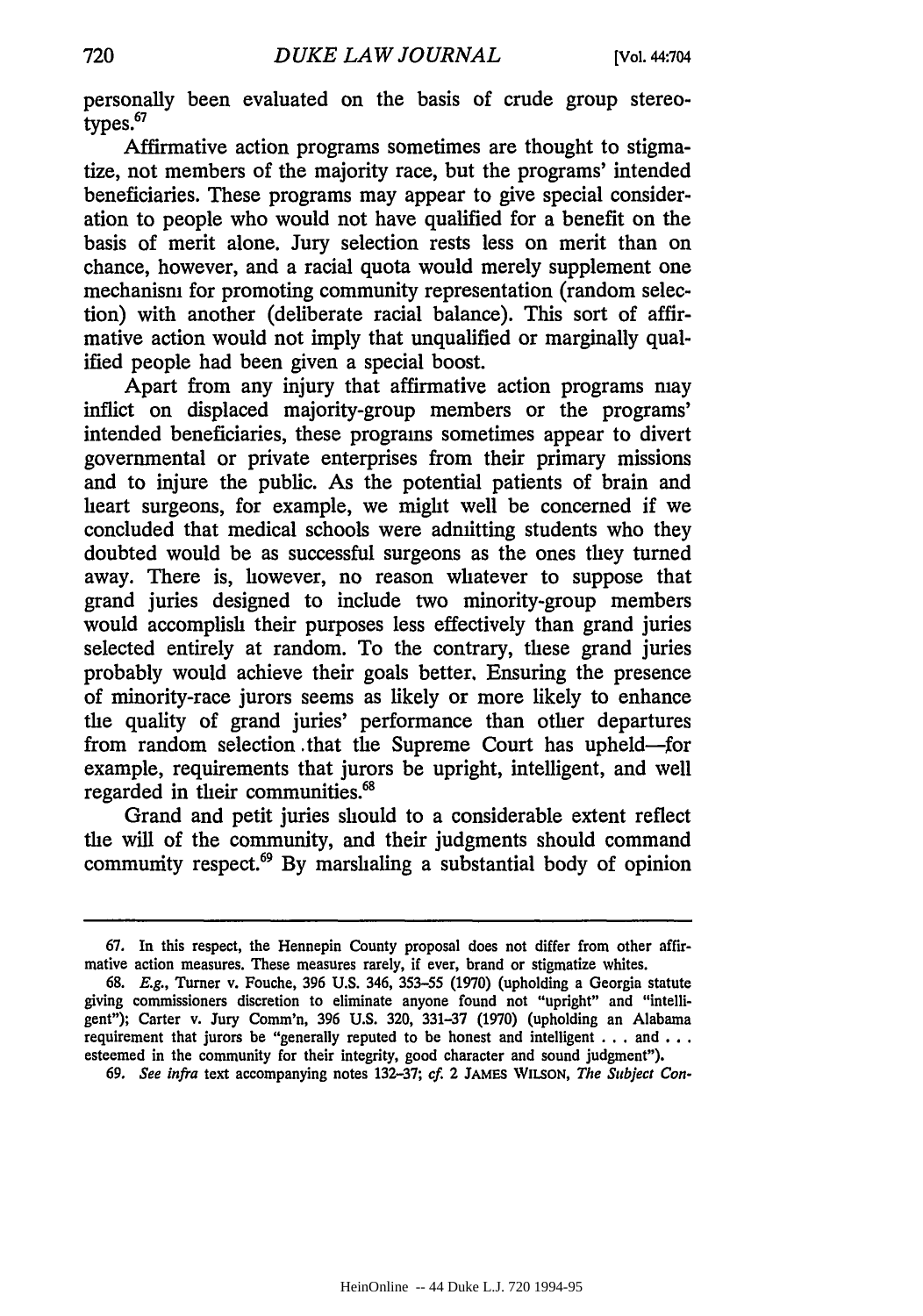in support of their rulings, juries help to assure all members of the community that the awesome power to accuse and convict people of serious crimes is exercised in a legitimate way. The principal reasons for impaneling a reasonably large body of jurors are in fact to ensure a diversity of viewpoints, to increase the likelihood that the jury will represent all elements of the community, to promote group deliberation, and to enhance the public's acceptance of grand jury rulings. Ensuring some diversity of race and ethnicity is likely to promote all of these objectives as **well.**

The proponents of affirmative action in jury selection sometimes have emphasized the appearance of justice as much as (or more than) the substance of justice.<sup>70</sup> The Supreme Court has said that the "need for public confidence is especially high in cases involving race-related crimes. In such cases, emotions in the affected community will inevitably be heated and volatile. Public confidence in the integrity of the criminal justice system is essential for preserving community peace in trials involving race-related crimes."71

Jeffrey Abramson has cautioned, however, against an overemphasis on appearances, cosmetics, and public relations: "This attempt to justify the cross-sectional ideal **by** reference to its contribution to the appearance rather than the actuality of justice is disturbing. It makes the purpose of the cross-sectional theory a

Efforts to determine what communities jurors represent sometimes have provoked intense dispute. The anti-Federalists who opposed ratification of the Constitution objected to the jury trial provision of Article III, Section 2, on the ground that it extended vicinage too broadly and so permitted defendants to be tried **by** jurors who were not truly members of their own communities. The Sixth Amendment responded to the anti-Federalists' objection **by** narrowing the vicinage of federal jury trials. *See* **FRANCIS** H. **HELLER, THE SIXTH AMENDMENT TO THE UNITED STATES** CONSTITUTION: **A** STUDY **IN CONSTITUTIONAL DEVELOPMENT 25 (1951).** Moreover, as scholars have emphasized in recent years, communities need not be defined solely in geographic terms. *See, e.g.,* **LANr GUINIER, THE TYRANNY OF THE MAJORITY: FUNDAMENTAL FAIRNESS IN REPRESENTA-TIVE DEMOCRACY** (1994). Current affirmative action proposals are part of a continuing effort over the centuries to define and redefine the representative role of juries.

**70.** *See, e.g.,* King, *supra* note 21, at **762** (declaring **"(1)** that maximizing the appear- ance of fairness of criminal jury proceedings is a compelling governmental interest, (2) that fair racial representation on juries is vital to the appearance of fairness in criminal jury proceedings, and **(3)** that in some circumstances race-conscious selection practices may improve, not impair, this appearance" (footnote omitted)).

**71.** Georgia v. McCollum, 112 **S.** Ct. 2348, 2354 **(1992)** (footnote omitted).

**1995]**

*tinued-of Juries, in* **THE WORKS OF JAMES WILSON 503, 537** (Robert **G.** McCloskey ed., **1967)** ("The grand jury are a great channel of communication, between those who make and administer the laws, and those for whom the laws are made and administered.").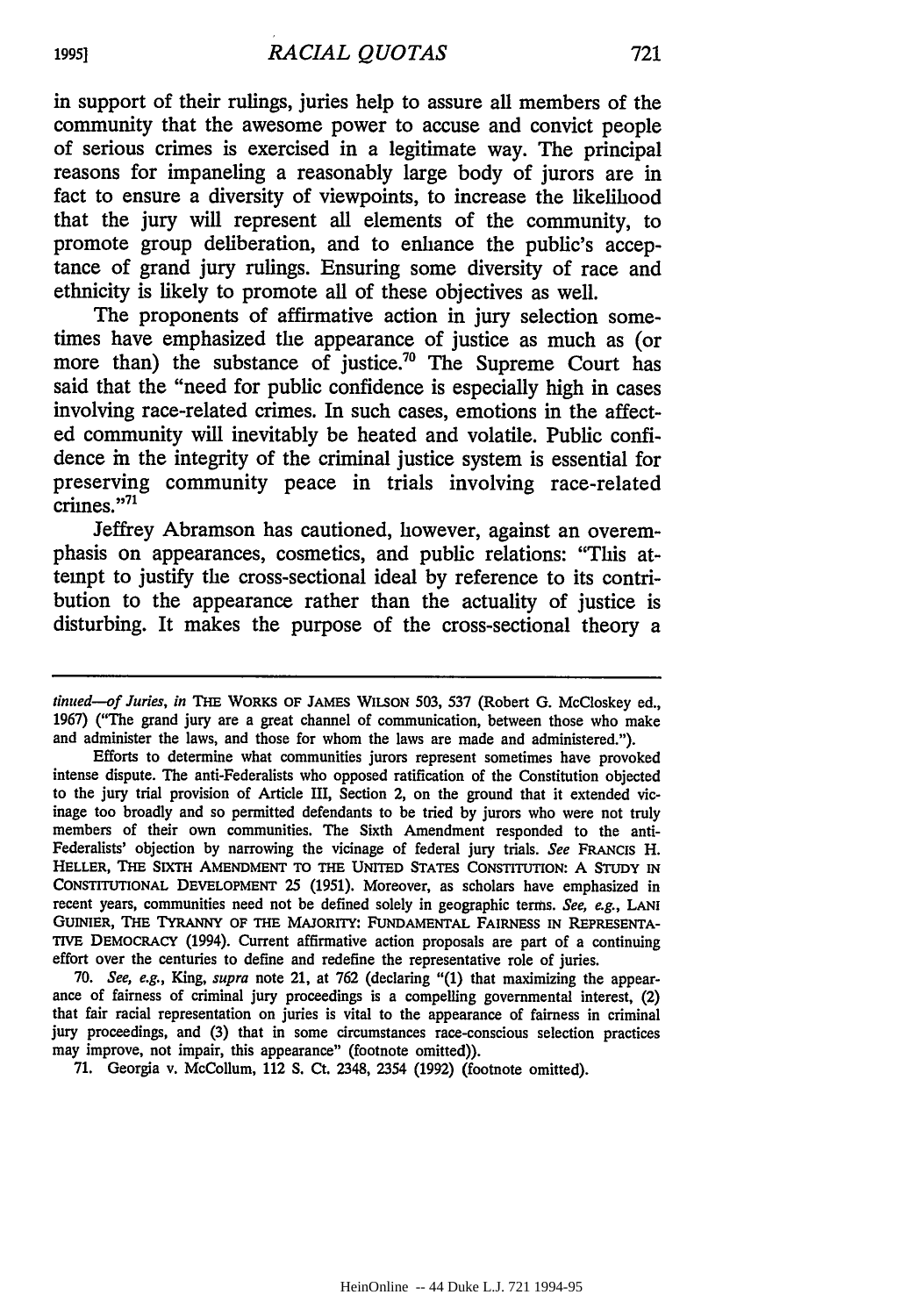nakedly political one, bent on popularizing the verdict **...."'** Even after the disturbances following the Rodney King verdict, it is more important that justice be done than that it be seen to be done.73 Nevertheless, public confidence in the legal system remains (other things equal) preferable to the alternative. That the Hennepin County proposal might make some members of minority groups less likely to view American criminal justice as an alien system is among the proposal's virtues. As Andrew Deiss has observed, even Americans whose own view of the videotape evidence initially persuaded them of the guilt of the police officers who beat Rodney King probably would have seen the officers' acquittals as just (or at least as acceptable) if these verdicts had been rendered **by** an all-African-American jury. One measure of a jury system's success may be the extent to which it inspires the members of a diverse community to say of verdicts that depart from their predilections, "I guess I was wrong."74

Diverse viewpoints are more important to a jury's performance than diverse skin color, but promoting diversity of race and ethnicity may provide a more workable means of ensuring diverse viewpoints than attempting to probe viewpoints directly through questionnaires, voir dire examinations, and the like. The experiences of members of different racial and ethnic groups tend to differ in ways that may affect their perceptions of some issues that come before juries.75 Not only would the direct probing of the

The Florida Supreme Court recently ordered an evidentiary hearing in a civil case in which one member of an all-white jury reported that some of his fellow jurors had compared a black witness to a chimpanzee, used racial epithets, and joked that the plaintiffs' children probably were drug dealers. Powell v. Allstate Ins. Co., No. **83,625, 1995** Fla. **LEXIS** 24, at **\*1-\*3** (No. **83,625,** Jan. **19, 1995).** Even when the presence of one or more minority-race jurors does not affect the quality of a jury's deliberations, it is likely to inhibit this sort **of** dialogue.

**<sup>72.</sup>** ABRAMSON, *supra* note **50,** at **125.**

**<sup>73.</sup>** Compare the too grand, too English, and too often quoted statement of Rex v. Sussex Justices, [1924] **1** K.B. **256, 259:** "[J]ustice should not only be done, but should manifestly and undoubtedly be seen to be done."

<sup>74.</sup> *See* Deiss, *supra* note 43, at **51.**

*<sup>75.</sup> See,* **e.g.,** Jim Ross, *Race Divides Opinions on Bunch Case, Poll Says,* **ST.** PE-TERSBURG **TIMES,** Nov. 21, **1993,** at **Al;** *Most Blacks Say Too Few Convicted in King Beating Case,* Reuters, Apr. **19, 1993,** *available in* LEXIS, News Library, Reuna File (reporting that twice as high a percentage of African-Americans as of whites consider the justice system biased). Both of these sources and others suggesting racial differences are cited in Nancy **J.** King, *The Effects of Race-Conscious Jury Selection on Public Confidence in the Fairness of Jury Proceedings: An Empirical Puzzle,* **31 AM. CRIM.** L. REV. **1177, 1192-95** (1994).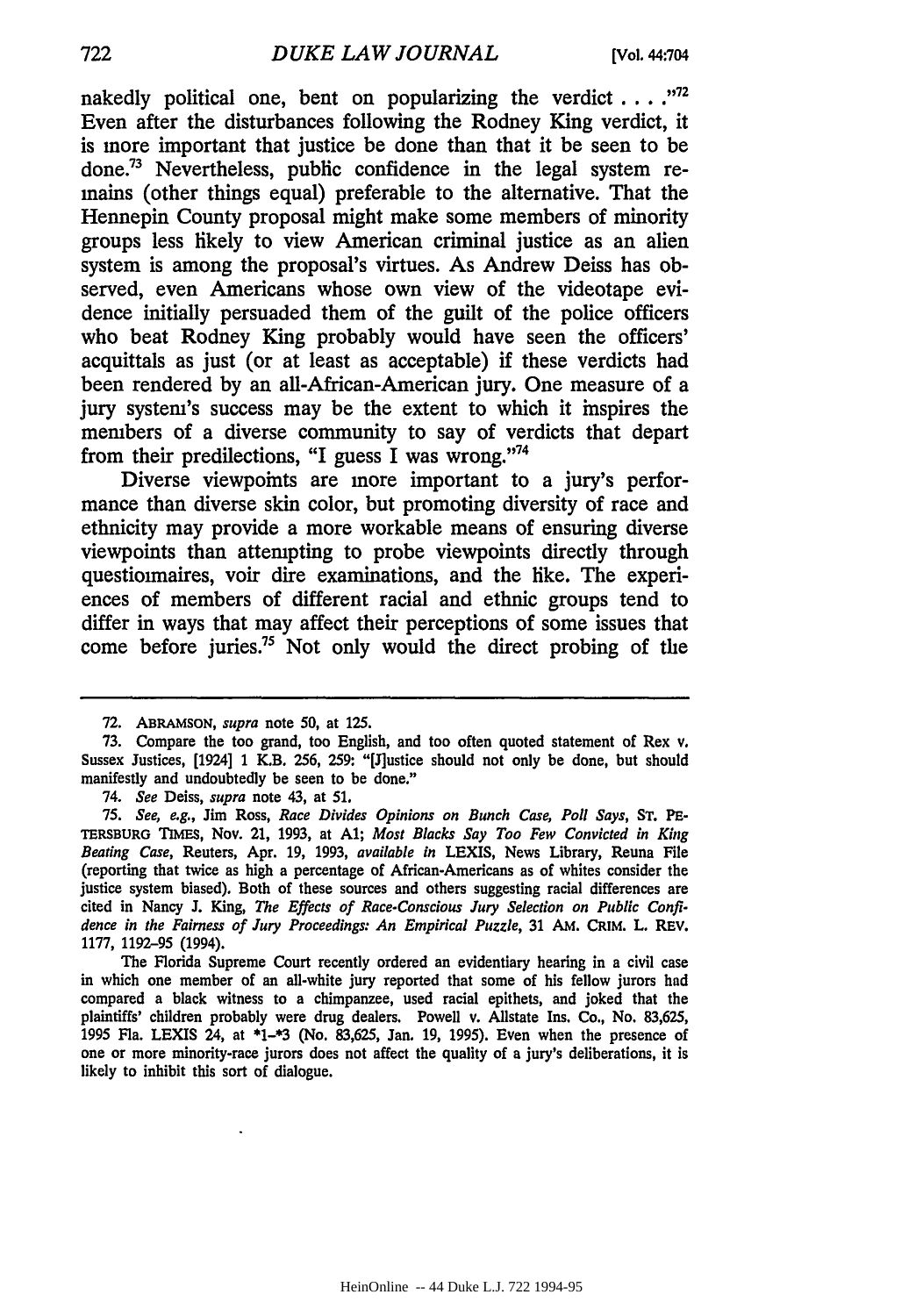attitudes of prospective jurors be burdensome and invasive of their privacy, but it also would pose a risk of governmental viewpoint discrimination. This risk seems insubstantial when jury selection rests on objective demographic indicators of social experience and when no group is assured more representation than its share of the population.

In short, the Hennepin County quotas would present few of the difficulties that prompt concern about other affirmative action programs and about racial classifications in general. These quotas would not deprive individuals of significant tangible benefits; they would not brand any group as inferior or evaluate any individual on the basis of racial stereotypes; and far from diverting the grand jury from its central mission, they would be likely to enhance the grand jury's achievement of its objectives.

#### VI. PEREMPTORY **CHALLENGES AND** RACIAL BALANCE

Ironically, the Supreme Court Justices who appear most likely to disapprove the Hennepin County proposal have expressed sympathy for a more invidious procedure that they believe may contribute in some circumstances to racially balanced juries. In *Georgia v. McCollum,76* the Supreme Court held that the Constitution forbids defense attorneys as well as prosecutors from exercising peremptory challenges to exclude prospective African-American jurors on the basis of race.<sup>77</sup> An *amicus curiae* brief submitted by the NAACP in support of the *McCollum* ruling suggested that the use of peremptory challenges by minority defendants to exclude prospective white jurors should be treated differently. The brief declared, "The only possible chance the defendant may have of having any minority jurors on the jury that actually tries him will be if he uses his peremptories to strike members of the majority race."'78 Justice O'Connor, dissenting in *McCollum,* quoted this language with approval.<sup>79</sup> Justice Thomas, concurring in *McCollum* only on the ground that precedent compelled the Court's result, declared, "I am certain that black criminal defendants will

**<sup>76.</sup>** 112 **S.** Ct. 2348 (1992).

<sup>77.</sup> *Id.* at 2359.

**<sup>78.</sup>** Brief of Amicus Curiae NAACP Legal Defense and Education Fund, Inc. at 9-10, McCollum v. Georgia, 112 **S.** Ct. 2348 (1992) (No. 91-372).

*<sup>79.</sup> McCollum,* 112 **S.** Ct. at 2364 (O'Connnor, **J.,** dissenting).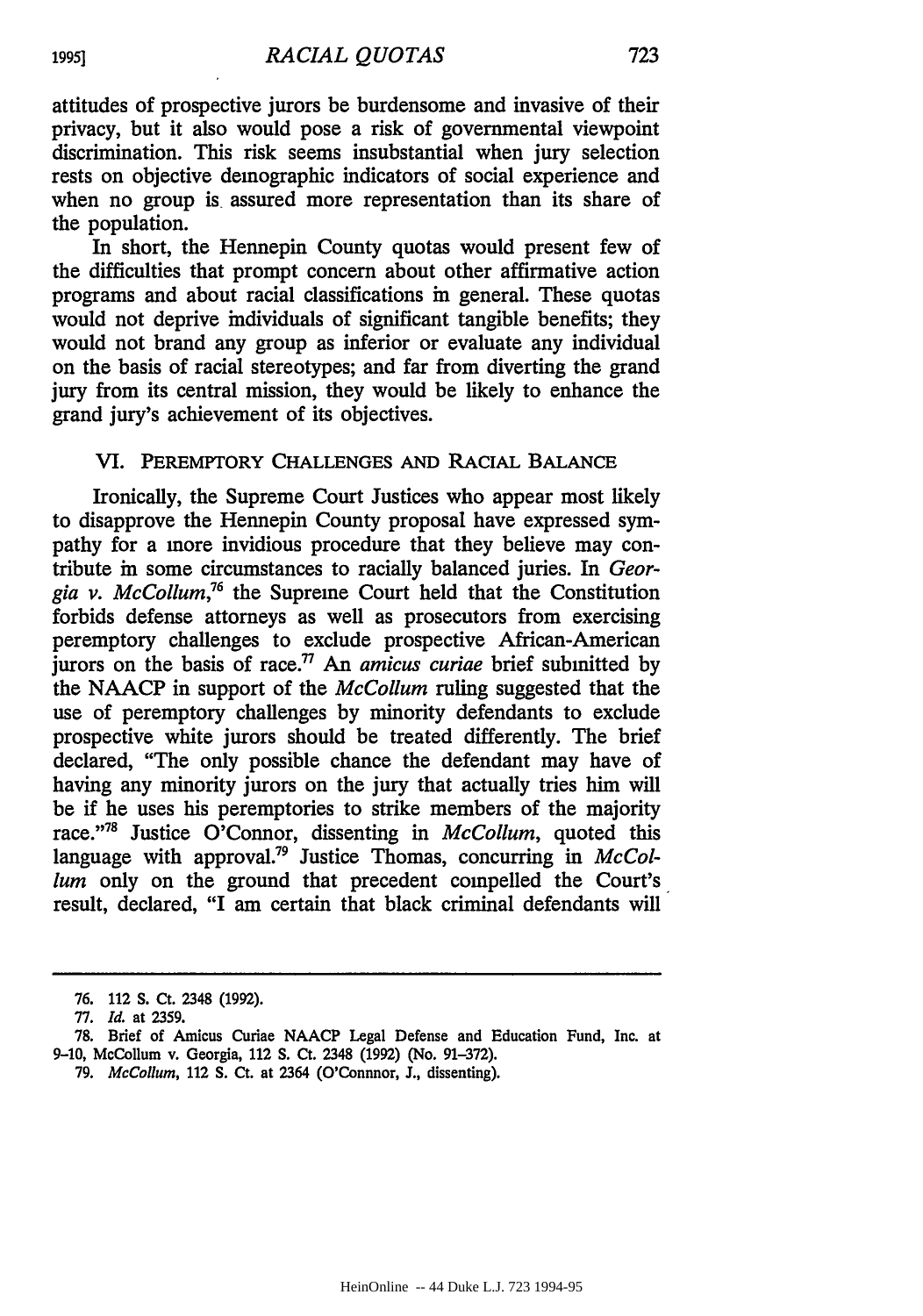rue the day that this court ventured down th[e] road" of using the Constitution to restrict peremptory challenges.<sup>80</sup>

**An** unrestricted regime of peremptory challenges of the sort apparently favored **by** Justice Thomas and other Supreme Court Justices<sup>81</sup> is far more likely to produce all-white juries and other forms of racial imbalance than a regime in which discrimination in the exercise of peremptory challenges is forbidden. One need not be a great mathematician to recognize that when both sides have an equal number of challenges, $^{82}$  an advocate seeking the exclusion of a minority group is more likely to achieve her objective than an advocate seeking the exclusion of the majority.<sup>83</sup>

Even the asymmetrical regime of challenges favored **by** the **NAACP,** permitting defendants to challenge prospective jurors on racial grounds only when the jurors are white, would produce racial balance only **by** happenstance and only on the basis of a partisan attorney's stereotypical judgment about the members of a racial group. **A** defense attorney representing an African-American defendant who challenges white jurors on the basis of race has concluded (perhaps accurately) that minority-group jurors are more likely than whites to favor her client's position. This advocate does not seek diversity, balance, more effective group deliberation, greater public confidence in the fairness of the justice system, or any other public good. Her goal, like that of every other advocate, is victory for her client. Although this advocate might be unlikely to secure the presence of more than two or three minority-group members on a twelve-person jury, she probably would if she could. Indeed, if luck permitted her to eliminate all prospective white jurors, she probably would consider this racial banishment a victory. $84$ 

84. The Supreme Court has rejected the views of Chief Justice Rehnquist and Justic-

<sup>80.</sup> *Id.* at 2360 (Thomas, J., concurring); see also Edmonson v. Leesville Concrete Co., 111 S. Ct. 2077, 2095 (1991) (Scalia, **J.,** dissenting) *("Both* sides have peremptory challenges, and they are sometimes used to *assure* rather than to *prevent* a racially diverse jury.").

<sup>81.</sup> *See* **J.E.B.** v. T.B., 114 **S.** Ct. 1419, 1436 (1994) (Scalia, J., dissenting); Powers v. Ohio, 499 U.S. 400, 417 (1991) (Scalia, **J.,** dissenting); Batson v. Kentucky, 476 U.S. 79, 137 (1986) (Rehnquist, **J.,** dissenting).

<sup>82.</sup> Only 15 of 51 American jurisdictions afford defendants more peremptory challenges than prosecutors in noncapital felony cases, and only seven provide more challenges to defendants in misdemeanor cases. **JON VAN** DYKE, **JURY SELECTION** PROCEDURES 282-84 (1977).

<sup>83.</sup> *See* Commonwealth v. Soares, 387 N.E.2d 499, 515-16 (Mass. 1979) (noting that unrestricted peremptory challenges produce "a jury in which the subtle group biases of the majority are permitted to operate, while those of the minority have been silenced").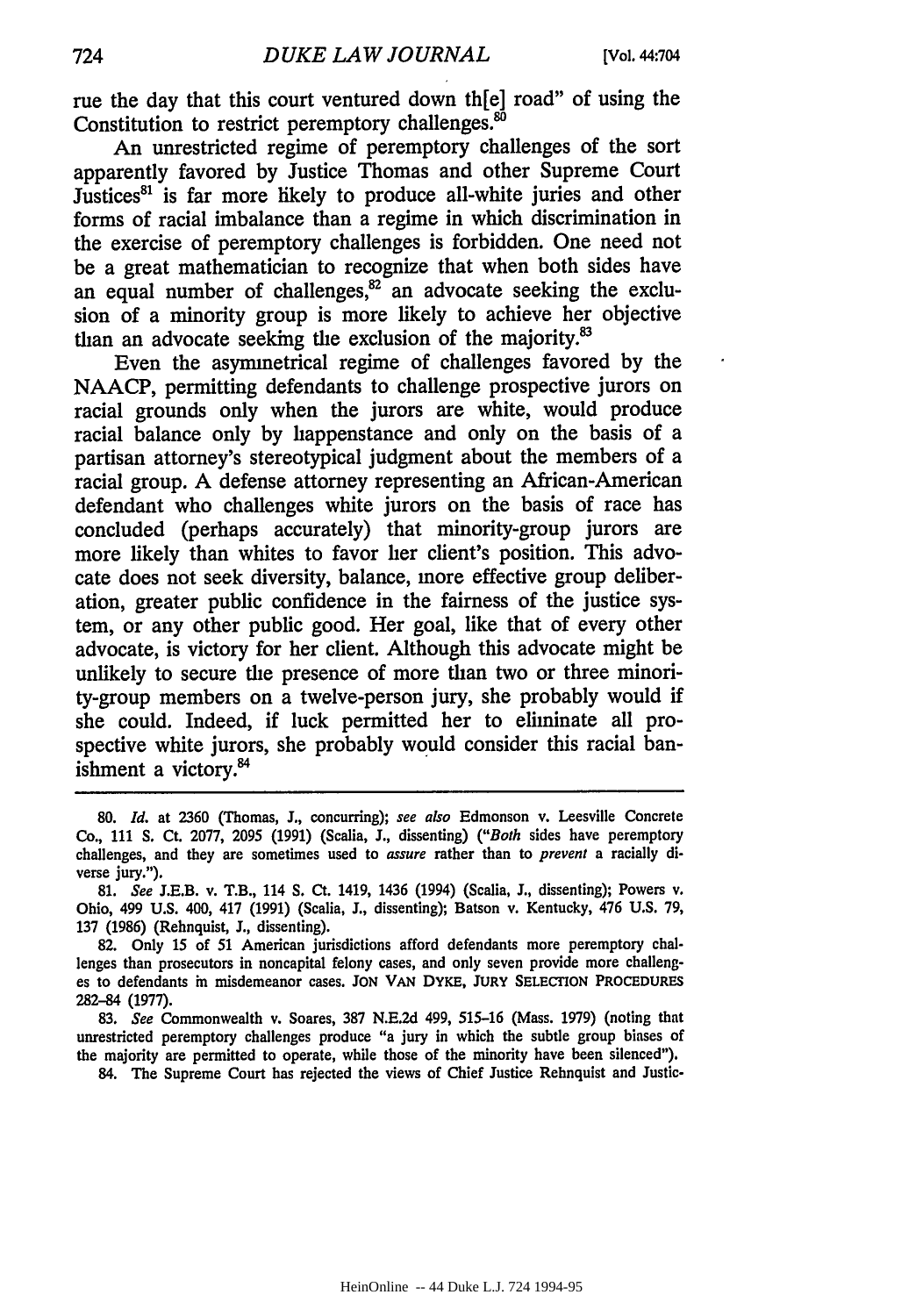The Hennepin County plan does not depend on the uncertain outcome of partisan race wars (or race games) in the courtroom, and it does not rest on any judgment about how the members of racial groups are likely to vote in particular cases.<sup>85</sup> Unlike the strategies of partisans, this plan is designed to promote the public objectives of more effective grand jury deliberation and enhanced public confidence in grand jury rulings. The Hennepin County proposal rests on only one group judgment-that the members of racial minorities are likely to have (or sometimes may have, or may reasonably be seen **by** the public as having) distinctive experiences and perspectives that can improve a grand jury's performance. If the Supreme Court Justices who have defended the racially based exercise of peremptory challenges **by** either defense attorneys or prosecutors were to condemn the Hennepin County proposal as discriminatory, they surely would have things topsyturvy. Peremptory challenges can convey to excluded jurors the messages that Hennepin County's quotas do not—that someone (a lawyer or perhaps a judge<sup>86</sup>) disfavors the jurors' racial or ethnic groups, that this person has judged the jurors not capable or trust-

**85.** The proposal does rest on the perception that the members of racial minorities are likely to have distinctive perspectives, and of course these perspectives may lead minority group members to vote differently from whites. The proposal does not, however, rest on any prediction of the direction or magnitude of racial differences in voting patterns, let alone on any prediction of racial differences in particular cases. The general sense of racial difference that informs the proposal bears little resemblance to the crude racial judgments that are likely to inform the exercise of peremptory challenges.

86. Peremptory challenges often are not exercised openly in the courtroom. After opposing lawyers have told a judge which prospective jurors they wish to strike, the judge simply informs these jurors that they have been excused. *See* CATHY E. **BENNETT** & ROBERT B. HIRSCHHORN, BENNETT'S GUIDE **TO JURY SELECTION AND TRIAL DY-NAMICS** § **17.21 (1993); JAMES J. GOBERT & WALTER E. JORDAN, JURY SELECTION: THE LAW, ART, AND SCIENCE OF SELECTING A JURY 329 (2d** ed. **1990).** *Cf.* Georgia v. McCollum, 112 **S.** Ct. 2348, **2356 (1992)** ("Regardless of who precipitated the jurors' removal, the perception and the reality . . . will be that the court has excused jurors based on race . . **").**

es Thomas, Scalia, and O'Connor and has forbidden both prosecutors and defense attorneys from exercising peremptory challenges on racial grounds. Georgia v. McCollum, 112 **S.** Ct. 2348, **2359 (1992);** *Batson,* 476 **U.S.** at **89.** Until courts or legislatures abolish the peremptory challenge, however, the ban on racial discrimination will remain reasonably easy to evade. *See* Alschuler, *supra* note 61, at 170-79. One virtue of racial quotas is that they reduce the incentive of lawyers to engage in racial discrimination whenever the elimination of a minority juror would bring the number of minority jurors below the required minimum. Discrimination in this situation would merely lead to the replacement of one minority juror by another.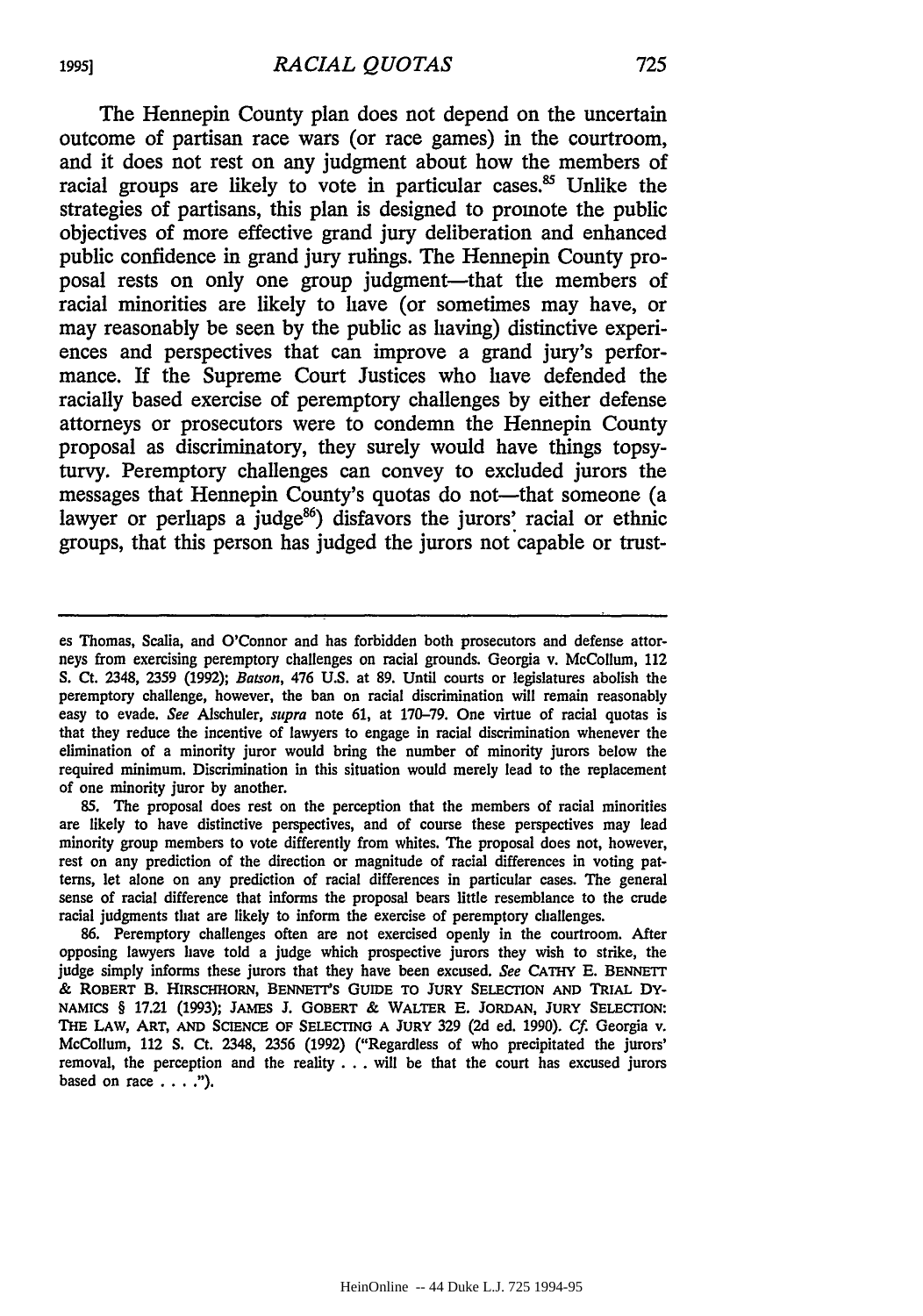worthy enough to serve, and that the jurors have been evaluated on the basis of crude group stereotypes.

Rulings on the use of peremptory challenges and other jury qualification issues sometimes give judges a sub rosa opportunity to engage in color-conscious jury selection, and their efforts to achieve racial balance may prove more costly than openly acknowledged forms of affirmative action. In the second trial of the police officers accused of beating Rodney King (the federal court trial), Judge John G. Davies refused to permit the defendants to challenge peremptorily an African-American who had failed to disclose that he lived in South Central Los Angeles, near the center of the rioting that had followed the first King verdict. The defendants' lawyers feared that this prospective juror had omitted the information deliberately in an effort to make his way onto the jury and to remedy the perceived injustice of the first King verdict. Although Judge Davies ruled that the lawyers lacked a racially neutral reason for their challenge, he might have had another reason for retaining the challenged juror. As George Fletcher noted, "[N]o one—not the defense, not the prosecution, not the judge-dared to go to trial without fair 'community' representation on the jury."<sup>87</sup>

A more striking illustration of the dangers of sub rosa affirmative action came in the case of Timothy L. Baugh, an African-American charged with fourteen rapes in Hennepin County. After one of the two African-Americans on the panel of prospective

**<sup>87.</sup>** GEORGE P. FLETCHER, **WITH JUSTICE FOR** SOME: **VICTIMS' RIGHTS IN CRIMINAL TRIALS** 54-55 **(1995).** Even in a federal district with a large minority population, colorblind jury selection might have yielded an all-white jury; the jury that Judge Davies impaneled included only two African-Americans and one Latino. *See supra* note **16.** One wonders how many Americans who profess support for a color-blind Constitution would have been unperturbed **by** the selection of an all-white jury in the second King trial.

Prosecutors in the case of **OJ.** Simpson could have set the case for trial in the area of **Los** Angeles County where the murders of Nicole Brown Simpson and Ron Goldman occurred, but these prosecutors evidently preferred a trial in downtown Los Angeles, where the likelihood that the jury would include African-Americans was greater. Randall Sullivan, *Unreasonable Doubt* (pt. 2), **ROLLING STONE,** Dec. **29,** 1994, at **130,** 149. Public opinion polls indicated that African-Americans were much less likely than whites to favor the prosecutors' position, *id.* at 144, but apparently no one (not the elected Los Angeles County District Attorney, in any event) wished to run the risk of an overwhelmingly white jury in a racially sensitive case. On July **19,** 1994, the Los Angeles County District Attorney met with 15 African-American leaders who expressed concern that Simpson would not receive a fair trial and who urged the district attorney not to seek the death penalty. *Id.* at 143.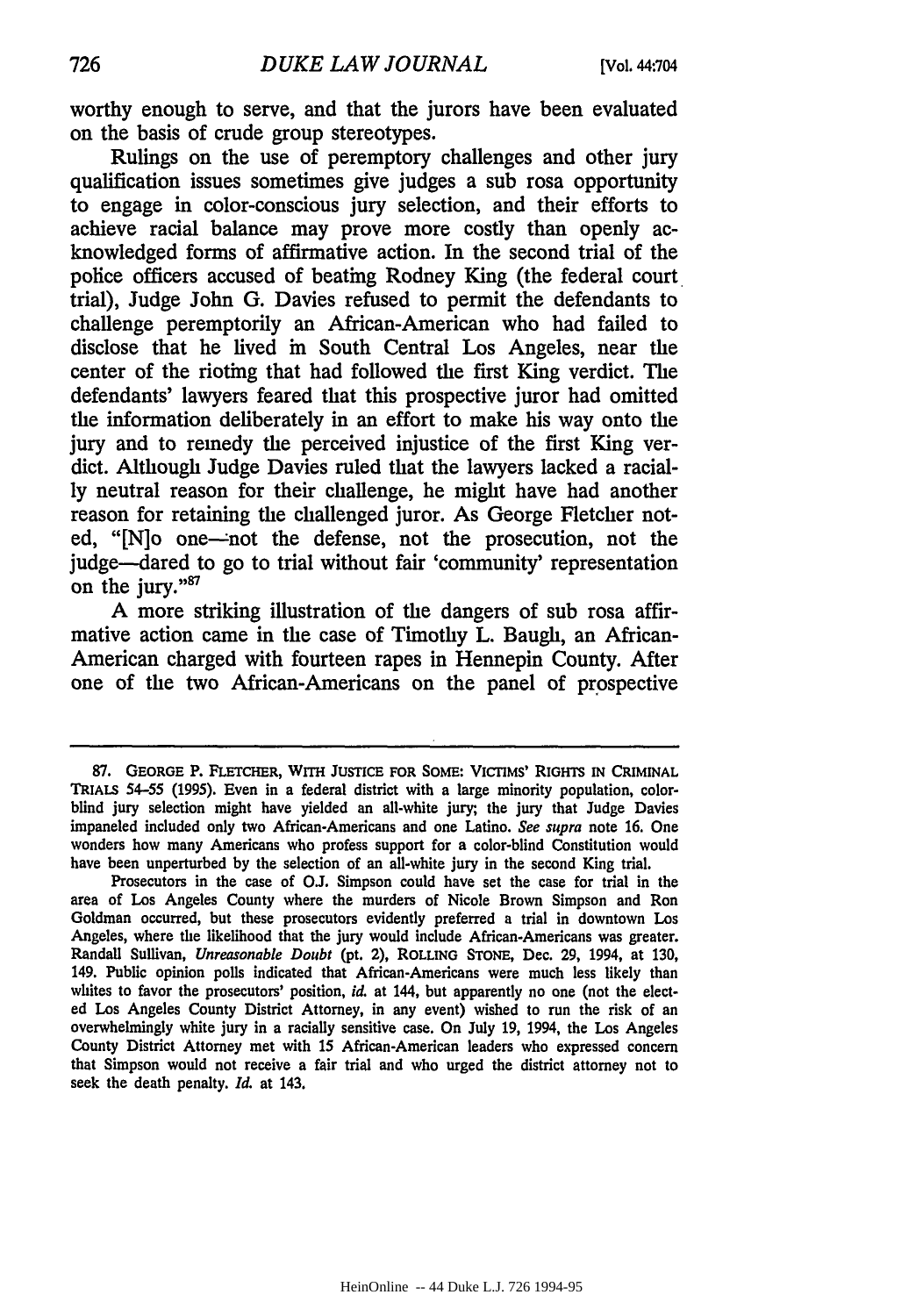jurors revealed that she knew three of the defendant's prospective alibi witnesses, Judge Robert Lynn permitted prosecutors to challenge this juror peremptorily.<sup>88</sup>

The one African-American still on the panel sometimes answered questions in ways that were difficult to follow. When, for example, this juror was asked why he had checked both yes and no to the question, "Under our system of justice a defendant is innocent until proven guilty beyond a reasonable doubt. Do you agree with that principle?," he replied in part, "You can't really go on facts that much because that's one of the reasons I got stabbed because she was being-okay, that facts was I done it, but I didn't do nothing and come to find out I didn't do nothing. The facts not always right."<sup>89</sup> Asked once more to explain, the juror said, "Let's see, okay, like I did a couple crimes, but then, okay, I did some of them and-I did most of them, I did do some of them and I didn't do some and half of the times, you know, the facts are there, but it's not there."<sup>90</sup>

Other statements were more clear, however. For example, when the juror was asked, "What do you think of the criminal justice system?," he replied, "It sucks."<sup>51</sup> And when a prosecutor asked how severely one of the juror's friends had been injured during an assault, he said,

- A Not too bad, she just, you know, just basically sex though.
- **Q** It was sex?
- A Yeah.
- Q So this was kind of a rape situation sort of?
- A Yeah. $^{92}$

Judge Lynn refused to dismiss the prospective juror for cause and also refused to allow a peremptory challenge by the prosecutor. Perhaps the judge doubted that Minneapolis prosecutors would have challenged a white juror who voiced the same views of rape and of the criminal justice system as this African-American juror.

<sup>88.</sup> State v. Baugh, SIP No. 93027320, CA No. 93-1304, Partial Transcript (Motions) at 26-27 (Hennepin County, Minn., Dist. Ct. Sept. 28, 1994).

<sup>89.</sup> State v. Baugh, SIP No. 93027320, CA No. 93-1304, Partial Transcript (Juror Greg Davis) at 7 (Hennepin County, Minn., Dist. Ct. Sept. 28, 1994).

*<sup>90.</sup> Id.* at 41.

<sup>91.</sup> Id. at 34.

<sup>92.</sup> *Id.* at 60.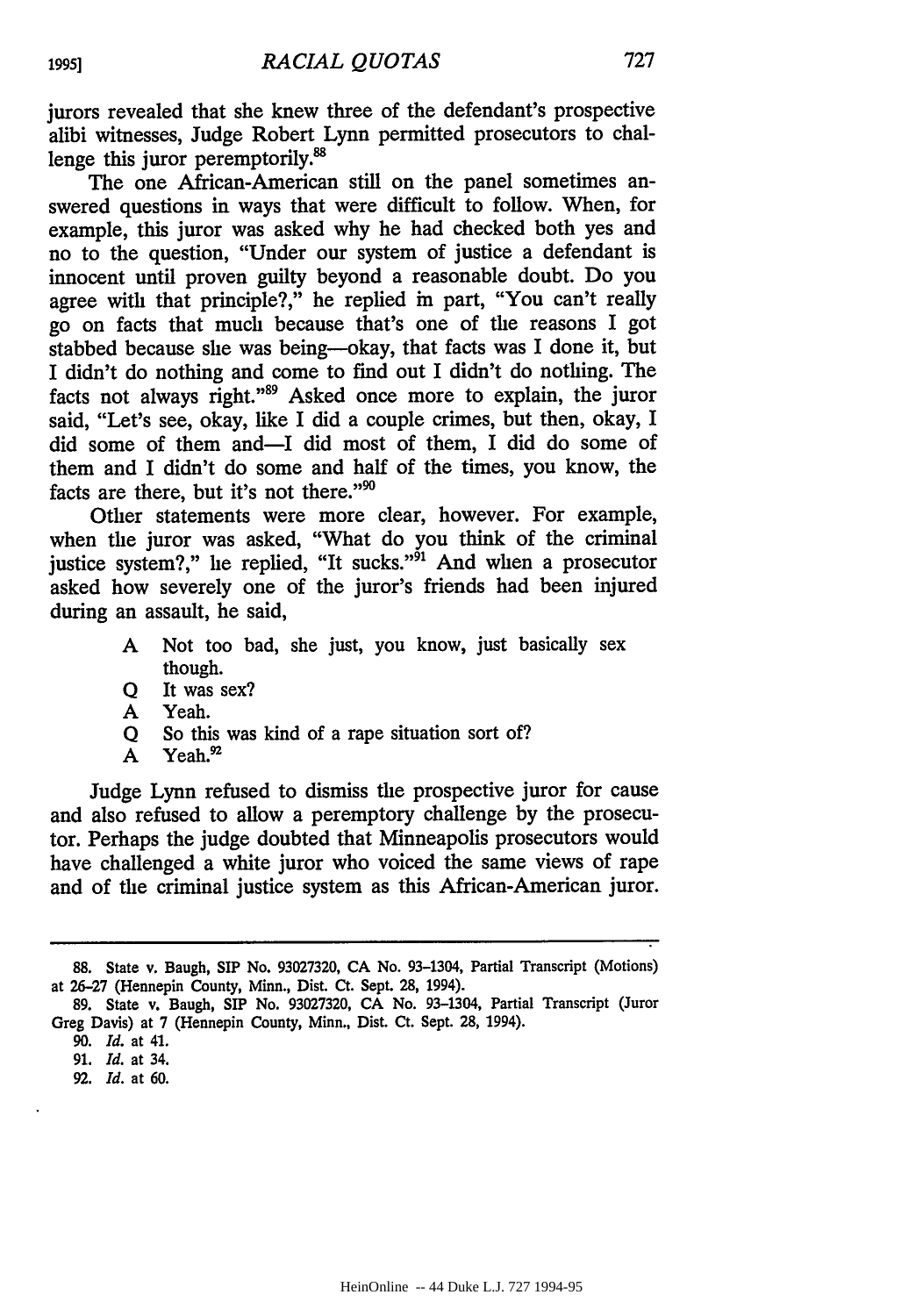More probably, however, the judge accepted an extralegal argument against exclusion advanced by the defense attorney. Although the Constitution prohibited this lawyer from taking race into account in exercising his own peremptory challenges, $93$  he apparently saw no need to preserve the pretense of color-blindness while arguing about his opponent's challenges: "This is our last chance. We don't have any more opportunities to have a black person on this jury.... I ask this Court to let this juror stand."<sup>94</sup>

Following selection of the challenged juror, a Minneapolis television station broadcast his mug shot. (Seven months earlier, the juror had been arrested for aggravated robbery. He had, however, been released without the filing of a formal charge.) The juror then told the court, "I cannot go on the jury."<sup>95</sup> Six other jurors reported that they had learned about the broadcast, all of them by disregarding the judge's instructions not to watch television. Judge Lynn then dismissed the jury and began jury selection anew. $^{96}$ 

A racial quota would have permitted Judge Lynn to evaluate the prosecutor's challenge on its merits without concern that permitting the challenge would have yielded an all-white jury. Such a quota could have assured the judge that dismissal of the challenged juror would have led only to the replacement of this minority juror with another.

#### VII. QUOTAS AND FEDERALISM

Recent Supreme Court decisions have indicated that the constitutionality of affirmative action programs depends in large mea-

728

<sup>93.</sup> Georgia v. McCollum, 112 **S.** Ct. 2348 (1992), may not have condemned unambiguously the racially based challenge of white prospective jurors, but the Supreme Court's subsequent ruling that the gender-based challenge of either a woman or a man is unconstitutional leaves little room for distinguishing one racially grounded challenge from another. *See* J.E.B. v. T.B., 114 **S.** Ct. 1419, 1422 (1994).

<sup>94.</sup> State v. Baugh, **SIP** No. 93027320, **CA** No. 93-1304, Partial Transcript (Juror Greg Davis) at 69 (Hennepin County, Minn., Dist. Ct. Sept. 28, 1994).

<sup>95.</sup> Mike Sweeney, *Pretrial Publicity Spurs Dismissal of Baugh Jury,* ST. PAUL PIO-**NEER** PRESS, Oct. 4, 1994, at **1A.** Among the many people who had approached the juror following the news broadcast was a stranger who said, "I know you're going to hang him, right?" *Id.*

<sup>96.</sup> *See* Doug Grow, *Judge's Reasoning in Baugh Case Isn't New: Blame Media,* MIN-NEAPOLIS STAR TRIB., Oct. 4, 1994, at B3; Sweeney, *supra* note 95, at **1A;** Margaret Zack, *Judge Dismisses Whole Jury for Rape Trial,* MINNEAPOLIS STAR TRIB., Oct. 4, 1994, at **Al.**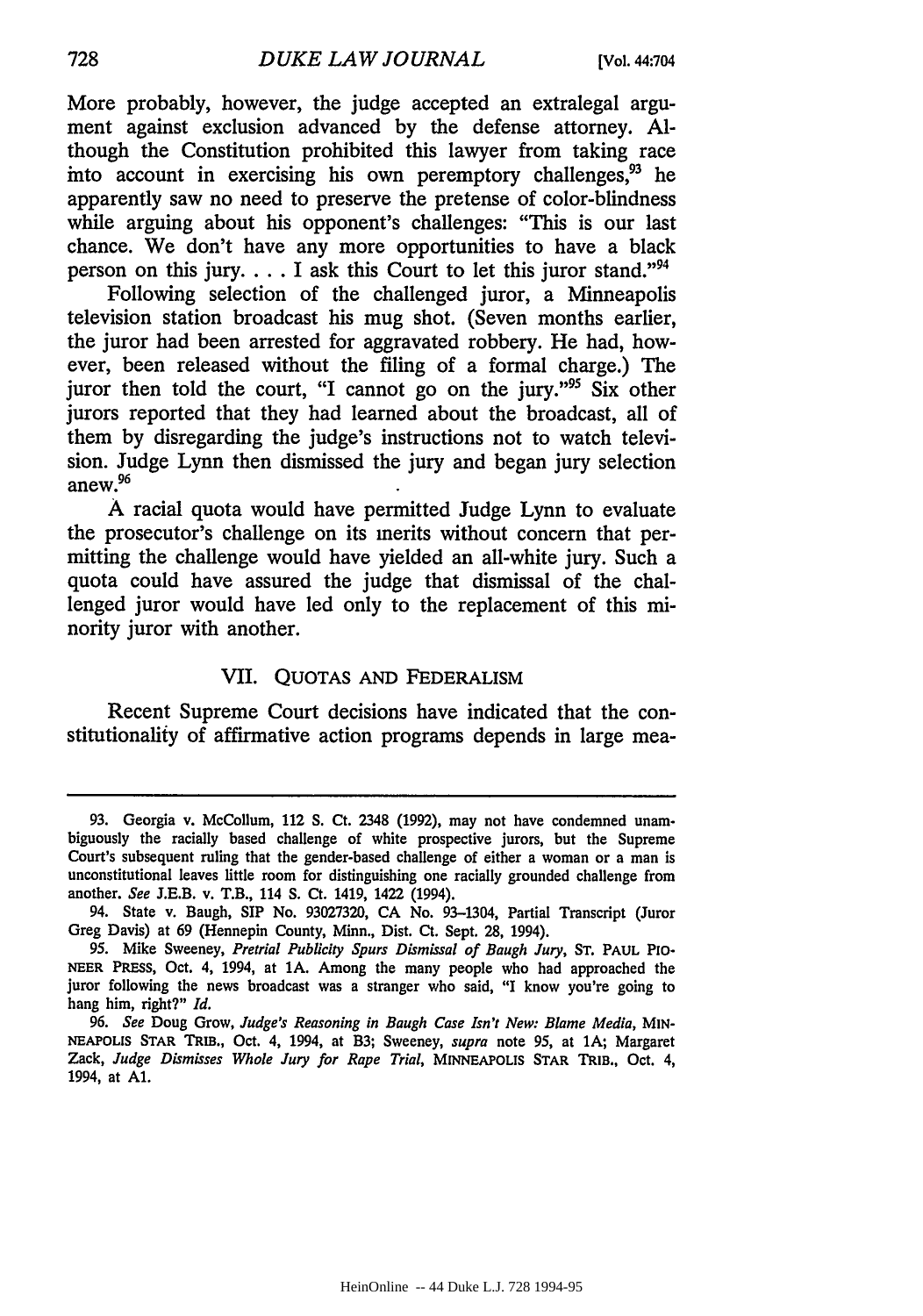sure on whether they were approved by Congress or by state or local legislative bodies. In *Metro Broadcasting, Inc. v. FCC*,<sup>97</sup> the Supreme Court considered federal legislation and said that encouraging diverse radio and television programming was an appropriate governmental objective.98 The Court held, moreover, that promoting the minority ownership of radio and television stations was an appropriate means of furthering this legitimate goal of diversity.<sup>99</sup> The case for employing color-conscious measures to promote the expression of diverse perspectives in the jury room seems at least as compelling as the case for employing color-conscious measures in the allocation of broadcast licenses. Promoting the sound administration of justice seems fully as important as promoting a choice of music and talk shows. *Metro Broadcasting,* however, is not on point in evaluating the constitutionality of the Hennepin County proposal for one reason: in judging affirmative action efforts, the Supreme Court has turned ordinary concepts of federalism on their head. $100$ 

In Justice Brandeis's classic language, "It is one of the happy incidents of the federal system that a single courageous State may, if its citizens choose, serve as a laboratory; and try novel social and economic experiments without risk to the rest of the country."<sup>101</sup> Nevertheless, the Supreme Court has afforded the federal government more freedom to experiment in the creation of affirmative action programs than local governments, subjecting only the efforts of local governments to "strict scrutiny."

In *Richmond v. J.A. Croson Co.*,<sup>102</sup> the Court attempted to justify this approach by emphasizing Congress's power under Sec-

102. **488 U.S.** 469 **(1989).**

<sup>97. 497</sup> U.S. 547 (1990).

<sup>98.</sup> *Id.* at 567.

<sup>99.</sup> *Id.* at 567-68; see *also* wygant v. Jackson Bd. of Educ., 476 U.S. 267, 286 (1986) (O'Connor, **J.,** concurring in part and concurring in the judgment) ("[A]ithough its precise contours are uncertain, a state interest in the promotion of racial diversity has been found sufficiently 'compelling,' at least in the context of higher education, to support the use of racial considerations in furthering that interest.").

<sup>100.</sup> In addition, the Supreme Court maintained that *Metro Broadcasting* concerned the constitutionality of a racial "preference" rather than a racial quota. *Metro Broadcasting,* 497 U.S. at 599. Among the policies that the Court upheld in *Metro Broadcasting,* however, was one that limited all "distress sales" of broadcast facilities to minority-controlled enterprises-a requirement that might have been characterized as a 100% quota. *Id.* at 598-99.

<sup>101.</sup> New State Ice Co. v. Liebmann, 285 U.S. 262, 311 (1932) (Brandeis, **J.,** dissenting).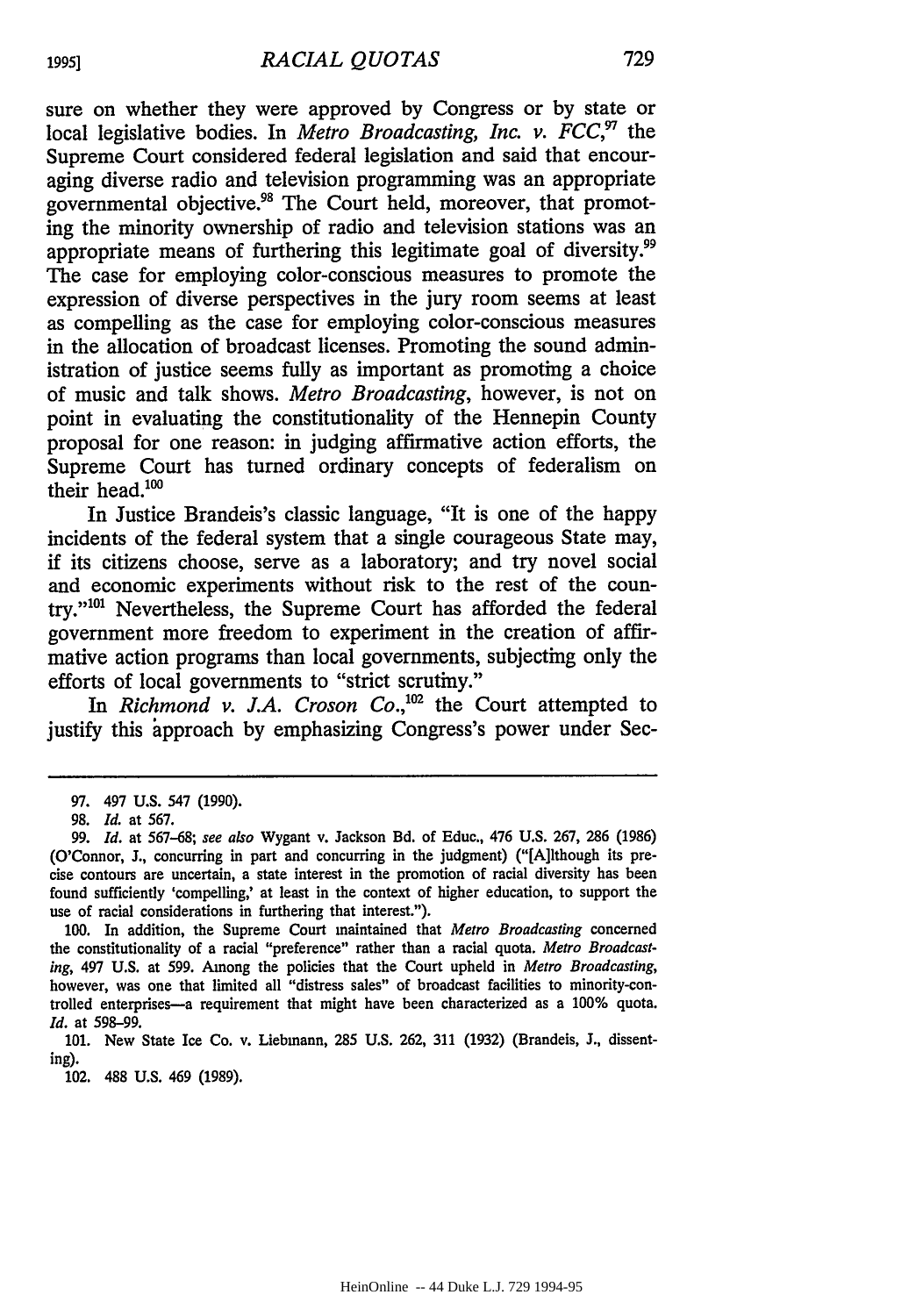tion V of the Fourteenth Amendment to enforce that Amendment.<sup>103</sup> How an affirmative action program that would *violate* the Fourteenth Amendment when approved by a state legislature could become an appropriate means of enforcing the Amendment when approved by Congress was, however, a mystery.<sup>104</sup> Later, in *Metro Broadcasting,* the Court exempted the federal government's race-conscious allocation of broadcast licenses from strict scrutiny despite the fact that Congress's powers under Section V of the Fourteenth Amendment plainly had no bearing on the issue.<sup>10</sup> Talk of federalism in *Croson* and *Metro Broadcasting* may have been designed primarily to alibi the Supreme Court's vacillation on affirmative action issues. $106$ 

In 1947, an opinion for the Court by Justice Jackson took a different view from the one expressed in recent cases:

We . . . will not use [the Fourteenth] Amendment to standardize administration of justice and stagnate local variations in practice. The jury system is one which has undergone great modifications in its long history and it is still undergoing revision and adaptation to adjust it to the tensions of time and locality **....** The states have had different and constantly changing tests of eligibility for service. Evolution of the jury continues even now, and many experiments are under way that were strange to the common law. . . . Well has it been said of our power to limit state action that "To stay experimentation in things social and economic is a grave responsibility. Denial of the right to experiment may be fraught with serious consequences to the Nation."<sup>10</sup>

At a time when the jury and other democratic institutions may be faltering and when racial mistrust runs high, Justice Jackson's warning of the danger of restricting the remedial efforts of local governments seems especially apropos.

107. Fay v. New York, 332 U.S. 261, 295-96 (1947) (quoting New State Ice Co. v. Liebmann, 285 **U.S. 262, 311** (1932) (Brandeis, **J.,** dissenting)) (citations omitted).

**<sup>103.</sup>** *Id.* at 486-96.

<sup>104.</sup> *See id.* at 518 (Kennedy, **J.,** concurring in part and concurring in the judgment). 105. Metro Broadcasting, Inc. v. **FCC,** 497 U.S. 547, 564-65 (1990); *see also Croson,* 488 U.S. at 522-24 (Scalia, **J.,** concurring in the judgment) (offering a Madisonian justification for inverting the view of federalism expressed **by** James Madison in THE FEDER-ALIST No. 45, at 313 (Jacob **E.** Cooke ed., 1961)).

<sup>106.</sup> *See* Albert W. Alschuler, *Failed Pragmatism: Reflections on the Burger Court,* **100** HARV. L. REv. 1436, 1437 (1987) (suggesting that such wavering has been characteristic of the Court's approach to many constitutional issues of our time).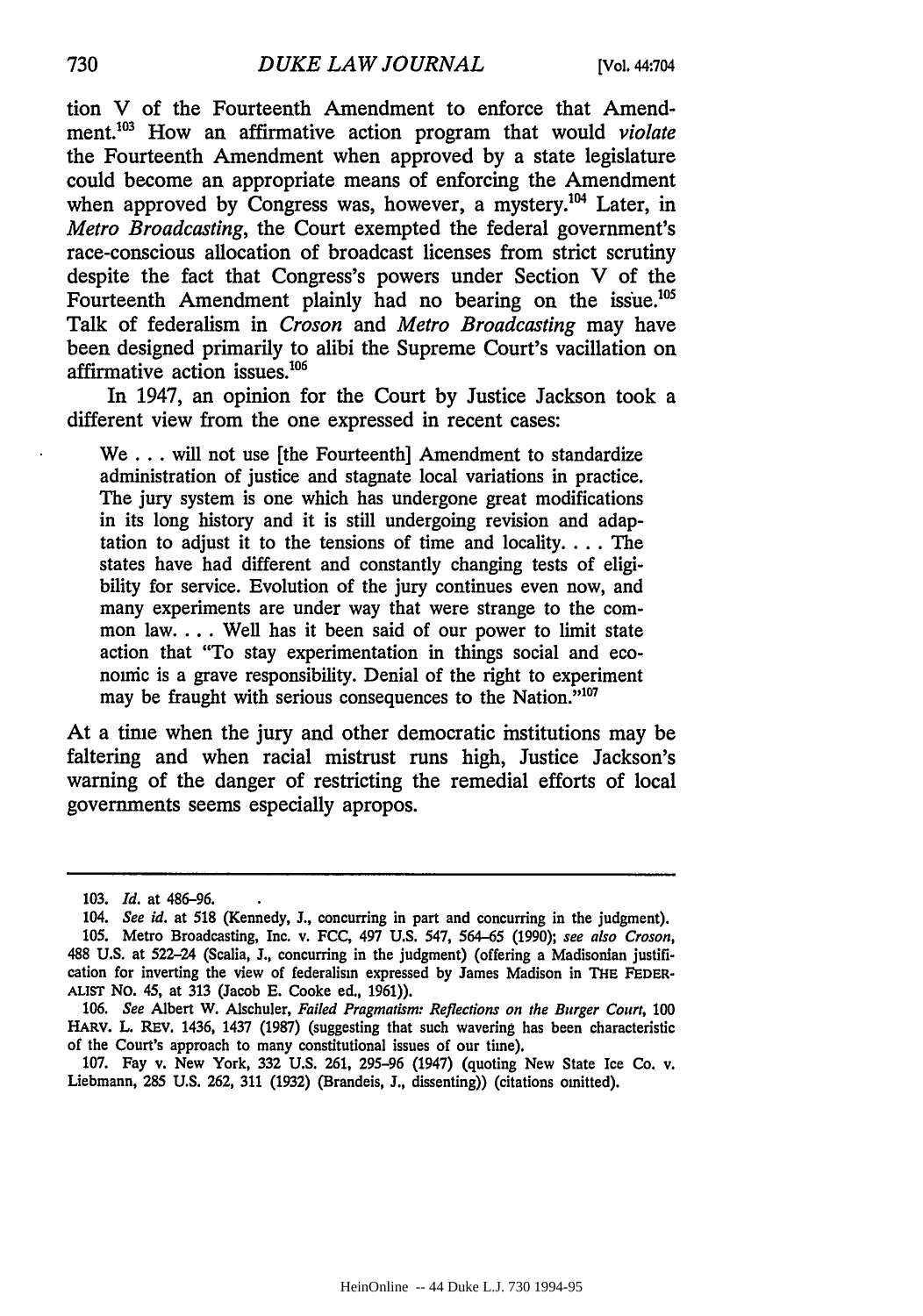### VIII. SOME QUESTIONS AND PROBLEMS<sup>108</sup>

#### *A. Racial Matching*

Shari Lynn Johnson has proposed that every African-American, Native American, or Hispanic-American defendant be entitled to the inclusion of three "racially similar" jurors on a jury of twelve.<sup>109</sup> The Hennepin County proposal, however, does not attempt to match the races of jurors and defendants, and contrary to common assumptions, its principal objective is not to assure every minority defendant a jury of his "peers."<sup>110</sup>

The presence of minority-race jurors may be especially important when minority-race defendants are on trial, but the value of inclusive jury selection procedures is not limited to the cases of these defendants. The discussion of verdicts **by** all-white juries with which this Article began mentioned only one prosecution in which the defendants were members of a racial minority, that of the Scottsboro boys. Most of these troublesome verdicts came in cases in which the defendants were white. In recent years, cases in which white law enforcement officers have been accused of mistreating minority suspects have been a special source of concern. **White** jurors may tend to view the victimization of nonwhites as less serious than the victimization of members of their own racial group. This danger seems fully as strong as the danger that white jurors will be biased against minority defendants.<sup>111</sup> Indeed, ver-

**110.** *See infra* note **132.**

**1995]**

**<sup>108.</sup>** When **I** presented an early version of this paper to the Center for the New American Community of the Manhattan Institute, questions focused on a hypothetical African-American tourist from Massachusetts arrested and charged with a crime in Montana, a state with no significant African-American population. Could an all-white Montana jury give this defendant a fair trial? **If** so, couldn't an all-white jury in Massachusetts afford the defendant a fair trial as well? Would the inclusion of Native Americans from Montana on this African-American defendant's jury assure him a fair trial? **If** African-Americans truly have distinct perspectives that ought to be heard, shouldn't Montana **bus** in African-American jurors from somewhere else? This Part considers the constitutional issues suggested **by** these questions and a few other issues as well.

**<sup>109.</sup>** Shari L. Johnson, *Black Innocence and the White Jury,* **83** MICH. L. REv. **1611, 1698-99 (1985).** *Compare* Colbert, *supra* note **51,** at 124 **("[A]** race neutral verdict is achieved when at least three black jurors are selected to judge a criminal or civil case that involves the rights of a black person.").

**<sup>111.</sup>** *See* **DAVID C.** BALDUS **ET AL., EQUAL JUSTICE AND THE DEATH PENALTY: A LEGAL AND EMPIRICAL ANALYSIS 185 (1990)** (revealing that the killers of white victims are more likely to be sentenced to death than the killers of nonwhite victims and that the race of the victim affects the likelihood of capital punishment more than the race of the defendant); William **C.** Heffernan, *The Majoritarian Threat Posed by the Jury, 25*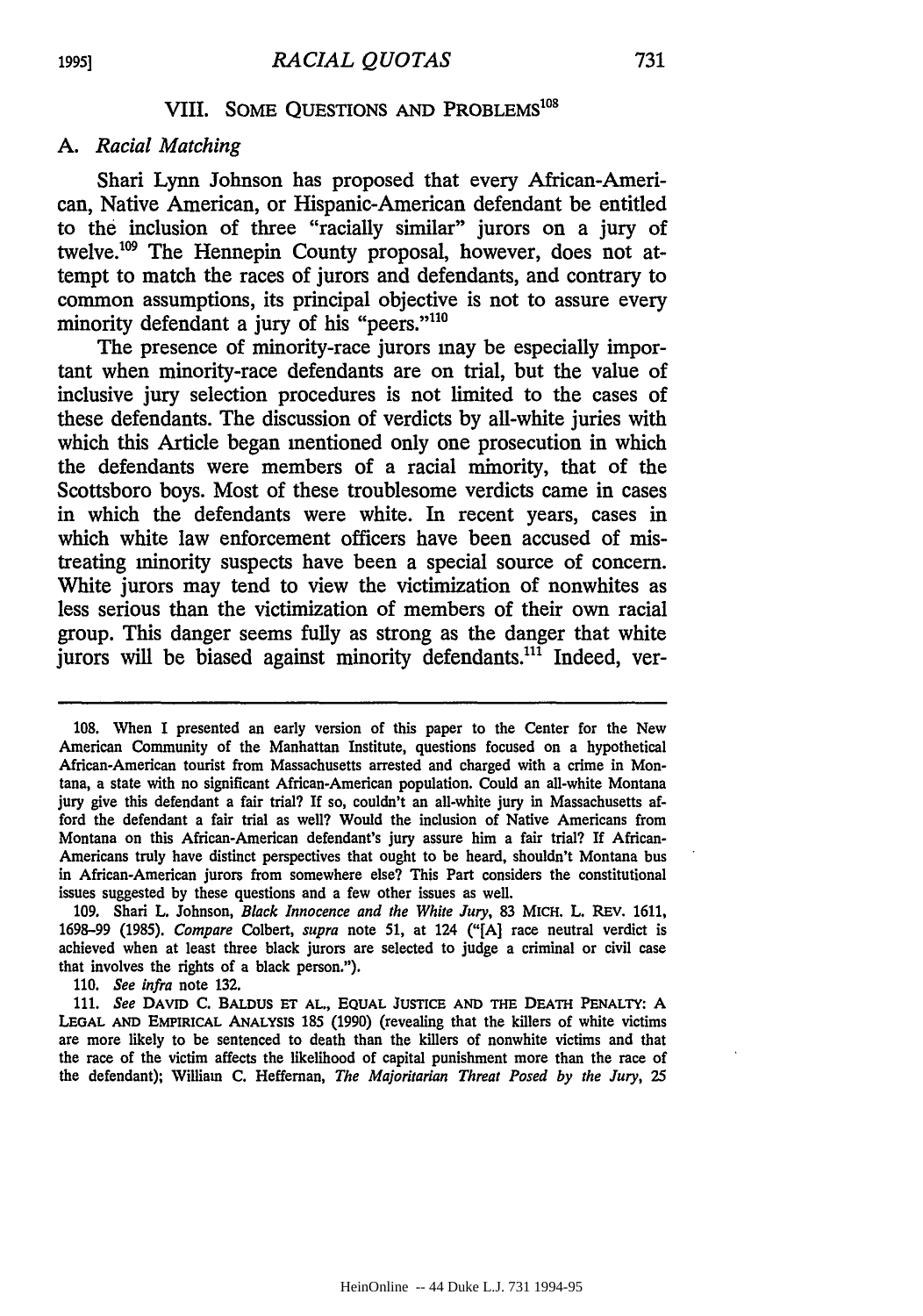dicts by all-white juries sometimes have been problematic even when both the defendant and his asserted victim were white; consider cases in which white jurors tolerated violence against white Republicans following the Civil War and against white civil rights workers a century later.

Moreover, the inclusion of minority jurors can make juries fairer and more effective in cases that do not present racially sensitive issues. Justice Marshall wrote for the Supreme Court in *Peters v. Kiffi.*

[W]e are unwilling to make the assumption that the exclusion of Negroes has relevance only for issues involving race. When any large and identifiable segment of the community is excluded from jury service, the effect is to remove from the jury room qualities of human nature and varieties of human experience, the range of which is unknown and perhaps unknowable. It is not necessary to assume that the excluded group will consistently vote as a class in order to conclude, as we do, that its exclusion deprives the jury of a perspective on human events that may have unsuspected importance in any case  $\ldots$ <sup>112</sup>

Affirmative action in jury selection has value in cases other than those with minority defendants. Moreover, efforts to match jurors and defendants by race and ethnicity could prove difficult and unbecoming. These efforts would require courts to confront such questions as whether Mexican-Americans are sufficiently similar in background and culture to Puerto Ricans to merit affir-

In regard to black defendants, the study suggested two conclusions about jury verdicts. First, all-white juries had trouble taking seriously violence within the black community, especially within the black family. They treated black defendants in such cases as parents treat children, dismissing their crimes as "what one expects from a Negro." Second, all-white juries reacted with severity to black defendants charged with violence against whites, convicting them in disproportionate numbers.

ABRAMSON, *supra* note 50, at 110 (discussing Dale W. Broeder, *The Negro in Court,* 1965 DUKE **L.J.** 19) (footnotes omitted).

112. 407 U.S. 493, 503-04 (1972); *cf.* Ballard v. United States, 329 U.S. 187, 193-94 (1946) ("The truth is that [men and women] are not fungible; a community made up exclusively of one is different from a community composed of both **....** [A] flavor, a distinct quality is lost if either sex is excluded.").

CRIM. L. BULL. **79,** 80-82 (1989) (emphasizing that the tyranny of the majority can infect jury trials just as it does other democratic institutions and that the risk of this tyranny is as great for unpopular victims and those who identify with them as it is for criminal defendants).

Jeffrey Abramson has summarized some findings of the University of Chicago Jury Project of the 1950s: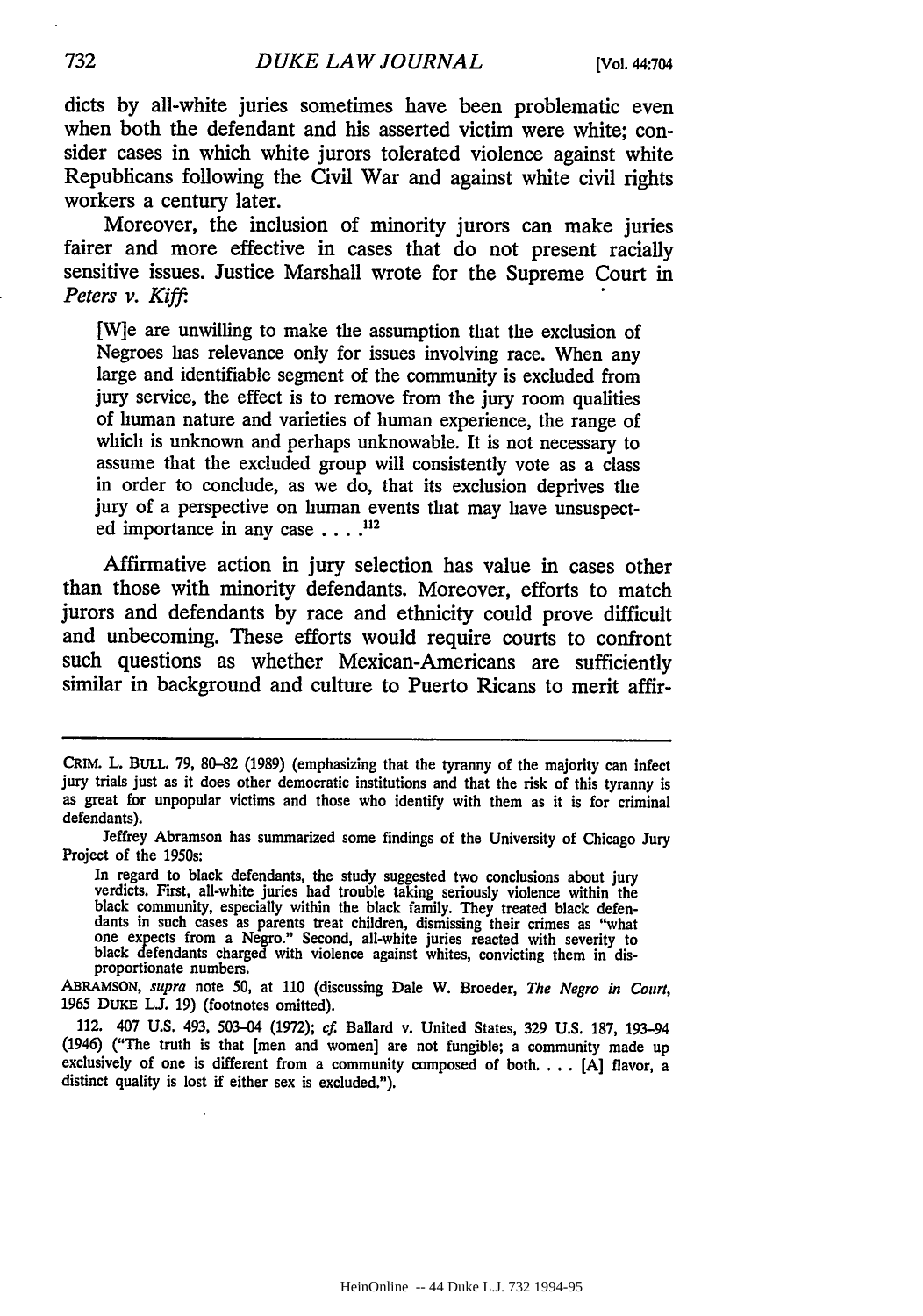mative inclusion on the juries of Puerto Rican defendants, whether Filipino-Americans are sufficiently similar in race and ethnicity to warrant their affirmative inclusion on the juries of Japanese-American defendants, and whether any prospective jurors are racially or ethnically similar to a defendant whose grandparents are African-American, Hispanic-American, Asian-American, and Native American.<sup>113</sup> As the United States grows more multiracial and multicultural,<sup>114</sup> troublesome issues of racial matching could arise more frequently.

#### *B. Racial Grouping*

Affirmative action in jury selection does not require the racial matching of jurors and defendants. It does, however, require specification of the appropriate group for distinctive treatment. In seeking an end to all-white grand juries, the Hennepin County proposal treats "minority persons" as the relevant group.<sup>115</sup> This choice might appear problematic in some situations-for example, one in which two Asian-Americans but no African-Americans have been selected to serve on a grand jury considering the alleged abuse of African-Americans by the police.

Few members of racial and ethnic minorities consider themselves part of an undifferentiated "minority group."<sup>116</sup> The first Rodney King jury included two "minority persons" (a Latino and an Asian-American),<sup>117</sup> but the inclusion of these jurors did not forestall the rioting, anger, and recrimination that followed the jury's verdict. Indeed, the inclusion of these minority jurors did not prevent some journalists from describing the jury as allwhite. $118$ 

**115.** HENNEPIN COUNTY FINAL REPORT, *supra* note **19,** at **27.**

118. See, e.g., All-White Jury to Hear Trial of Police in Beating Case, ORLANDO SEN-

**<sup>113.</sup>** *See* Alschuler, *supra* note 61, at 191-92.

<sup>114.</sup> The number of children living in families in which one parent is white and the other is African-American, Asian-American, or Native American has tripled since 1970. *See* Deborah **A.** Ramirez, *Multicultural Empowerment: It's Not Just Black and White Anymore,* 47 STAN. L. REV. (forthcoming 1995) (citing **BUREAU OF** THE **CENSUS,** 1990 **DATA ON** INTERRACIAL HOUSEHOLDS (1994)); *see also* Julie C. Lythcott-Haims, Note, *Where Do Mixed Babies Belong? Racial Classification in America and Its Implications for Transracial Adoption,* **29** HARV. C.R.-C.L. L. REV. 531 (1994).

<sup>116.</sup> *See* Johnson, *supra* note 109, at 1698 (citing empirical data "which show[] that minority group members replicate the majority's view of all racial minorities except their own").

**<sup>117.</sup>** *See* Jacqueline Soteropoulos, *With Juries, Appearances Matter; Experts Say Minority Representation Low,* TAMPA TRIB., Dec. 5, 1994, Florida Metro Section, at 1.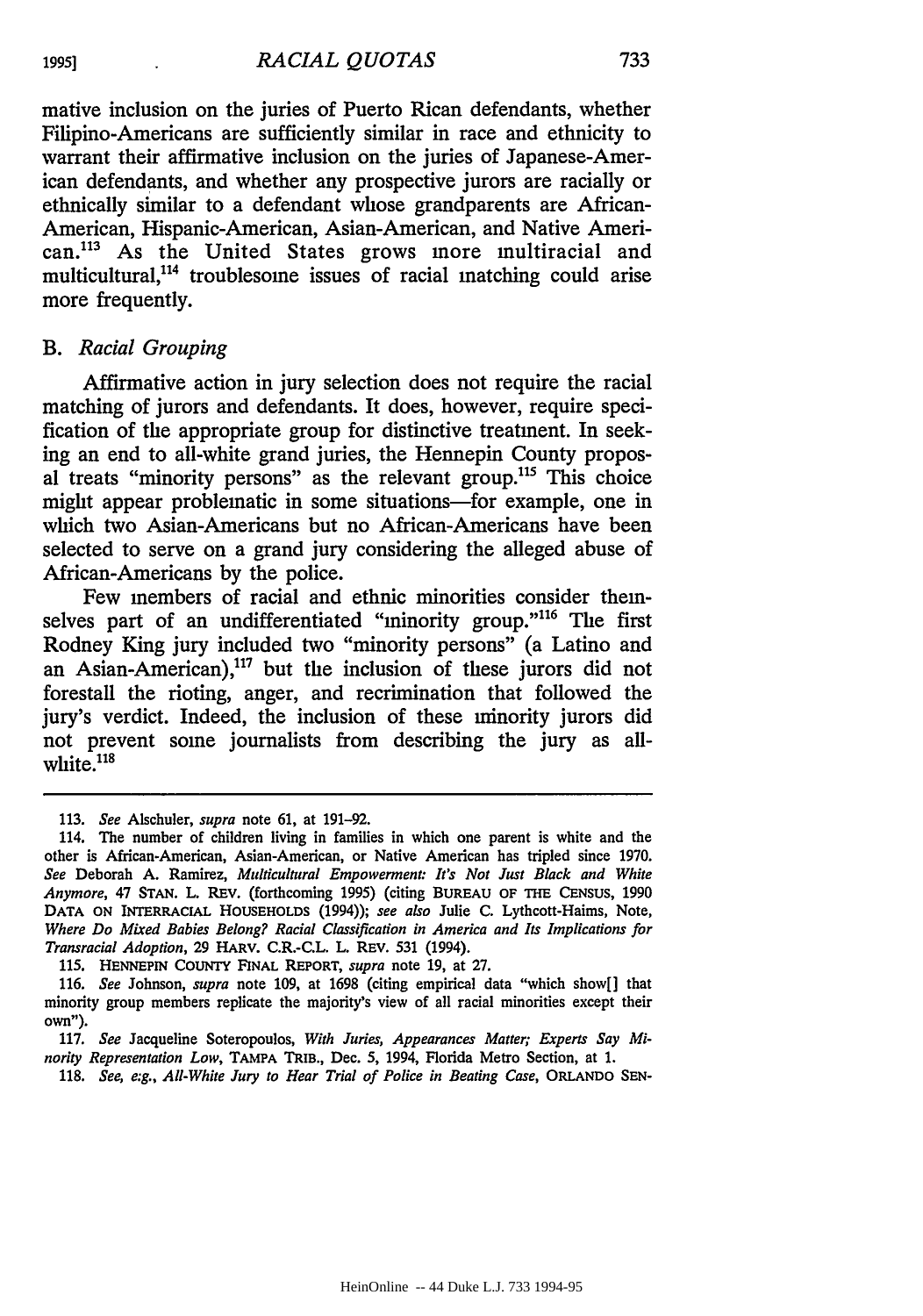The appropriateness of grouping minority persons together may depend partly on the extent to which the members of racial and ethnic minorities sense commonalities with one another and on the extent to which other audiences perceive these commonalities as well. Appropriate grouping may depend more fundamental**ly,** however, on the demographics of particular jurisdictions.

Suppose, for example, that the expected number of African-Americans on a randomly selected jury in Lake Wobegon County, rounded to the nearest whole number, is none. Suppose that the expected number of Hispanic-Americans also is none, that the expected number of Native Americans is none, and that the expected number of Asian-Americans is none. Suppose, however, that if the members of these four racial and ethnic groups were joined together, the expected number of "minority persons" on each jury would be one or, with only slight upward rounding, two. Providing for the inclusion of one or two "minority persons" on every jury in Lake Wobegon County would ensure some minority representation in every case while, in effect, using random methods to determine which groups would be represented in particular cases. Specification of the appropriate group for distinctive treatment may vary with the racial and ethnic characteristics and the social experiences of particular jurisdictions, and officials who understand local conditions seem best suited to draw the necessary lines.

#### *C. Nonracial Groups*

In **1979,** Douglas R. Schmidt, an attorney for Dan White, succeeded in keeping homosexual men and women off the jury that tried White for murdering George Moscone, the mayor of San Francisco, and Harvey Milk, a San Francisco supervisor and prominent gay activist.<sup>119</sup> The jury accepted White's partial defense of diminished capacity (often called "the Twinkie defense" because a defense expert testified that junk food was one of the influences

**119.** *See FLETCHER, supra* note **87,** at 34 ("Since the candidates for the jury had to declare their marital status, it was not too difficult to ferret out probable gays . . . .").

**TINEL** TRIB., Mar. **3, 1992,** at **A15;** Herb Caen, *Monday Short Line,* **S.F. CHRON.,** May 4, **1992,** at B1; Lou Cannon, *L.A. Police Dept.: 'Dragnet' It Isn't,* WASH. POST, Mar. **29,** 1992, at **A3;** Jorge Casuso, *Video of L.A. Beating Shown As Trial Begins,* **CHI.** TRIB., Mar. **6, 1992,** at A4; Michael Prowse, *Wounds Run Deep: America's Racial Tensions Are at Snapping Point,* FIN. TIMES, May 2, 1992, at **9.**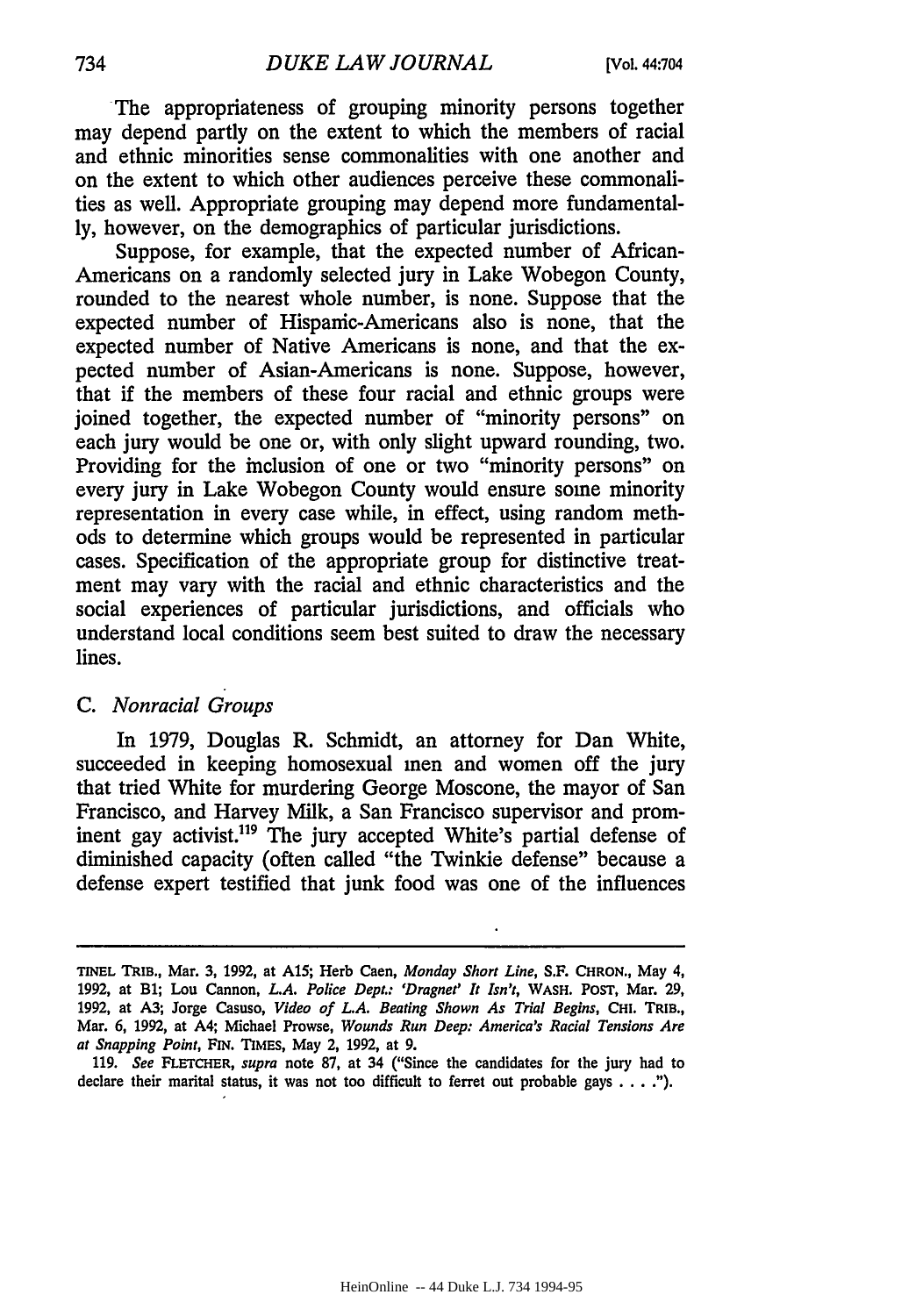that had deprived White of the capacity to act with malice). The Dan White verdict brought to the streets 5,000 gay men who marched on city hall, smashed windows, and overturned and burned eight police cars.<sup>120</sup>

In 1991, William Kunstler sought a "third world jury of nonwhites, or anyone who's been pushed down by white society."<sup>121</sup> to try EI-Sayyid Nosair for killing Meir Kahane, the founder of the Jewish Defense League and an Israeli ultranationalist. The jury that acquitted Nosair of killing Kahane included no Jews,<sup>122</sup> and the judge who presided at the trial declared that its verdict was "against the overwhelming evidence and **...** devoid of common sense and logic."<sup>123</sup> Jews in both New York and Israel took to the streets to protest this verdict.<sup>124</sup>

One year later (during the same year as the first Rodney King verdict), a Brooklyn jury with no Jewish members<sup>125</sup> acquitted Lemrick Nelson, Jr. of killing Yankel Rosenbaum during a violent encounter between African-Americans and Jews.<sup>126</sup> Rosenbaum had identified Nelson, an African-American teenager, as his attacker, and the murder weapon had been found in Nelson's possession. Thousands of Hasidic Jews gathered in protest.

As these cases reveal, the members of nonracial groups may feel aggrieved when no members of their groups sit on the juries that resolve cases drawing their strong interest and concern. Nevertheless, in a reasonably small body like a jury, ensuring proportional representation by race, gender, sexual orientation, handicap, religion, nationality, wealth, and age would be impossible. The Hennepin County Attorney, Michael **0.** Freeman (who appointed the Hennepin County Task Force and who strongly supports its proposals), reports that he personally would draw the line at race and accept any political consequences that follow.

This line seems appropriate. No other group in America can recite a history of mistreatment by juries comparable to the mis-

126. *Id.* at 103.

<sup>120.</sup> *Id.* at 1, 15, 260.

<sup>121.</sup> ABRAMSON, *supra* note 50, at 145.

<sup>122.</sup> *See* FLETCHER, *supra* note **87,** at **75-79.**

**<sup>123.</sup>** *Id.* at **85.**

<sup>124.</sup> *Id.*

<sup>125.</sup> Jews constitute 16% of the Brooklyn population and about 20% of the population eligible for jury service. *Id.* at 92.

<sup>127.</sup> *See* **ABRAMSON,** *supra* note 50, at 103; **FLETCHER,** *supra* note 87, at 90, 103.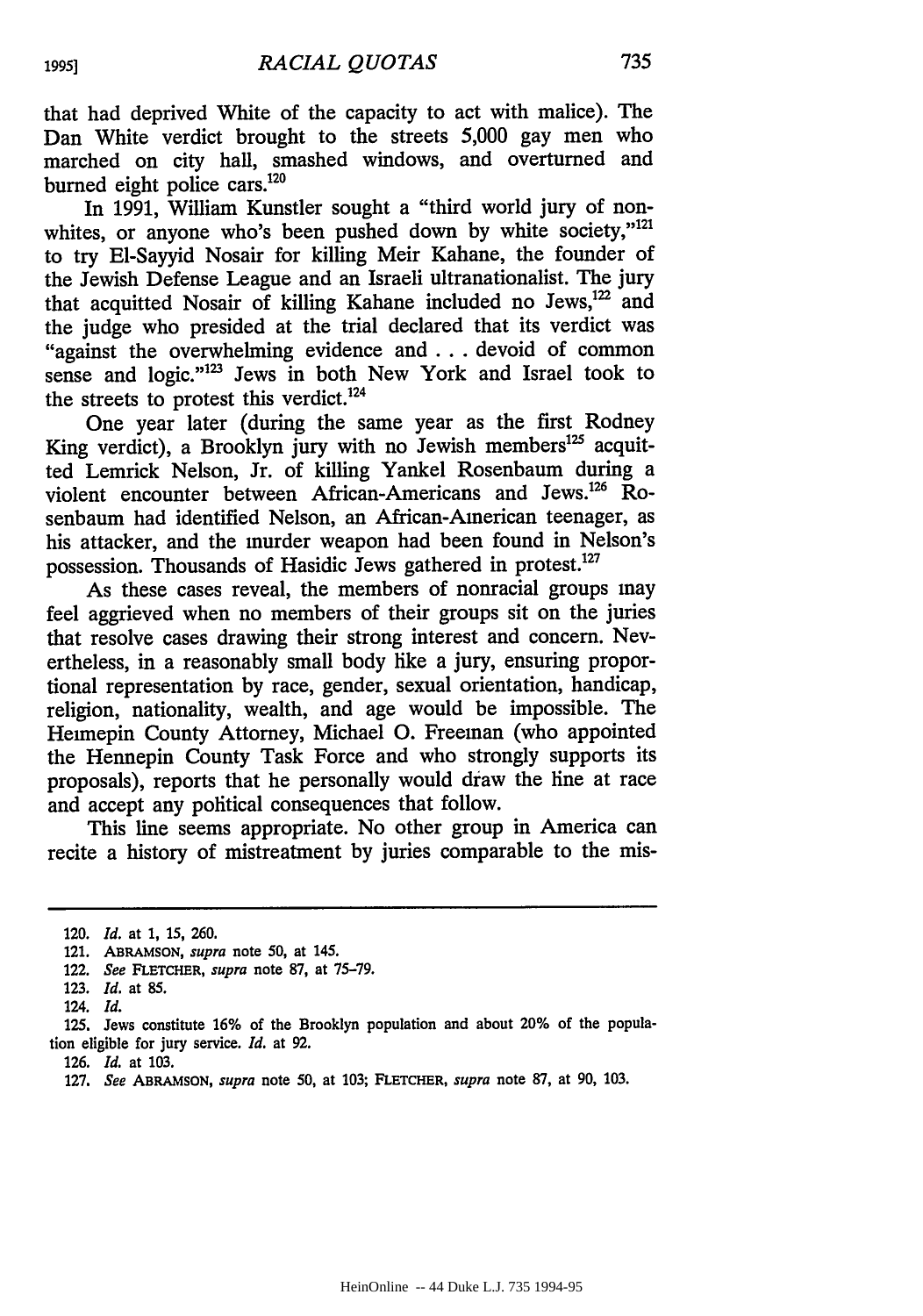treatment of African-Americans that the opening section of this Article chronicled in part. One hundred fifteen years ago, in *Strauder v. West Virginia,128* the Supreme Court recognized the distinctiveness of this mistreatment. Noting the prejudice with which whites regarded African-Americans,<sup>129</sup> the Court held that the exclusion of African-Americans from jury service violated the right of African-American litigants to equal protection of the laws. At the same time, the Supreme Court declared that the exclusion of members of nonracial groups from jury service (women, for example) did not violate the equal protection rights of litigants who belonged to these groups.<sup>130</sup> The Court considered racial discrimination sui generis.<sup>131</sup> In places other than Hennepin County, different histories, different demographics, and different social issues might prompt the affirmative inclusion of members of some nonracial groups on juries. Once more, the difficult task of grouping and line-drawing seems best left to state and local governments.

#### *D. Representation or Diversity*

The Hennepin County proposal might enhance the sense of minority-group members and others that minorities are represented in jury proceedings. It also might promote the expression of diverse viewpoints in the jury room and enhance the quality of jury deliberations. Although the proposal furthers both objectives and forces no choice between them, the two goals are not identical.

**131.** Although the Supreme Court has not required any sort of proportional representation on juries as a matter of constitutional law, it has said that the case for the proportional representation of African-Americans is stronger than the case for the proportional representation of groups defined only **by** their economic circumstances. See **Fay** v. New York, **332 U.S. 261, 291** (1947).

**132. A** third objective of the Hennepin County proposal might be more fully assuring minority defendants that they will be tried **by** "juries of their peers" through the inclusion of racially and ethnically similar jurors. This objective might conflict with either of the others, but promoting greater identity between defendants and jurors at the cost of representation of the community is not likely. Few, for example, would deliberately in**clude** either a disproportionate share of high school dropouts on the juries that try high

736

**<sup>128. 100</sup> U.S. 303 (1880).**

**<sup>129.</sup>** *Id.* at **309-10.**

**<sup>130.</sup>** *Id.* at **310 ("[A** state] may confine the selection to males, to freeholders, to citizens, to persons within certain ages, or to persons having educational qualifications. **We** do not believe the Fourteenth Amendment was ever intended to prohibit this."); see Minor v. Happersett, **88 U.S. 162 (1874)** (holding unanimously that the Fourteenth Amendment did not extend the vote to women).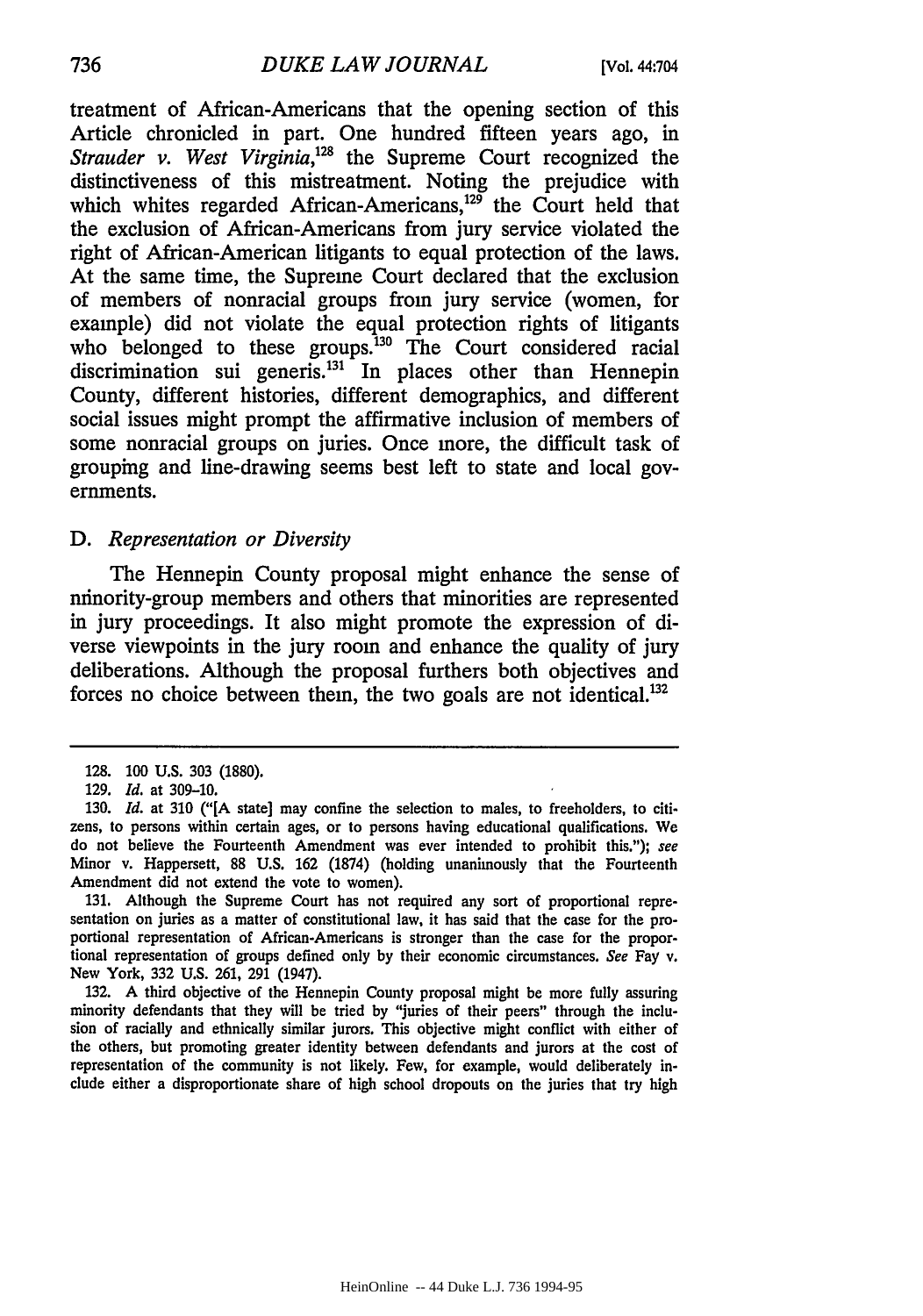The claim that jurors serve in a representative capacity seems in one sense uncontroversial. When community moral judgments are too varied and complex to be translated into precise rules, legislatures may delegate to juries the task of ensuring that criminal judgments accord with the community's sense of justice. The Supreme Court has said for more than fifty years, "[T]he proper functioning of the jury system, and, indeed, our democracy itself, requires that the jury be a 'body truly representative of the community."<sup>133</sup> The Court's most recent opinion on jury selection reiterated this theme: "The diverse and representative character of the jury must be maintained. . **. .""** Although American juries now lack the formal power to resolve questions of law that many American juries once possessed,<sup>135</sup> vague standards of substantive criminal law (for example, in cases presenting questions of homicide, fraud, obscenity, causation, self-defense, and necessity) invite and require the exercise of a *de* facto lawmaking power. The exercise of this power seems appropriate only if juries in some sense represent their communities. Moreover, juries authorized to determine the length of prison sentences (in a few states) and to decide whether to impose the death penalty (in many) plainly have been afforded their awesome powers on the assumption that they represent their communities.

In another sense, however, the claim that jurors serve in a representative capacity seems troublesome: no individual juror should be expected to represent anyone other than herself. If Hennepin County's jury selection methods encouraged minorityrace jurors to view themselves not simply as independent citizens, but as representatives of a race or a people, that effect would be

**1995]**

school dropouts or a disproportionate share of Ph.D.'s on the juries that try Ph.D.'s. When the goal of including jurors whom defendants are likely to recognize as their peers conflicts with the goal of representing the community, community representation is likely to prevail. Again, however, the Hennepin County proposal does not carry any of the possible justifications for affirmative action in jury selection to the point that it conflicts with any of the others.

<sup>133.</sup> Glasser v.. United States, 315 U.S. 60, 86 (1942) (quoting Smith v. Texas, 311 **U.S.** 128, 130 (1940)); see Ballew v. Georgia, 435 U.S. 223, 237 (1978); Carter v. Jury Comm'n, 396 U.S. 320, 330 (1970).

<sup>134.</sup> J.E.B. v. T.B., 114 **S.** Ct. 1419, 1424 (1994). *But see* Holland v. Illinois, 493 U.S. 474, 480 (1990) (declaring that the Sixth Amendment guarantees an impartial jury, not a representative one).

<sup>135.</sup> *See* Albert W. Alschuler & Andrew **G.** Deiss, *A Brief History of the Criminal Jury in the United States,* 61 U. **CHI.** L. REV. 867, 902-21 (1994).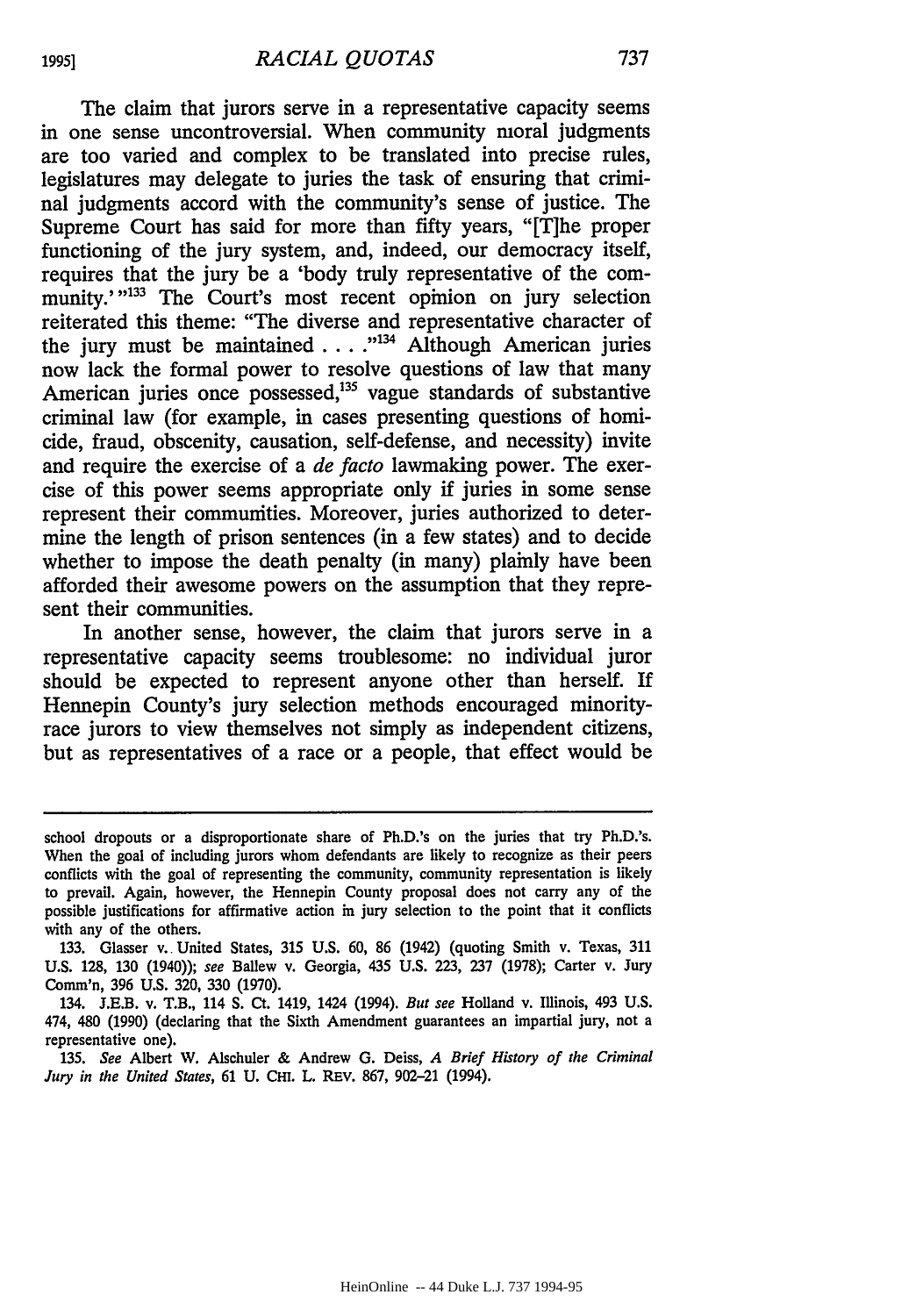regrettable.136 The proposition that jurors both represent others and act independently may seem contradictory, but perhaps the contradiction can be resolved if *juries* but not *jurors* act as community representatives. The selection of a sufficiently large body of jurors through sufficiently inclusive means may permit every juror to vote her conscience while still providing some assurance that the jury's collective judgment accords with general community sentiments.<sup>137</sup> The Hennepin County proposal reflects the same ambivalence concerning representation that characterizes most

The vision that informs the Hennepin County proposal, however, is not one of selfish interest-group politics. Such a vision, extended to the jury room, might yield only hung juries and compromise verdicts. Instead, the vision of politics that the Hennepin County Task Force hoped to implement more fully in the jury room is one that has been described by Robert Hughes:

The social richness of America, so striking to the foreigner, comes from the diversity of its tribes. Its capacity for cohesion, for some spirit of common agreement on what is to be done, comes from the willingness of those tribes not to elevate their cultural differences into impassable barriers and ramparts, not to fetishize their "African-ness" or *Italianitd,* which make them distinct, at the expense of their Americanness, which gives them a vast common ground.

ROBERT **HUGHES, CULTURE OF COMPLAINT. THE FRAYING OF** AMERICA 20 (1993). As Abramson notes, "[J]urors cross demographic boundaries to reach unanimous verdicts in cases every day." ABRAMSON, *supra* note 50, at 104. Abramson's two models of the jury do not seem incompatible; juries can be *both* deliberative and representative. Indeed, the principal reason for making juries more representative is to improve the quality of their deliberations. *But see infra* text accompanying note 141 (arguing that affirmative action measures must be bounded by concepts of proportional representation even when they are designed primarily to improve the quality of jury deliberations).

137. James Madison suggested that elected officials should seek to advance the welfare of the community rather than to promote the views of their own constituents. *See* **THE FEDERALIST** No. 10, at 60-61 (Jacob **E.** Cooke ed., 1961). This position echoed that of Edmund Burke, who maintained that legislators should regard themselves as trustees rather than as delegates-that is, as people trusted **by** the electorate to exercise independent judgment rather than as people chosen to implement the electorate's own legislative goals. See EDMUND BURKE, BURKE'S POLITICS 28 (Ross Hoffman & Paul Levack eds., 1949); HANNAH PITKIN, THE CONCEPT OF REPRESENTATION 171-72 (1967). Jurors certainly should sense no greater obligation to act as representatives than legislators and other elected officials do. They probably should sense substantially less.

<sup>136.</sup> Jeffrey Abramson, an opponent of the use of racial quotas in jury selection, has written that the issue turns primarily on whether one views juries as "deliberative" or "representative." *See* ABRAMSON, *supra* note 50, at 8. Abramson has said, "The ideal of the cross-sectional jury rejects th[e] common-law view of impartial deliberation. It sees individual jurors as inevitably the bearers of the diverse perspectives and interests of their race, religion, gender, and ethnic background." *Id.* at 100-01. In Abramson's view, "The new purpose of the cross-section becomes to give voice or representation to competing group loyalties, almost as if a juror had been sent by constituents to vote their preferred verdict." *Id.* at 102. He observes, "Surely the jury has not survived all these centuries only to teach us that democracy is about brokering justice among irreconcilably antagonistic groups." *Id.* at 8; *see also id.* at 245-47.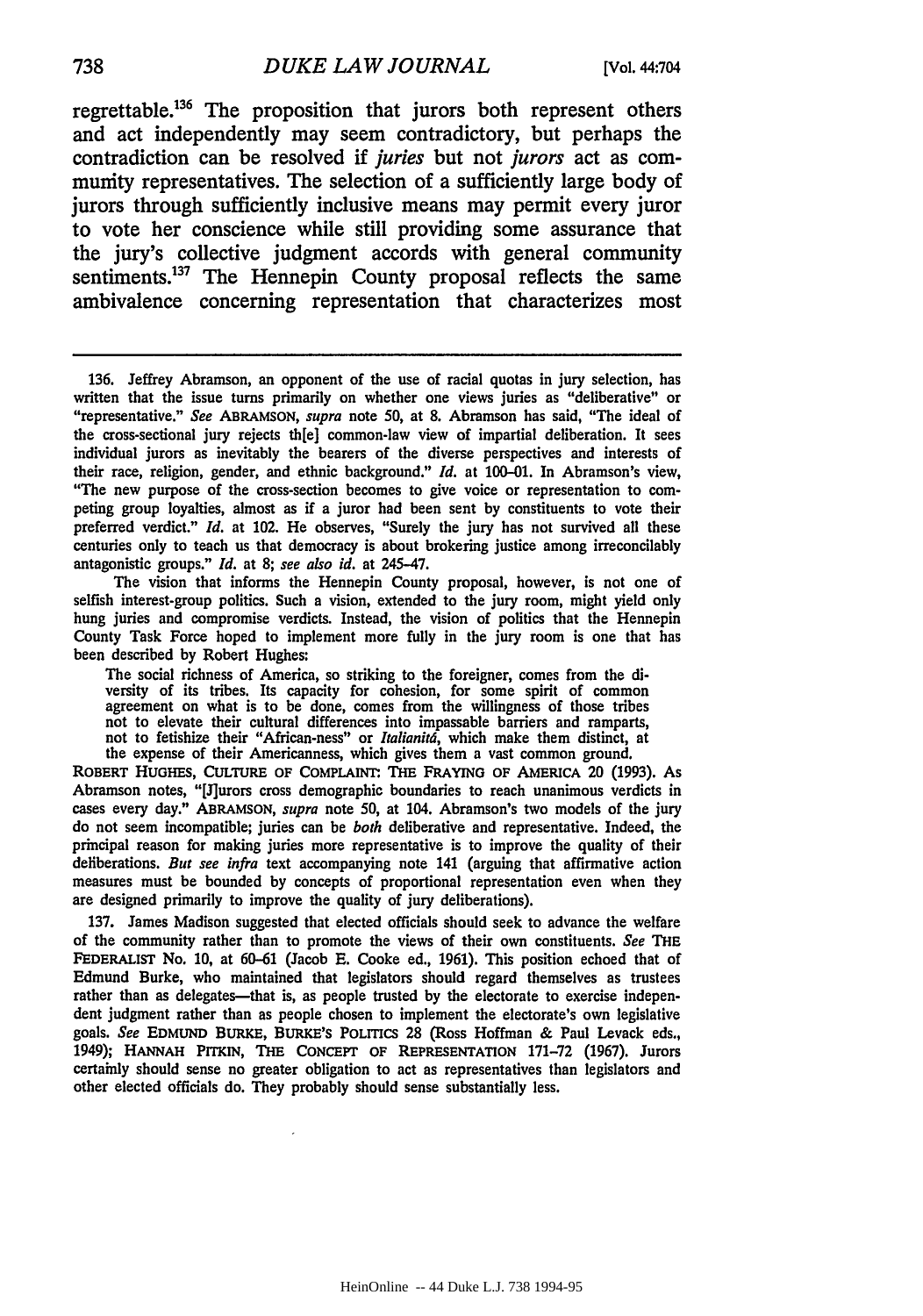views of the jury; it is not intended to compromise or restrict the independence of jurors.

Adding diverse perspectives to the jury room could in some circumstances conflict with the goal of promoting effective representation of the community. If, for example, a rural county with a tiny minority population were to include one or two minoritygroup members on every jury (perhaps even importing some of these jurors from an urban neighborhood outside the county), this measure might enhance the expression of distinctive viewpoints while making juries less representative of the county's population.138

The extent to which governments can legitimately sacrifice representation to enhance the quality of jury deliberations is unclear.139 For example, in an effort to improve the performance of juries, a state might mandate the affirmative inclusion of some jurors on nonracial bases. This state might require that every jury include one college graduate, that every jury impaneled to hear a tax prosecution include two accountants, that half of the jurors hearing a medical malpractice case be members of the medical profession, that a jury hearing a mercantile dispute be composed mostly of merchants, and that every jury include a licensed member of the bar. Some of this state's mandatory inclusions might be constitutional, while others might seem inconsistent with a concept of jury trial that state and federal constitutions should pre $s$ erve. $^{14}$ 

**<sup>138.</sup>** The likelihood that any political agency would in fact vote to make juries less representative in order to enhance diversity seems exceedingly small.

<sup>139.</sup> *Compare* cases cited *supra* note 68 *with* Thiel v. Southern Pac. Co., 328 U.S. 217, 223-25 (1946) (using the Supreme Court's supervisory power to strike down an exclusion of daily wage earners from jury service and declaring that the Court would not "breathe life into any latent tendencies to establish the jury as the instrument of the economically and socially privileged").

<sup>140.</sup> Common law courts sometimes impaneled juries of experts, which "ranged from panels of cooks and fishmongers to the all-female jury panel impaneled to ascertain whether a female defendant was pregnant." Oldham, *supra* note 48, at 139; *see also 1* **JAMES** OLDHAM, THE **MANSFIELD** MANUSCRIPTS **AND THE** GROWTH **OF ENGLISH** LAW **IN THE** EIGHTEENTH **CENTURY 93-99 (1992)** (describing Lord Chief Justice Mansfield's use of merchant juries in commercial cases). Even apart from the use of "special" juries, property qualifications and other devices were intended to make common law juries more "qualified" than "representative." *See* Oldham, *supra* note 48, at 140-64. *But see Thiel,* **328 U.S.** at 223-24 (declaring that democratic nature of jury system makes wealth irrelevant to qualification for jury service).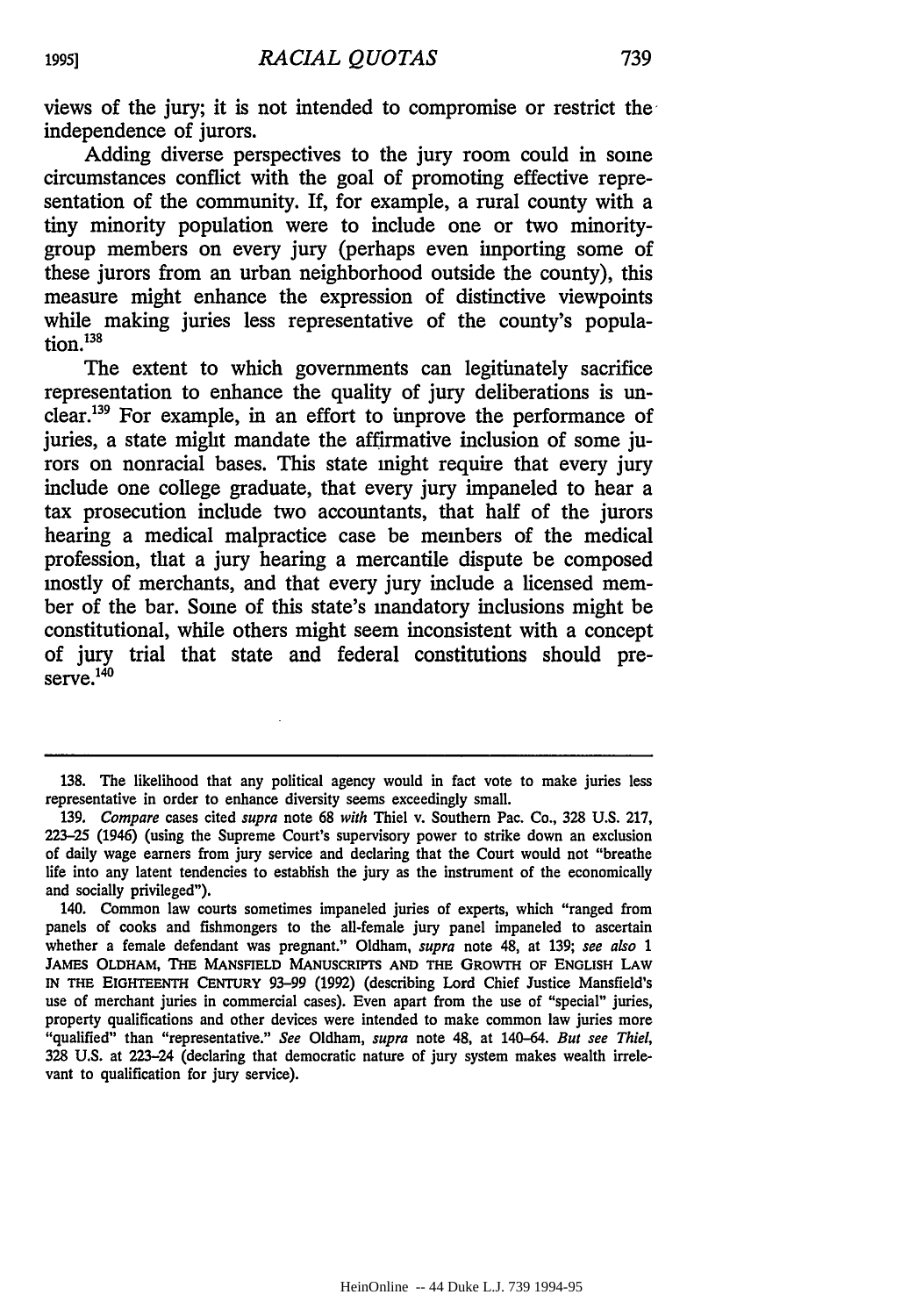One danger posed by the nonrandom inclusion on juries of people with special qualifications is that of ideological jury-stacking. This danger seems most pronounced when the likelihood of distinctive viewpoints is itself considered a qualification for service and when officials may guarantee some favored groups greaterthan-proportional representation. The Constitution probably should limit the government's ability to place its thumb on the scales in the marketplace of ideas established in most jury deliberations.<sup>141</sup> Even if diversity rather than representation is the principal objective of the Hennepin County proposal, proportionality may remain an essential constraint.

The principal purpose of the Hennepin County proposal is not to enhance any group's aggregate voting power. It is to guarantee that minority voices will be heard in every case rather than loudly in one, softly in another, and not at all in a third depending on the luck of a random draw. Nevertheless, the appropriate baseline for judging proportional representation is probably the percentage of minority-group members in the adult population rather than the proportion of minority-group members who have served on a county's juries in the past. $142$  Within the limits of proportionality set by this baseline, the Hennepin County proposal could increase the number of minorities on grand juries. Hennepin County has,

142. The underrepresentation of minorities on juries seems at least partly attributable to circumstances for which the government may bear responsibility-for example, the government's inability to deliver jury summonses and questionnaires to minority-group members at the same rate as to whites. In light of its responsibility for part of the underrepresentation of minorities, Hennepin County's decision to treat adult population figures as the relevant baseline for judging proportionality seems at least constitutionally permissible. **HENNEPIN COUNTY** FINAL REPORT, *supra* note 19, at 27. Other baselines would be more problematic; a county might, for example, provide that the proportion of minority-group members on its grand juries should approximate the proportion of minority-group suspects or victims in the cases that grand juries consider.

In voting rights cases, the Supreme Court generally has referred to adult population figures in assessing whether minorities have been over- or underrepresented. *See, e.g.,* Thornburg v. Gingles, **478** U.S. **30,** 38-39 (1986). In Johnson v. De Grandy, 114 **S.** Ct. 2647, **2662** n.18 (1994), the Court declined to decide whether the appropriate baseline for judging the representation of Latinos in Florida was the percentage of Latinos in the state's entire population, in the state's population of adult residents, or in the state's population of adult citizens. The Court did not mention the percentage of Latinos in the state's population of registered (or actual) voters as a possible baseline.

<sup>141.</sup> *But see* Lockhart v. McCree, 476 U.S. 162, 178 (1986) (declaring that "an impartial jury consists of nothing more than 'jurors who will conscientiously apply the law and find the facts,'" so that the exclusion of all Republicans might be permissible if the Democrats and Libertarians who remained on a jury were fair-minded people who would conscientiously apply the law to the facts).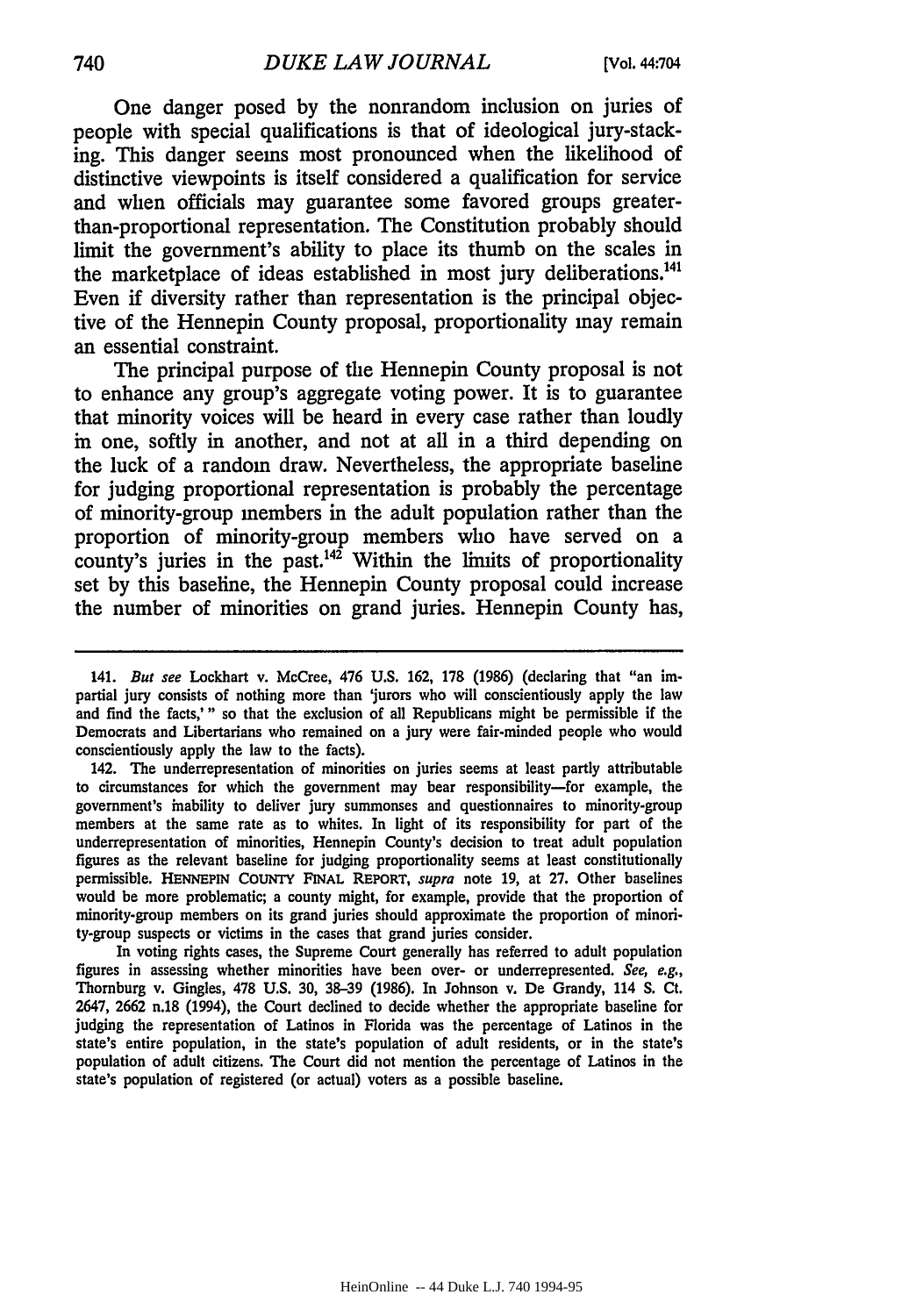however, bounded diversity with a fair and sensible principle of proportionality.

#### IX. THE DOWNSIDE

The preceding Part considered some possibly troublesome aspects of Hennepin County's proposed methods of jury selection. The principal objection to these color-conscious methods, however, is simply that they are color-conscious. A program grounded on the perception that the members of different races have different viewpoints may make it more likely that racially distinctive viewpoints will persist. This program may encourage people to view themselves and others in racial terms.<sup>143</sup>

For the most part, the Hennepin County proposal competes, not with tangible opposing interests, but with an ideal of colorblindness.<sup>144</sup> And the Supreme Court's decisions on the importance of color-blindness have vacillated.<sup>145</sup> In cases named *Bakke,146 Stotts, 47 Wygant,148 Croson,'149* and *Shaw v. Reno,<sup>5</sup> °* the Court has struck down color-conscious affirmative action measures under either the Equal Protection Clause or Title VII. In cases named *Green*,<sup>151</sup> *Swann*,<sup>152</sup> *Barresi*,<sup>153</sup> *Carey*,<sup>154</sup>

144. Without endorsing an ideal of color-blindness, however, one might object to ra- cial quotas simply on the ground that they make race-one characteristic among many-too important. Deborah Ramirez has made this point eloquently: "I am Latino. But I am also a mother, lawyer, teacher, wife. I don't like being reduced to one aspect of myself." Letter to author from Deborah A. Ramirez (Aug. 19, 1994) (on file with author).

*145. See Shaw,* 113 **S.** Ct. at 2824 ("This Court never has held that race-conscious state decisionmaking is impermissible in all circumstances.").

- 146. Regents of the Univ. of California v. Bakke, 438 U.S. 265 (1978).
- 147. Firefighters Local Union No. 1784 v. Stotts, 467 U.S. 561 (1984).
- 148. Wygant v. Jackson Bd. of Educ., 478 U.S. 1014 (1986).
- 149. City of Richmond v. J.A. Croson Co., 488 U.S. 469 (1989).
- 150. 113 **S.** Ct. **2816** (1993).
- 151. Green v. County School Bd., 391 U.S. 430 (1968).
- 152. Swann v. Charlotte-Mecklenburg Bd. of Educ., 402 U.S. 1 (1971).
- 153. McDaniel v. Barresi, 402 U.S. 39 (1971).
- 154. United Jewish Organizations v. Carey, 430 U.S. 144 (1977).

<sup>143.</sup> Justice O'Connor wrote for the Supreme Court in Shaw v. Reno, 113 S. Ct. 2816, 2832 (1993):

Racial classifications of any sort pose the risk of lasting harm to our society.... Racial gerrymandering, even for remedial purposes, may balkanize us<br>into competing racial factions; it threatens to carry us further from the goal of<br>a political system in which race no longer matters—a goal that t and Fifteenth Amendments embody, and to which the Nation continues to as- pire.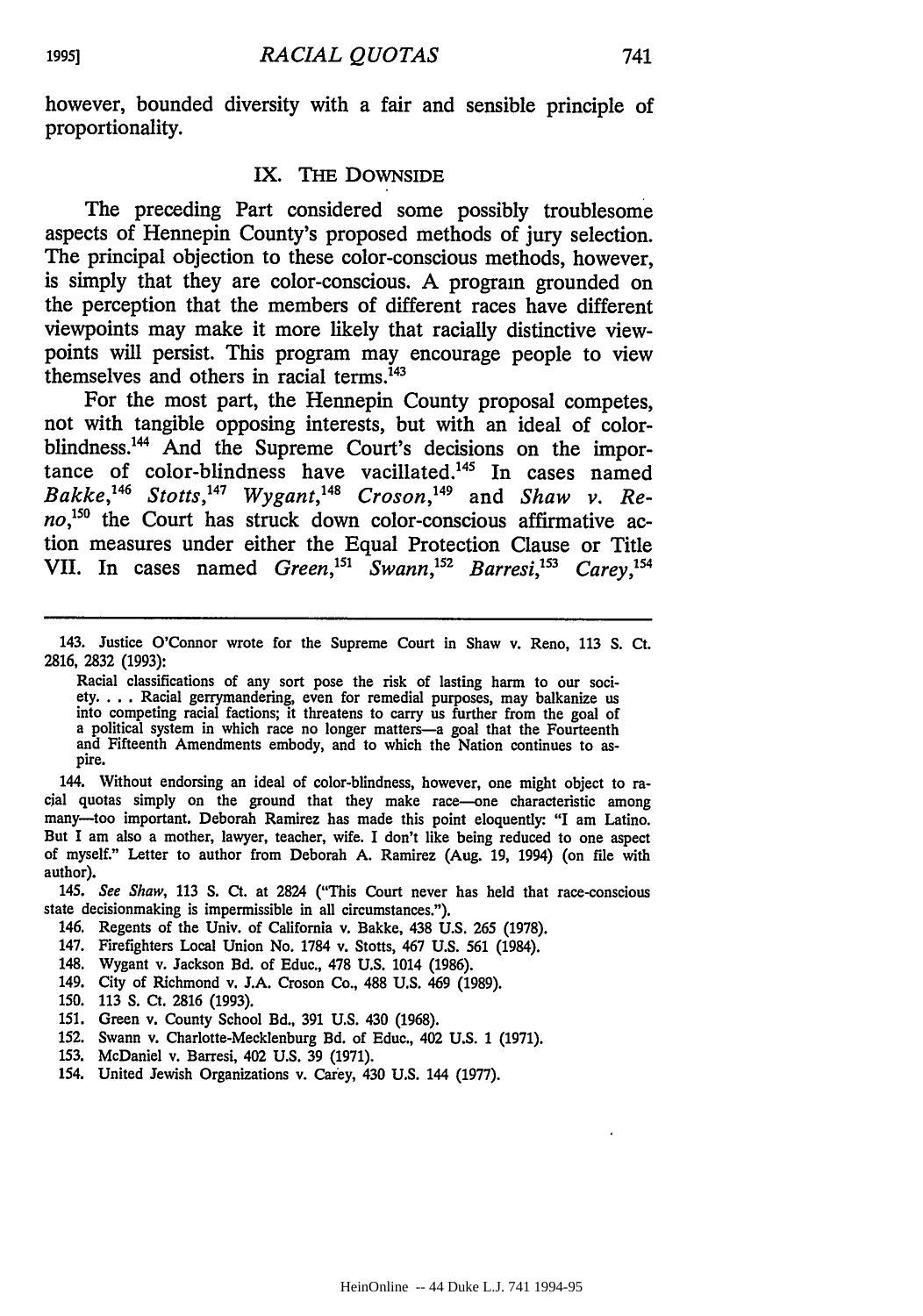Weber,<sup>155</sup> Fullilove,<sup>156</sup> Sheet Metal Workers,<sup>157</sup> International Ass'n of Firefighters,<sup>158</sup> Paradise,<sup>159</sup> and *Metro Broadcasting*,<sup>160</sup> the Court has upheld color-conscious affirmative action measures or has itself mandated color-conscious remedies for past discrimination. Nancy King has commented, "[T]he cases give **...** the impression that just when the Court gets going **. .** , it forgets its destination . . . . "<sup>161</sup>

As the judiciary has found itself unable to provide leadership on the issue, the two other branches of government, usually with less ambivalence, have concluded that race cannot be disregarded. President Clinton campaigned for office on a promise to make his cabinet and the rest of his administration look like America.<sup>162</sup> Following his election, the President sought to fulfill his promise partly **by** making repeated efforts to ensure that the Attorney General of the United States would, for the first time, be a wom**an.63** Clinton's predecessor in the White House, a member of a different political party, made obvious efforts to ensure continued African-American representation on the Supreme Court.<sup>164</sup> Congress has repeatedly approved minority set-asides and preferences, measures that seem more likely to be the result of troublesome rent-seeking behavior than jury-selection quotas, which do not distribute the government's wealth.<sup>165</sup>

- 155. United Steelworkers of America v. Weber, 443 U.S. 193 (1979).
- 156. Fullilove v. Klutznick, 448 U.S. 448 (1980).
- 157. Local 28 of the Sheet Metal Workers' Int'l Ass'n v. EEOC, 478 U.S. 421 (1986).
- 158. Local 93, Int'l Ass'n of Firefighters v. City of Cleveland, 478 U.S. 501 (1986).
- 159. United States v. Paradise, 480 U.S. 149 (1987).
- 160. Metro Broadcasting, Inc. v. FCC, 497 U.S. 547 (1990).
- 161. King, *supra* note 21, at 766.

162. *See* Judy Keen, *Clinton to* Be Held to Vow of Diversity, USA **TODAY,** Nov. 13, 1992, at **Al.**

163. *See* Ruth Marcus, *Clinton Nominates Reno at Justice,* **WASH.** POST, Feb. 12, 1993, at **Al.**

164. *See* Maureen Dowd, *The Supreme Court: Conservative Black Judge, Clarence Thomas, Is Named to Marshall's Court Seat,* N.Y. TIMES, July 2, 1991, at **Al.**

165. *See, e.g.,* Public Works Employment Act of 1977, Pub. L. No. 95-28, 91 Stat. 116 (codified in significant part at 42 U.S.C.  $\S$  6705(e)-6707(j) (1988)) (upheld in Fullilove v. Klutznick, 448 U.S. 448 (1980)); Continuing Appropriations Act for Fiscal Year 1988, Pub. L. No. 100-202, **101** Stat. 1329-31 (1987) (upheld in Metro Broadcasting, Inc. v. FCC, 497 U.S. 547 (1990)); Act of Nov. 14, 1983, Pub. L. No. 98-151, 97 Stat. 964, 970 (uncodified foreign aid appropriation); Act of Jan. 6, 1983, Pub. L. No. 97-424, § 105(0, 96 Stat. 2100 (uncodified highway construction appropriation); *see also* 42 U.S.C. § 2000e-17 (1988) (authorizing government contracts with employers who implement affirmative action programs).